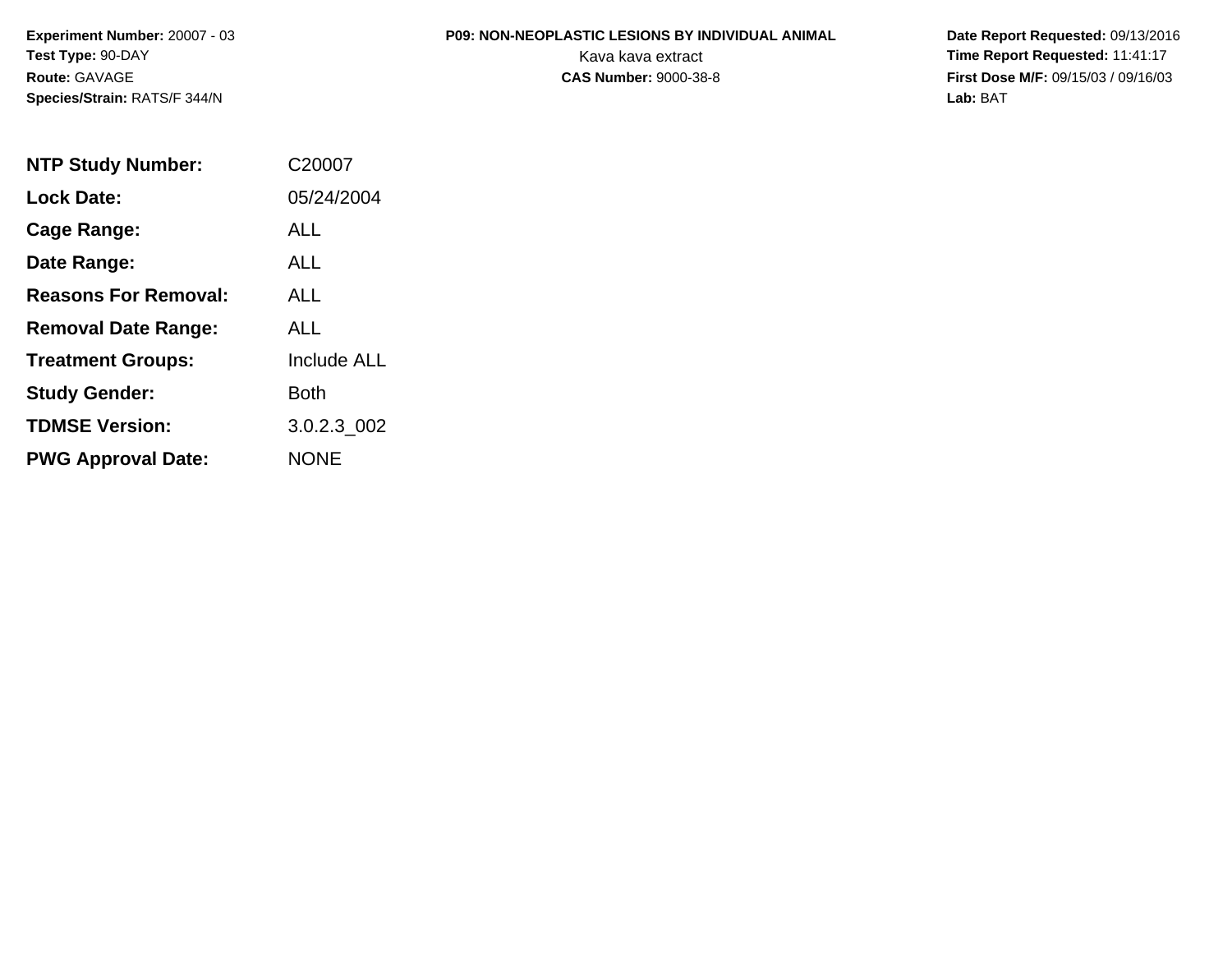### **P09: NON-NEOPLASTIC LESIONS BY INDIVIDUAL ANIMAL**

 **Date Report Requested:** 09/13/2016 Kava kava extract **Time Report Requested:** 11:41:17<br>**CAS Number:** 9000-38-8 **Time Report Requested:** 11:41:17 **First Dose M/F:** 09/15/03 / 09/16/03<br>**Lab:** BAT **Lab:** BAT

| DAY ON TEST<br><b>FISCHER 344 RATS MALE</b>                                                                       | $\pmb{0}$<br>$\pmb{0}$<br>9<br>$\mathbf{3}$ | $\boldsymbol{0}$<br>$\pmb{0}$<br>$\boldsymbol{9}$<br>$\mathbf{3}$        | $\pmb{0}$<br>$\mathsf{O}\xspace$<br>$\boldsymbol{9}$<br>$\mathsf 3$ | $\pmb{0}$<br>$\frac{0}{9}$                                          | 0<br>$\mathsf{O}\xspace$<br>$\frac{9}{3}$                                      | $\pmb{0}$<br>$\mathbf 0$<br>$\boldsymbol{9}$<br>$\mathbf{3}$        | $\pmb{0}$<br>$\mathbf 0$<br>9<br>3                            | $\mathbf 0$<br>$\mathbf 0$<br>9<br>$\mathbf{3}$     | $\pmb{0}$<br>$\pmb{0}$<br>$\boldsymbol{9}$<br>$\mathbf{3}$ |                | $\mathbf 0$<br>$\mathbf 0$<br>9<br>$\mathbf{3}$          |          |                             |
|-------------------------------------------------------------------------------------------------------------------|---------------------------------------------|--------------------------------------------------------------------------|---------------------------------------------------------------------|---------------------------------------------------------------------|--------------------------------------------------------------------------------|---------------------------------------------------------------------|---------------------------------------------------------------|-----------------------------------------------------|------------------------------------------------------------|----------------|----------------------------------------------------------|----------|-----------------------------|
| 0 G/KG<br><b>ANIMAL ID</b>                                                                                        | $\pmb{0}$<br>0<br>0<br>$\mathbf 0$<br>1     | $\mathsf{O}$<br>$\mathsf{O}$<br>$\bar{0}$<br>$\pmb{0}$<br>$\overline{c}$ | $\pmb{0}$<br>$\boldsymbol{0}$<br>$\mathbf 0$<br>0<br>3              | $\mathsf 0$<br>$\overline{0}$<br>0<br>$\mathsf 0$<br>$\overline{4}$ | $\pmb{0}$<br>$\mathbf 0$<br>$\mathsf{O}\xspace$<br>$\pmb{0}$<br>$\overline{5}$ | $\pmb{0}$<br>$\mathbf 0$<br>$\ddot{\mathbf{0}}$<br>$\mathbf 0$<br>6 | $\mathbf 0$<br>$\mathbf 0$<br>$\mathbf 0$<br>$\mathbf 0$<br>7 | $\mathbf 0$<br>0<br>$\mathbf 0$<br>$\mathbf 0$<br>8 | $\mathbf 0$<br>0<br>$\pmb{0}$<br>$\mathsf{O}\xspace$<br>9  | $\overline{1}$ | $\mathbf 0$<br>$\mathbf 0$<br>$\mathbf 0$<br>$\mathbf 0$ | * TOTALS |                             |
| <b>ALIMENTARY SYSTEM</b>                                                                                          |                                             |                                                                          |                                                                     |                                                                     |                                                                                |                                                                     |                                                               |                                                     |                                                            |                |                                                          |          |                             |
| Esophagus                                                                                                         |                                             |                                                                          |                                                                     |                                                                     |                                                                                |                                                                     |                                                               |                                                     |                                                            | $+$            |                                                          | 10       |                             |
| Intestine Large, Cecum                                                                                            |                                             |                                                                          |                                                                     |                                                                     |                                                                                |                                                                     |                                                               |                                                     |                                                            | $\overline{+}$ |                                                          | 10       |                             |
| Intestine Large, Colon                                                                                            |                                             |                                                                          |                                                                     |                                                                     |                                                                                |                                                                     |                                                               |                                                     |                                                            | $\overline{1}$ |                                                          | 10       |                             |
| Intestine Large, Rectum                                                                                           |                                             |                                                                          |                                                                     |                                                                     |                                                                                |                                                                     |                                                               |                                                     |                                                            | $+$            |                                                          | 10       |                             |
| Intestine Small, Duodenum                                                                                         |                                             |                                                                          |                                                                     |                                                                     |                                                                                |                                                                     |                                                               |                                                     | $\ddot{}$                                                  | $+$            |                                                          | 10       |                             |
| Intestine Small, Ileum                                                                                            |                                             |                                                                          |                                                                     |                                                                     |                                                                                |                                                                     |                                                               |                                                     | $\ddot{}$                                                  | $+$            |                                                          | 10       |                             |
| Intestine Small, Jejunum                                                                                          |                                             |                                                                          |                                                                     |                                                                     |                                                                                |                                                                     |                                                               |                                                     |                                                            |                | $+$                                                      | 10       |                             |
| Liver<br>Hematopoietic Cell Proliferation<br>Infiltration Cellular, Mononuclear Cell<br>Vacuolization Cytoplasmic | 1                                           | 1                                                                        | -1                                                                  | $\overline{1}$                                                      | -1                                                                             | $\mathbf{1}$                                                        | $\overline{1}$                                                |                                                     | $\ddot{}$<br>$\overline{ }$                                | $\overline{1}$ | $\overline{+}$                                           | 10       | $1 1.0$<br>9<br>1.0<br>11.0 |
| Pancreas<br>Acinus, Atrophy                                                                                       |                                             |                                                                          |                                                                     |                                                                     |                                                                                |                                                                     |                                                               |                                                     | $\div$                                                     |                | $\ddot{}$                                                | 10       | 11.0                        |
| Salivary Glands                                                                                                   |                                             |                                                                          |                                                                     |                                                                     |                                                                                |                                                                     |                                                               |                                                     |                                                            | $\overline{+}$ |                                                          | 10       |                             |
| Stomach, Forestomach                                                                                              |                                             |                                                                          |                                                                     |                                                                     |                                                                                |                                                                     |                                                               |                                                     |                                                            | $\ddot{}$      |                                                          | 10       |                             |
| Stomach, Glandular                                                                                                |                                             |                                                                          |                                                                     |                                                                     |                                                                                |                                                                     |                                                               |                                                     | ÷                                                          |                | $\ddot{}$                                                | 10       |                             |

### **CARDIOVASCULAR SYSTEM**

\* .. Total animals with tissue examined microscopically; Total animals with lesion and mean severity grade

+ .. Tissue examined microscopically

X .. Lesion present

I .. Insufficient tissue

M .. Missing tissue

A .. Autolysis precludes evaluation

BLANK .. Not examined microscopically 2) Mild 4) Marked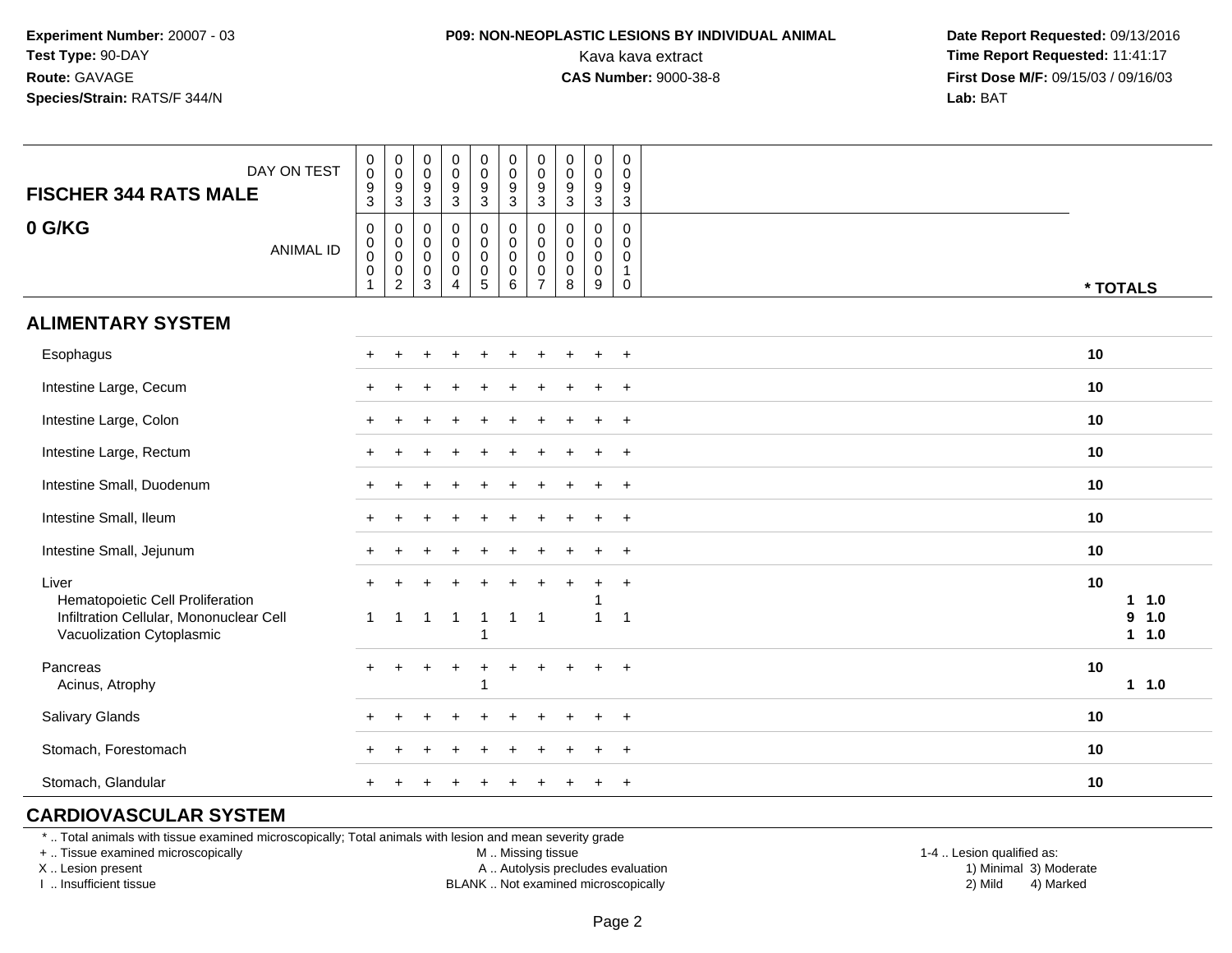### **P09: NON-NEOPLASTIC LESIONS BY INDIVIDUAL ANIMAL**

| DAY ON TEST<br><b>FISCHER 344 RATS MALE</b>                                                                                                                                                   | $\begin{smallmatrix}0\0\0\end{smallmatrix}$<br>$\boldsymbol{9}$<br>3           | $\begin{smallmatrix}0\\0\\9\end{smallmatrix}$<br>$\mathfrak{S}$ | $\mathbf 0$<br>$\mathbf 0$<br>$\boldsymbol{9}$<br>3 | $\pmb{0}$<br>$\overline{0}$<br>9<br>3                         | $_{\rm 0}^{\rm 0}$<br>$\overline{9}$<br>3       | $\pmb{0}$<br>$\mathbf 0$<br>$\overline{9}$<br>$\mathbf{3}$                                    | $_{\rm 0}^{\rm 0}$<br>9<br>3                               | $\pmb{0}$<br>$\pmb{0}$<br>$\overline{9}$<br>$\mathbf{3}$ | $_{\rm 0}^{\rm 0}$<br>$\overline{9}$<br>3                                  | 0<br>$\Omega$<br>9<br>$\mathbf{3}$                            |                                                                             |              |
|-----------------------------------------------------------------------------------------------------------------------------------------------------------------------------------------------|--------------------------------------------------------------------------------|-----------------------------------------------------------------|-----------------------------------------------------|---------------------------------------------------------------|-------------------------------------------------|-----------------------------------------------------------------------------------------------|------------------------------------------------------------|----------------------------------------------------------|----------------------------------------------------------------------------|---------------------------------------------------------------|-----------------------------------------------------------------------------|--------------|
| 0 G/KG<br><b>ANIMAL ID</b>                                                                                                                                                                    | $\mathsf 0$<br>$\begin{smallmatrix}0\0\0\end{smallmatrix}$<br>$\mathbf 0$<br>1 | $\mathbf 0$<br>$\overline{0}$<br>$\pmb{0}$<br>$\overline{2}$    | $\mathbf 0$<br>$\mathbf 0$<br>$\mathbf 0$<br>0<br>3 | $\mathbf 0$<br>$\mathbf 0$<br>$\Omega$<br>0<br>$\overline{4}$ | 0<br>$\pmb{0}$<br>$\mathbf 0$<br>$\pmb{0}$<br>5 | $\mathbf 0$<br>$\pmb{0}$<br>$\mathbf 0$<br>$\pmb{0}$<br>6                                     | $\Omega$<br>$\mathbf 0$<br>$\Omega$<br>0<br>$\overline{7}$ | $\Omega$<br>0<br>0<br>$\pmb{0}$<br>8                     | $\mathbf 0$<br>$\mathbf 0$<br>$\mathbf 0$<br>$\pmb{0}$<br>$\boldsymbol{9}$ | 0<br>$\mathbf 0$<br>$\mathbf 0$<br>$\mathbf 1$<br>$\mathsf 0$ |                                                                             | * TOTALS     |
| <b>Blood Vessel</b>                                                                                                                                                                           |                                                                                |                                                                 |                                                     |                                                               |                                                 |                                                                                               |                                                            |                                                          |                                                                            | $+$                                                           | 10                                                                          |              |
| Heart<br>Cardiomyopathy                                                                                                                                                                       | $\overline{1}$                                                                 | $\ddot{}$                                                       | $\overline{2}$                                      | $\overline{1}$                                                | $\overline{2}$                                  | $\mathbf{1}$                                                                                  | $\overline{1}$                                             | $\overline{2}$                                           | $\overline{1}$                                                             | $\ddot{}$<br>$\overline{1}$                                   | 10                                                                          | $9$ 1.3      |
| <b>ENDOCRINE SYSTEM</b>                                                                                                                                                                       |                                                                                |                                                                 |                                                     |                                                               |                                                 |                                                                                               |                                                            |                                                          |                                                                            |                                                               |                                                                             |              |
| <b>Adrenal Cortex</b>                                                                                                                                                                         |                                                                                |                                                                 |                                                     |                                                               |                                                 |                                                                                               |                                                            |                                                          |                                                                            | $\ddot{}$                                                     | 10                                                                          |              |
| Adrenal Medulla                                                                                                                                                                               |                                                                                |                                                                 |                                                     |                                                               |                                                 |                                                                                               |                                                            |                                                          |                                                                            | $+$                                                           | 10                                                                          |              |
| Islets, Pancreatic                                                                                                                                                                            |                                                                                |                                                                 |                                                     |                                                               |                                                 |                                                                                               |                                                            |                                                          |                                                                            | $+$                                                           | 10                                                                          |              |
| Parathyroid Gland                                                                                                                                                                             |                                                                                |                                                                 |                                                     |                                                               |                                                 |                                                                                               |                                                            |                                                          |                                                                            | $\ddot{}$                                                     | 10                                                                          |              |
| <b>Pituitary Gland</b><br>Pars Distalis, Hypertrophy                                                                                                                                          |                                                                                |                                                                 |                                                     |                                                               |                                                 |                                                                                               |                                                            |                                                          | 1                                                                          | $\ddot{}$                                                     | 10                                                                          | $1 1.0$      |
| <b>Thyroid Gland</b><br>Cyst                                                                                                                                                                  | $+$                                                                            | $\ddot{}$                                                       |                                                     |                                                               | $\ddot{}$                                       | $\ddot{}$<br>$\mathsf{X}$                                                                     | $\ddot{}$<br>$\mathsf{X}$                                  | $\pm$                                                    | $\ddot{}$                                                                  | $+$                                                           | 10                                                                          | $\mathbf{2}$ |
| <b>GENERAL BODY SYSTEM</b>                                                                                                                                                                    |                                                                                |                                                                 |                                                     |                                                               |                                                 |                                                                                               |                                                            |                                                          |                                                                            |                                                               |                                                                             |              |
| <b>NONE</b>                                                                                                                                                                                   |                                                                                |                                                                 |                                                     |                                                               |                                                 |                                                                                               |                                                            |                                                          |                                                                            |                                                               |                                                                             |              |
| <b>GENITAL SYSTEM</b>                                                                                                                                                                         |                                                                                |                                                                 |                                                     |                                                               |                                                 |                                                                                               |                                                            |                                                          |                                                                            |                                                               |                                                                             |              |
| Epididymis<br>Inflammation                                                                                                                                                                    |                                                                                |                                                                 |                                                     |                                                               |                                                 |                                                                                               |                                                            |                                                          |                                                                            | $\ddot{}$<br>-1                                               | 10                                                                          | $1 1.0$      |
| <b>Preputial Gland</b>                                                                                                                                                                        |                                                                                |                                                                 |                                                     |                                                               |                                                 |                                                                                               |                                                            |                                                          |                                                                            | $+$                                                           | 10                                                                          |              |
| *  Total animals with tissue examined microscopically; Total animals with lesion and mean severity grade<br>+  Tissue examined microscopically<br>X  Lesion present<br>I. Insufficient tissue |                                                                                |                                                                 |                                                     |                                                               |                                                 | M  Missing tissue<br>A  Autolysis precludes evaluation<br>BLANK  Not examined microscopically |                                                            |                                                          |                                                                            |                                                               | 1-4  Lesion qualified as:<br>1) Minimal 3) Moderate<br>2) Mild<br>4) Marked |              |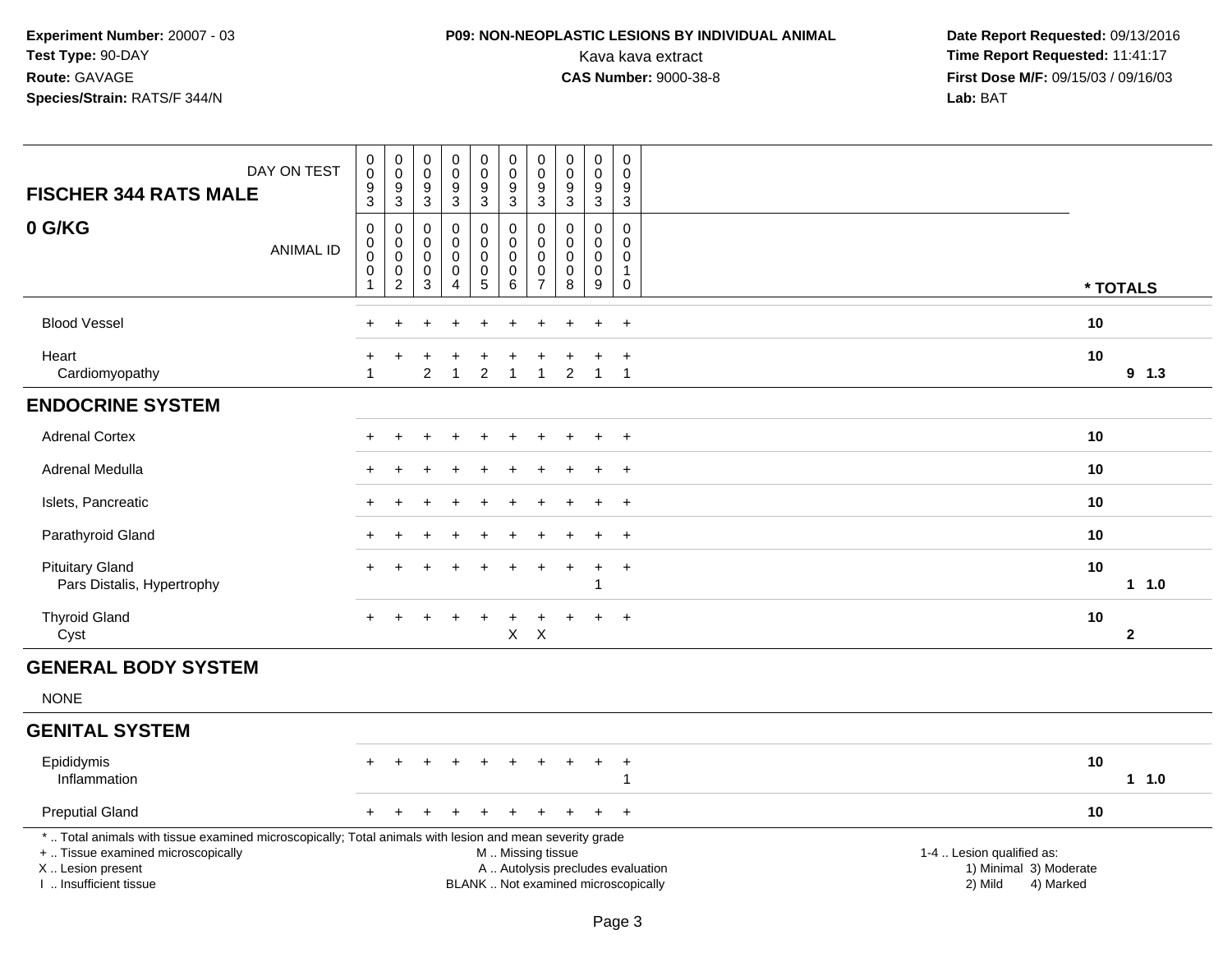### **P09: NON-NEOPLASTIC LESIONS BY INDIVIDUAL ANIMAL**

| <b>FISCHER 344 RATS MALE</b>                                                                                                                                                                  | DAY ON TEST      | $\pmb{0}$<br>$\mathbf 0$<br>$\boldsymbol{9}$                | 0<br>$\pmb{0}$<br>$\boldsymbol{9}$ | $\boldsymbol{0}$<br>$\mathbf 0$<br>$\boldsymbol{9}$ | $\pmb{0}$<br>$\mathbf 0$<br>$\boldsymbol{9}$ | $\mathsf{O}\xspace$<br>$\mathbf 0$<br>9                        | $\pmb{0}$<br>$\mathbf 0$<br>9                          | $\pmb{0}$<br>0<br>$\boldsymbol{9}$               | $\pmb{0}$<br>$\mathbf 0$<br>$\boldsymbol{9}$ | $\pmb{0}$<br>$\mathbf 0$<br>$\boldsymbol{9}$ | $\mathsf 0$<br>$\Omega$<br>9         |                                                                                                                  |          |
|-----------------------------------------------------------------------------------------------------------------------------------------------------------------------------------------------|------------------|-------------------------------------------------------------|------------------------------------|-----------------------------------------------------|----------------------------------------------|----------------------------------------------------------------|--------------------------------------------------------|--------------------------------------------------|----------------------------------------------|----------------------------------------------|--------------------------------------|------------------------------------------------------------------------------------------------------------------|----------|
|                                                                                                                                                                                               |                  | $\mathbf{3}$                                                | $\mathbf{3}$                       | 3                                                   | $\mathbf{3}$                                 | 3                                                              | 3                                                      | $\mathbf{3}$                                     | 3                                            | 3                                            | 3                                    |                                                                                                                  |          |
| 0 G/KG                                                                                                                                                                                        | <b>ANIMAL ID</b> | $\mathbf 0$<br>$\boldsymbol{0}$<br>$\mathbf 0$<br>$\pmb{0}$ | 0<br>$\pmb{0}$<br>$\mathsf 0$<br>0 | 0<br>0<br>0<br>0                                    | $\mathbf 0$<br>0<br>0<br>$\pmb{0}$           | 0<br>$\mathbf 0$<br>0<br>$\begin{array}{c} 0 \\ 5 \end{array}$ | $\mathbf 0$<br>$\mathbf 0$<br>$\mathbf 0$<br>$\pmb{0}$ | $\mathbf 0$<br>$\mathbf{0}$<br>$\mathbf{0}$<br>0 | 0<br>$\Omega$<br>$\mathbf 0$<br>0            | 0<br>0<br>0<br>$\pmb{0}$                     | $\mathbf 0$<br>0<br>0<br>$\mathbf 1$ |                                                                                                                  |          |
|                                                                                                                                                                                               |                  | $\mathbf{1}$                                                | 2                                  | 3                                                   | $\overline{4}$                               |                                                                | 6                                                      | $\overline{7}$                                   | 8                                            | 9                                            | 0                                    |                                                                                                                  | * TOTALS |
| Prostate                                                                                                                                                                                      |                  |                                                             |                                    |                                                     |                                              |                                                                |                                                        |                                                  |                                              |                                              | $\ddot{}$                            | 10                                                                                                               |          |
| Seminal Vesicle                                                                                                                                                                               |                  |                                                             |                                    |                                                     |                                              |                                                                |                                                        |                                                  |                                              |                                              | $\ddot{}$                            | 10                                                                                                               |          |
| <b>Testes</b>                                                                                                                                                                                 |                  | $\pm$                                                       |                                    |                                                     | <b>+</b>                                     |                                                                |                                                        |                                                  |                                              | $\ddot{}$                                    | $+$                                  | 10                                                                                                               |          |
| <b>HEMATOPOIETIC SYSTEM</b>                                                                                                                                                                   |                  |                                                             |                                    |                                                     |                                              |                                                                |                                                        |                                                  |                                              |                                              |                                      |                                                                                                                  |          |
| <b>Bone Marrow</b>                                                                                                                                                                            |                  |                                                             |                                    |                                                     |                                              |                                                                |                                                        |                                                  |                                              | $\ddot{}$                                    | $+$                                  | 10                                                                                                               |          |
| Lymph Node, Mandibular                                                                                                                                                                        |                  | M                                                           | М                                  | М                                                   | M                                            | M                                                              | м                                                      | м                                                | М                                            | M                                            | M                                    | $\mathbf 0$                                                                                                      |          |
| Lymph Node, Mesenteric                                                                                                                                                                        |                  |                                                             |                                    |                                                     |                                              |                                                                |                                                        |                                                  |                                              | $\ddot{}$                                    | $+$                                  | 10                                                                                                               |          |
| Spleen                                                                                                                                                                                        |                  |                                                             | $\div$                             |                                                     | $\div$                                       | $\pm$                                                          | $\ddot{}$                                              | $\pm$                                            |                                              | $\ddot{}$                                    | $+$                                  | 10                                                                                                               |          |
| Thymus                                                                                                                                                                                        |                  |                                                             |                                    |                                                     |                                              |                                                                |                                                        |                                                  |                                              | $\ddot{}$                                    | $+$                                  | 10                                                                                                               |          |
| <b>INTEGUMENTARY SYSTEM</b>                                                                                                                                                                   |                  |                                                             |                                    |                                                     |                                              |                                                                |                                                        |                                                  |                                              |                                              |                                      |                                                                                                                  |          |
| Mammary Gland                                                                                                                                                                                 |                  |                                                             | $\ddot{}$                          | м                                                   | $+$                                          | M                                                              | $+$                                                    | $+$                                              | $\ddot{}$                                    | M +                                          |                                      | $\overline{7}$                                                                                                   |          |
| Skin                                                                                                                                                                                          |                  | $+$                                                         |                                    |                                                     |                                              | $\div$                                                         |                                                        | $\ddot{}$                                        |                                              | $\ddot{}$                                    | $+$                                  | 10                                                                                                               |          |
| <b>MUSCULOSKELETAL SYSTEM</b>                                                                                                                                                                 |                  |                                                             |                                    |                                                     |                                              |                                                                |                                                        |                                                  |                                              |                                              |                                      |                                                                                                                  |          |
| Bone                                                                                                                                                                                          |                  |                                                             |                                    |                                                     |                                              |                                                                |                                                        |                                                  |                                              | $\ddot{}$                                    | $+$                                  | 10                                                                                                               |          |
| <b>NERVOUS SYSTEM</b>                                                                                                                                                                         |                  |                                                             |                                    |                                                     |                                              |                                                                |                                                        |                                                  |                                              |                                              |                                      |                                                                                                                  |          |
| <b>Brain</b>                                                                                                                                                                                  |                  | $\pm$                                                       |                                    |                                                     | <b>+</b>                                     |                                                                |                                                        |                                                  |                                              |                                              | $+$                                  | 10                                                                                                               |          |
| *  Total animals with tissue examined microscopically; Total animals with lesion and mean severity grade<br>+  Tissue examined microscopically<br>X  Lesion present<br>I  Insufficient tissue |                  |                                                             |                                    |                                                     |                                              |                                                                | M  Missing tissue                                      |                                                  | BLANK  Not examined microscopically          |                                              |                                      | 1-4  Lesion qualified as:<br>A  Autolysis precludes evaluation<br>1) Minimal 3) Moderate<br>2) Mild<br>4) Marked |          |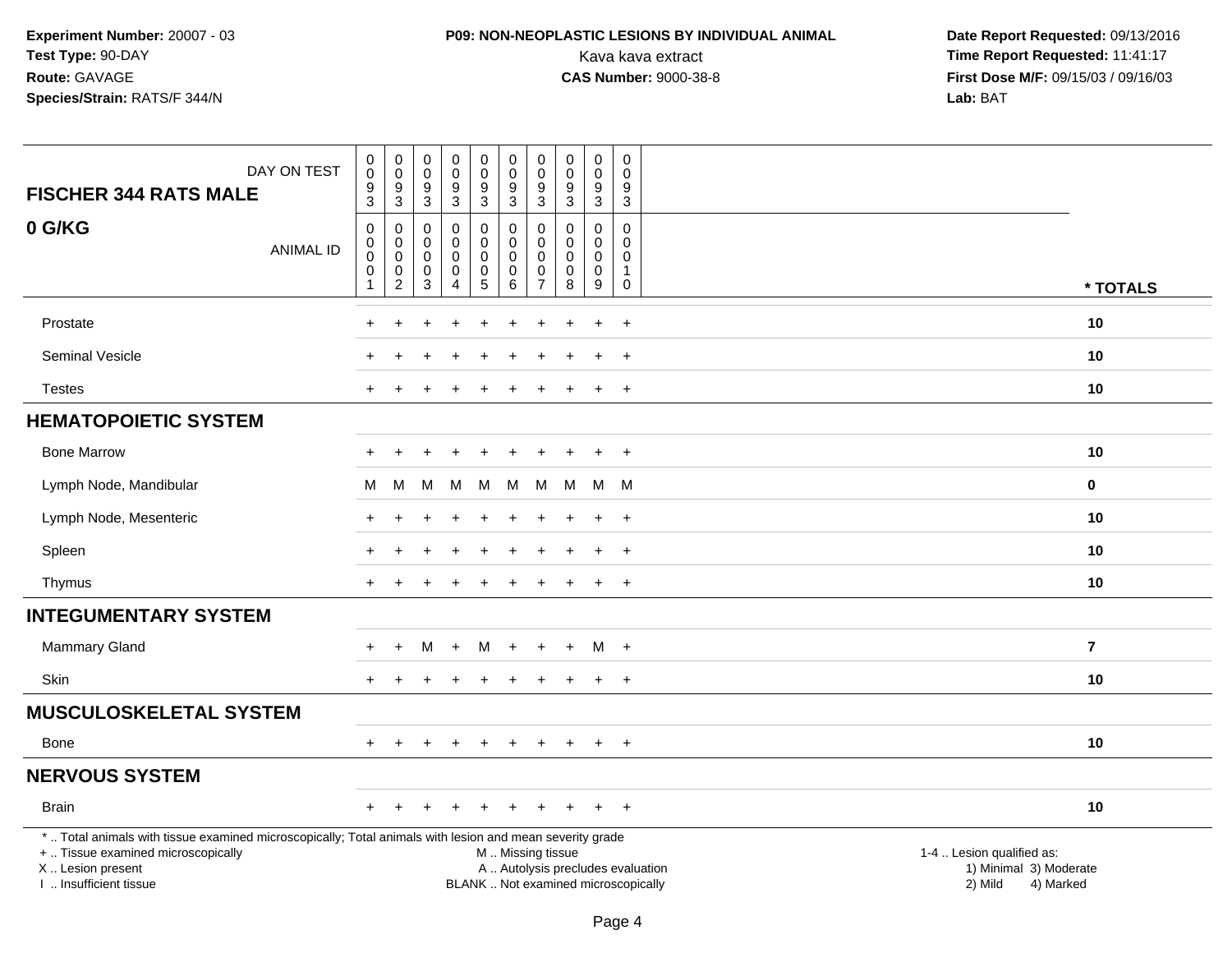## **P09: NON-NEOPLASTIC LESIONS BY INDIVIDUAL ANIMAL**

| DAY ON TEST<br><b>FISCHER 344 RATS MALE</b>                                                                                                                                                  | $\boldsymbol{0}$<br>0<br>$\boldsymbol{9}$<br>3 | $_{\rm 0}^{\rm 0}$<br>$\mathsf g$<br>3             | $\pmb{0}$<br>$\pmb{0}$<br>$\boldsymbol{9}$<br>$\mathfrak{S}$ | $_{\rm 0}^{\rm 0}$<br>$\overline{9}$<br>3                                      | 0<br>0<br>$\boldsymbol{9}$<br>$\mathbf{3}$             | $\mathbf 0$<br>$\mathbf 0$<br>$\boldsymbol{9}$<br>3         | $\pmb{0}$<br>$\mathbf 0$<br>9<br>3                            | $\pmb{0}$<br>0<br>$\boldsymbol{9}$<br>$\mathbf{3}$         | $\pmb{0}$<br>$\mathsf{O}\xspace$<br>$\boldsymbol{9}$<br>$\mathbf{3}$ | $\mathbf 0$<br>$\mathbf 0$<br>9<br>$\mathbf{3}$                       |                                                                                                                                                         |  |
|----------------------------------------------------------------------------------------------------------------------------------------------------------------------------------------------|------------------------------------------------|----------------------------------------------------|--------------------------------------------------------------|--------------------------------------------------------------------------------|--------------------------------------------------------|-------------------------------------------------------------|---------------------------------------------------------------|------------------------------------------------------------|----------------------------------------------------------------------|-----------------------------------------------------------------------|---------------------------------------------------------------------------------------------------------------------------------------------------------|--|
| 0 G/KG<br><b>ANIMAL ID</b>                                                                                                                                                                   | $\mathbf 0$<br>0<br>$\mathbf 0$<br>0<br>1      | 0<br>$\pmb{0}$<br>$\pmb{0}$<br>0<br>$\overline{2}$ | $\mathbf 0$<br>$\mathbf 0$<br>0<br>0<br>3                    | $\mathbf 0$<br>$\pmb{0}$<br>$\pmb{0}$<br>$\mathsf 0$<br>$\boldsymbol{\Lambda}$ | 0<br>$\pmb{0}$<br>$\pmb{0}$<br>$\pmb{0}$<br>$\sqrt{5}$ | $\mathbf 0$<br>$\pmb{0}$<br>$\mathbf 0$<br>$\mathbf 0$<br>6 | $\Omega$<br>$\mathbf 0$<br>$\mathbf 0$<br>0<br>$\overline{7}$ | $\Omega$<br>$\mathbf 0$<br>$\mathbf 0$<br>$\mathbf 0$<br>8 | $\mathbf 0$<br>$\pmb{0}$<br>0<br>$\pmb{0}$<br>9                      | $\mathbf 0$<br>$\mathbf 0$<br>$\Omega$<br>$\mathbf{1}$<br>$\mathbf 0$ | * TOTALS                                                                                                                                                |  |
| <b>RESPIRATORY SYSTEM</b>                                                                                                                                                                    |                                                |                                                    |                                                              |                                                                                |                                                        |                                                             |                                                               |                                                            |                                                                      |                                                                       |                                                                                                                                                         |  |
| Lung<br>Metaplasia, Osseous, Focal<br>Metaplasia, Osseous<br>Alveolus, Infiltration Cellular, Histiocyte<br>Interstitium, Infiltration Cellular, Mononuclear<br>Cell                         | -1                                             | $\mathbf 1$                                        |                                                              |                                                                                |                                                        | -1                                                          |                                                               | -1                                                         |                                                                      | $\ddot{}$<br>1                                                        | 10<br>1.0<br>1.0<br>2, 1.0<br>3, 1.0                                                                                                                    |  |
| Interstitium, Inflammation, Chronic                                                                                                                                                          | $\overline{1}$                                 |                                                    |                                                              |                                                                                |                                                        |                                                             |                                                               |                                                            |                                                                      |                                                                       | 1.0                                                                                                                                                     |  |
| Nose<br>Inflammation, Suppurative<br>Squamous Epithelium, Hyperplasia, Squamous                                                                                                              |                                                |                                                    |                                                              |                                                                                |                                                        |                                                             | 1                                                             |                                                            |                                                                      |                                                                       | 10<br>11.0<br>$1 1.0$                                                                                                                                   |  |
| Trachea                                                                                                                                                                                      |                                                |                                                    |                                                              | $\ddot{}$                                                                      | $\ddot{}$                                              |                                                             |                                                               |                                                            | $+$                                                                  | $+$                                                                   | 10                                                                                                                                                      |  |
| <b>SPECIAL SENSES SYSTEM</b>                                                                                                                                                                 |                                                |                                                    |                                                              |                                                                                |                                                        |                                                             |                                                               |                                                            |                                                                      |                                                                       |                                                                                                                                                         |  |
| Eye                                                                                                                                                                                          |                                                |                                                    |                                                              |                                                                                |                                                        |                                                             |                                                               |                                                            |                                                                      |                                                                       | 10                                                                                                                                                      |  |
| <b>Harderian Gland</b><br>Infiltration Cellular, Mononuclear Cell                                                                                                                            | 1                                              |                                                    |                                                              |                                                                                |                                                        |                                                             |                                                               |                                                            |                                                                      |                                                                       | 10<br>1.0                                                                                                                                               |  |
| <b>URINARY SYSTEM</b>                                                                                                                                                                        |                                                |                                                    |                                                              |                                                                                |                                                        |                                                             |                                                               |                                                            |                                                                      |                                                                       |                                                                                                                                                         |  |
| Kidney<br>Accumulation, Hyaline Droplet<br><b>Casts Protein</b><br>Infiltration Cellular, Mononuclear Cell<br>Mineralization                                                                 | $\blacktriangleleft$                           | $\mathbf{1}$                                       | $\overline{1}$                                               |                                                                                |                                                        | $\overline{c}$                                              | $\sqrt{2}$                                                    |                                                            | 1                                                                    |                                                                       | 10<br>2, 2.0<br>$1 1.0$<br>$1 1.0$<br>4 1.0                                                                                                             |  |
| *  Total animals with tissue examined microscopically; Total animals with lesion and mean severity grade<br>+  Tissue examined microscopically<br>X Lesion present<br>I. Insufficient tissue |                                                |                                                    |                                                              |                                                                                |                                                        |                                                             |                                                               | M  Missing tissue                                          |                                                                      |                                                                       | 1-4  Lesion qualified as:<br>A  Autolysis precludes evaluation<br>1) Minimal 3) Moderate<br>BLANK  Not examined microscopically<br>2) Mild<br>4) Marked |  |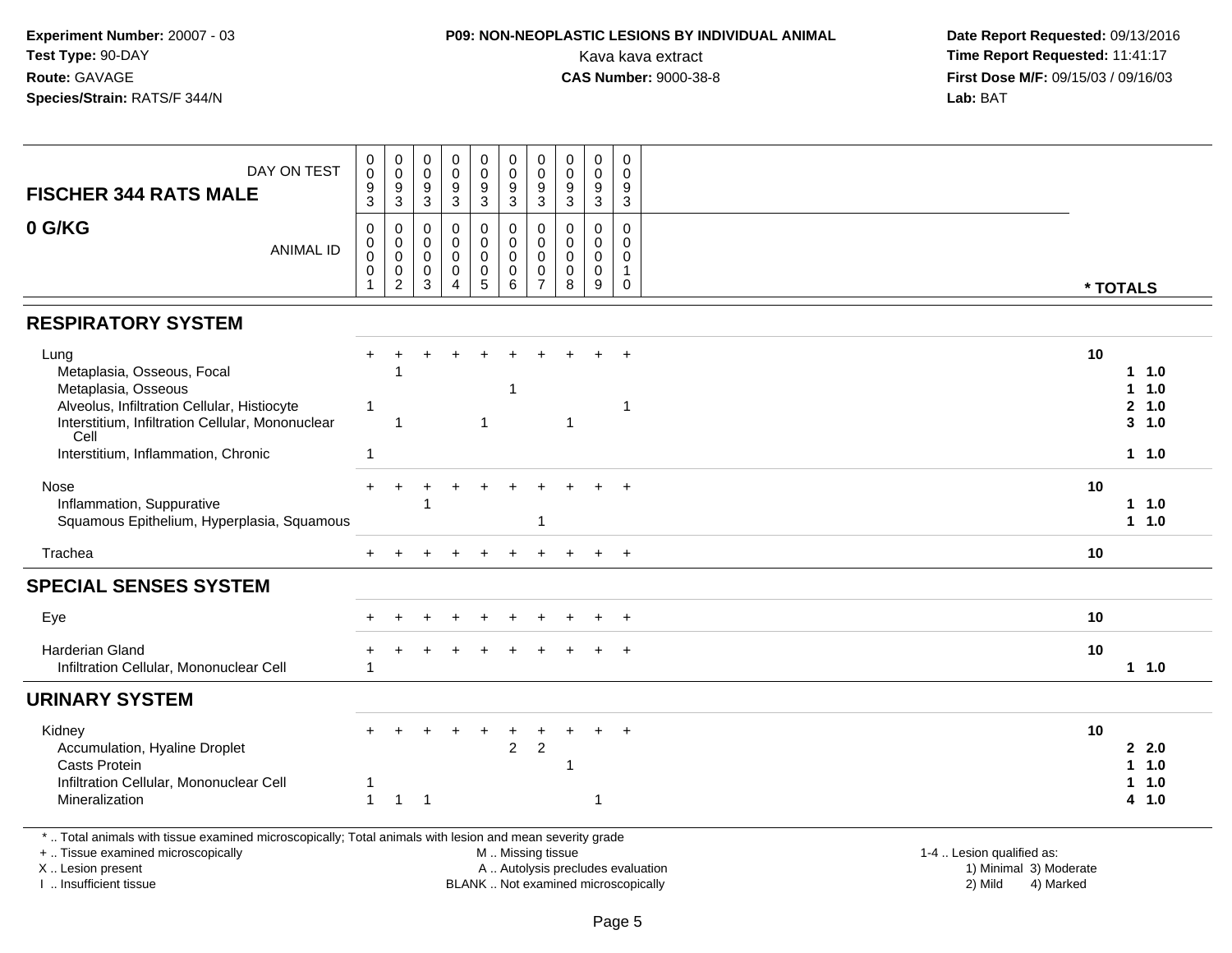### **P09: NON-NEOPLASTIC LESIONS BY INDIVIDUAL ANIMAL**

 **Date Report Requested:** 09/13/2016 Kava kava extract **Time Report Requested:** 11:41:17<br>**CAS Number:** 9000-38-8 **Time Report Requested:** 11:41:17 **First Dose M/F:** 09/15/03 / 09/16/03<br>**Lab:** BAT **Lab:** BAT

| DAY ON TEST<br><b>FISCHER 344 RATS MALE</b> | 0<br>0<br>9<br>3                   | 0<br>υ<br>9<br>$\sim$<br>3      | $\mathbf 0$<br>9<br>ు | $\mathbf 0$<br>0<br>9<br>3 | 0<br>0<br>9<br>3      | 0<br>0<br>9<br>3                | 0<br>0<br>9<br>3                  | 0<br>9<br>3        | 0<br>0<br>9<br>3           | $\mathbf 0$<br>0<br>9<br>3 |                  |
|---------------------------------------------|------------------------------------|---------------------------------|-----------------------|----------------------------|-----------------------|---------------------------------|-----------------------------------|--------------------|----------------------------|----------------------------|------------------|
| 0 G/KG<br><b>ANIMAL ID</b>                  | 0<br>0<br>0<br>0<br>$\overline{A}$ | 0<br>$\sim$<br>U<br>υ<br>υ<br>C | 3                     | 0<br>0<br>0<br>0<br>4      | 0<br>0<br>0<br>0<br>5 | $\mathbf 0$<br>0<br>0<br>0<br>6 | 0<br>0<br>0<br>0<br>$\rightarrow$ | $\Omega$<br>U<br>8 | 0<br>0<br>0<br>n<br>U<br>9 | 0<br>0<br>0<br>0           | * TOTALS         |
| Nephropathy                                 |                                    |                                 |                       |                            |                       |                                 |                                   |                    |                            |                            | 7 <sub>1.0</sub> |
| <b>Urinary Bladder</b>                      |                                    |                                 |                       |                            |                       |                                 |                                   |                    |                            | $+$                        | 10               |

\* .. Total animals with tissue examined microscopically; Total animals with lesion and mean severity grade

+ .. Tissue examined microscopically

X .. Lesion present

I .. Insufficient tissue

 M .. Missing tissueA .. Autolysis precludes evaluation

BLANK .. Not examined microscopically 2) Mild 4) Marked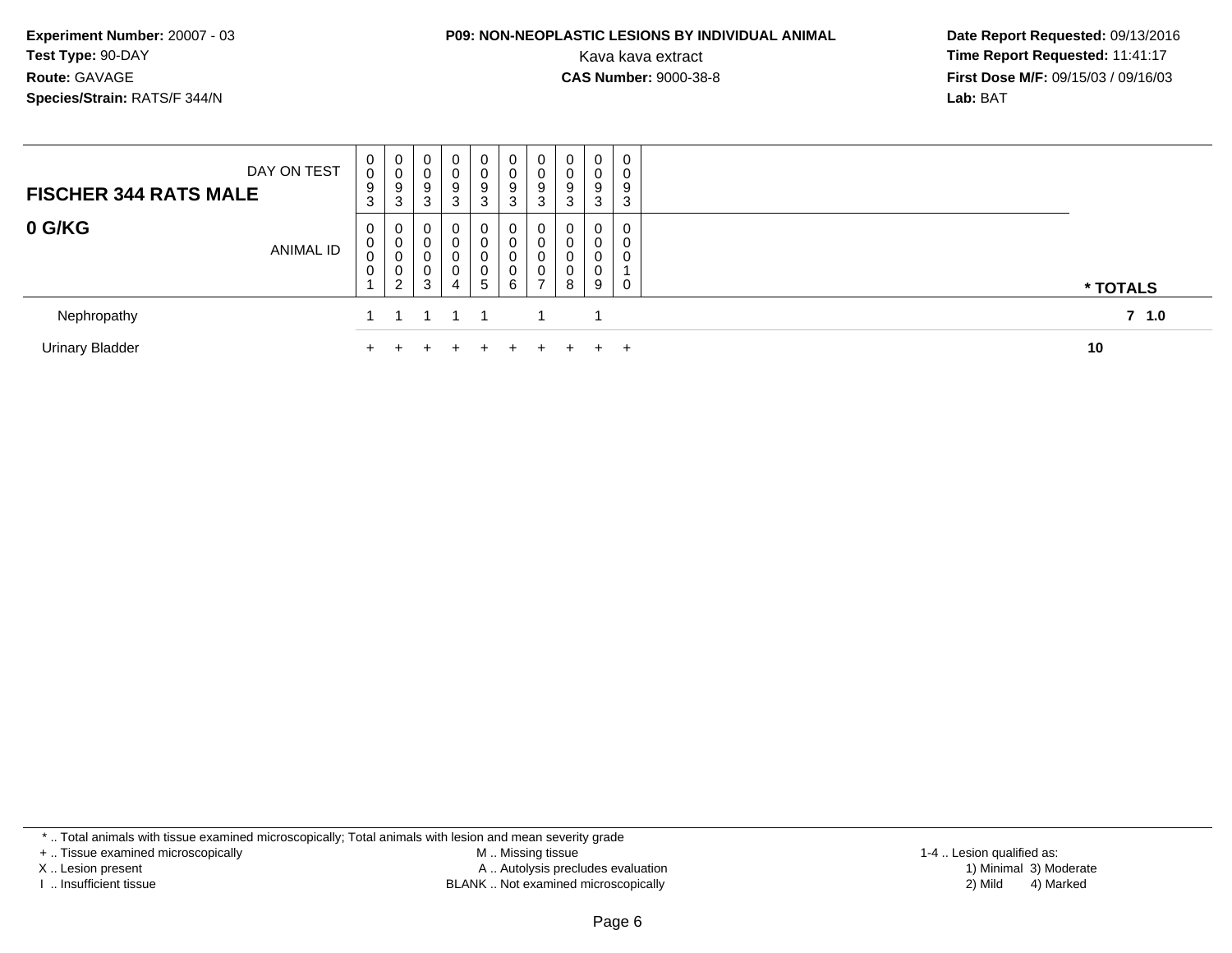# **P09: NON-NEOPLASTIC LESIONS BY INDIVIDUAL ANIMAL**

 **Date Report Requested:** 09/13/2016 Kava kava extract **Time Report Requested:** 11:41:17<br>**CAS Number:** 9000-38-8 **Time Report Requested:** 11:41:17 **First Dose M/F:** 09/15/03 / 09/16/03<br>**Lab:** BAT **Lab:** BAT

| DAY ON TEST<br><b>FISCHER 344 RATS MALE</b>                                          | 0<br>$\mathbf 0$<br>$\frac{9}{3}$     | $\mathbf 0$<br>$\mathbf 0$<br>$9\,$<br>$\overline{3}$        | 0<br>0<br>9<br>3      | 0<br>0<br>9<br>$\overline{3}$                 | $\mathbf 0$<br>$\pmb{0}$<br>9<br>$\overline{3}$  | $\pmb{0}$<br>0<br>$\frac{9}{3}$                            | $\pmb{0}$<br>$\mathbf 0$<br>$\frac{9}{3}$                         | $\boldsymbol{0}$<br>$\boldsymbol{0}$<br>9<br>$\overline{3}$ | $\mathbf 0$<br>0<br>$9\,$<br>$\sqrt{3}$    | $\pmb{0}$<br>0<br>9<br>3                   |                        |
|--------------------------------------------------------------------------------------|---------------------------------------|--------------------------------------------------------------|-----------------------|-----------------------------------------------|--------------------------------------------------|------------------------------------------------------------|-------------------------------------------------------------------|-------------------------------------------------------------|--------------------------------------------|--------------------------------------------|------------------------|
| 0.125 G/KG<br><b>ANIMAL ID</b>                                                       | 0<br>0<br>$\pmb{0}$<br>$\overline{1}$ | 0<br>0<br>$\boldsymbol{0}$<br>$\mathbf{1}$<br>$\overline{2}$ | 0<br>0<br>0<br>1<br>3 | 0<br>0<br>0<br>$\mathbf{1}$<br>$\overline{4}$ | 0<br>$\pmb{0}$<br>$\pmb{0}$<br>$\mathbf{1}$<br>5 | 0<br>$\mathbf 0$<br>$\mathbf 0$<br>$\mathbf{1}$<br>$\,6\,$ | $\mathbf 0$<br>$\mathbf 0$<br>0<br>$\mathbf{1}$<br>$\overline{7}$ | 0<br>0<br>0<br>$\mathbf{1}$<br>8                            | $\mathbf 0$<br>0<br>0<br>$\mathbf{1}$<br>9 | 0<br>0<br>0<br>$\overline{c}$<br>$\pmb{0}$ | * TOTALS               |
| <b>ALIMENTARY SYSTEM</b>                                                             |                                       |                                                              |                       |                                               |                                                  |                                                            |                                                                   |                                                             |                                            |                                            |                        |
| Liver<br>Hematopoietic Cell Proliferation<br>Infiltration Cellular, Mononuclear Cell | $\mathbf{1}$                          | $\mathbf{1}$                                                 | $\overline{1}$        |                                               | $\mathbf{1}$                                     | $\overline{1}$                                             |                                                                   | $\mathbf{1}$                                                | $\div$<br>$\overline{1}$                   | $+$                                        | 10<br>1 1.0<br>$7 1.0$ |
| <b>CARDIOVASCULAR SYSTEM</b>                                                         |                                       |                                                              |                       |                                               |                                                  |                                                            |                                                                   |                                                             |                                            |                                            |                        |
| <b>NONE</b>                                                                          |                                       |                                                              |                       |                                               |                                                  |                                                            |                                                                   |                                                             |                                            |                                            |                        |
| <b>ENDOCRINE SYSTEM</b>                                                              |                                       |                                                              |                       |                                               |                                                  |                                                            |                                                                   |                                                             |                                            |                                            |                        |
| <b>NONE</b>                                                                          |                                       |                                                              |                       |                                               |                                                  |                                                            |                                                                   |                                                             |                                            |                                            |                        |
| <b>GENERAL BODY SYSTEM</b>                                                           |                                       |                                                              |                       |                                               |                                                  |                                                            |                                                                   |                                                             |                                            |                                            |                        |
| <b>NONE</b>                                                                          |                                       |                                                              |                       |                                               |                                                  |                                                            |                                                                   |                                                             |                                            |                                            |                        |
| <b>GENITAL SYSTEM</b>                                                                |                                       |                                                              |                       |                                               |                                                  |                                                            |                                                                   |                                                             |                                            |                                            |                        |
| <b>NONE</b>                                                                          |                                       |                                                              |                       |                                               |                                                  |                                                            |                                                                   |                                                             |                                            |                                            |                        |
| <b>HEMATOPOIETIC SYSTEM</b>                                                          |                                       |                                                              |                       |                                               |                                                  |                                                            |                                                                   |                                                             |                                            |                                            |                        |
| <b>Bone Marrow</b>                                                                   |                                       |                                                              |                       |                                               |                                                  |                                                            |                                                                   |                                                             |                                            | $\overline{+}$                             | 10                     |
| Spleen                                                                               |                                       |                                                              |                       |                                               |                                                  |                                                            |                                                                   |                                                             |                                            | $\ddot{}$                                  | 10                     |
| Thymus                                                                               | $+$                                   | $\pm$                                                        | ÷                     | $\ddot{}$                                     | $+$                                              | $+$                                                        | $+$                                                               | $+$                                                         | $+$                                        | $+$                                        | 10                     |
| <b>INTEGUMENTARY SYSTEM</b>                                                          |                                       |                                                              |                       |                                               |                                                  |                                                            |                                                                   |                                                             |                                            |                                            |                        |

\* .. Total animals with tissue examined microscopically; Total animals with lesion and mean severity grade

+ .. Tissue examined microscopically

X .. Lesion present

I .. Insufficient tissue

M .. Missing tissue

- A .. Autolysis precludes evaluation
- BLANK .. Not examined microscopically 2) Mild 4) Marked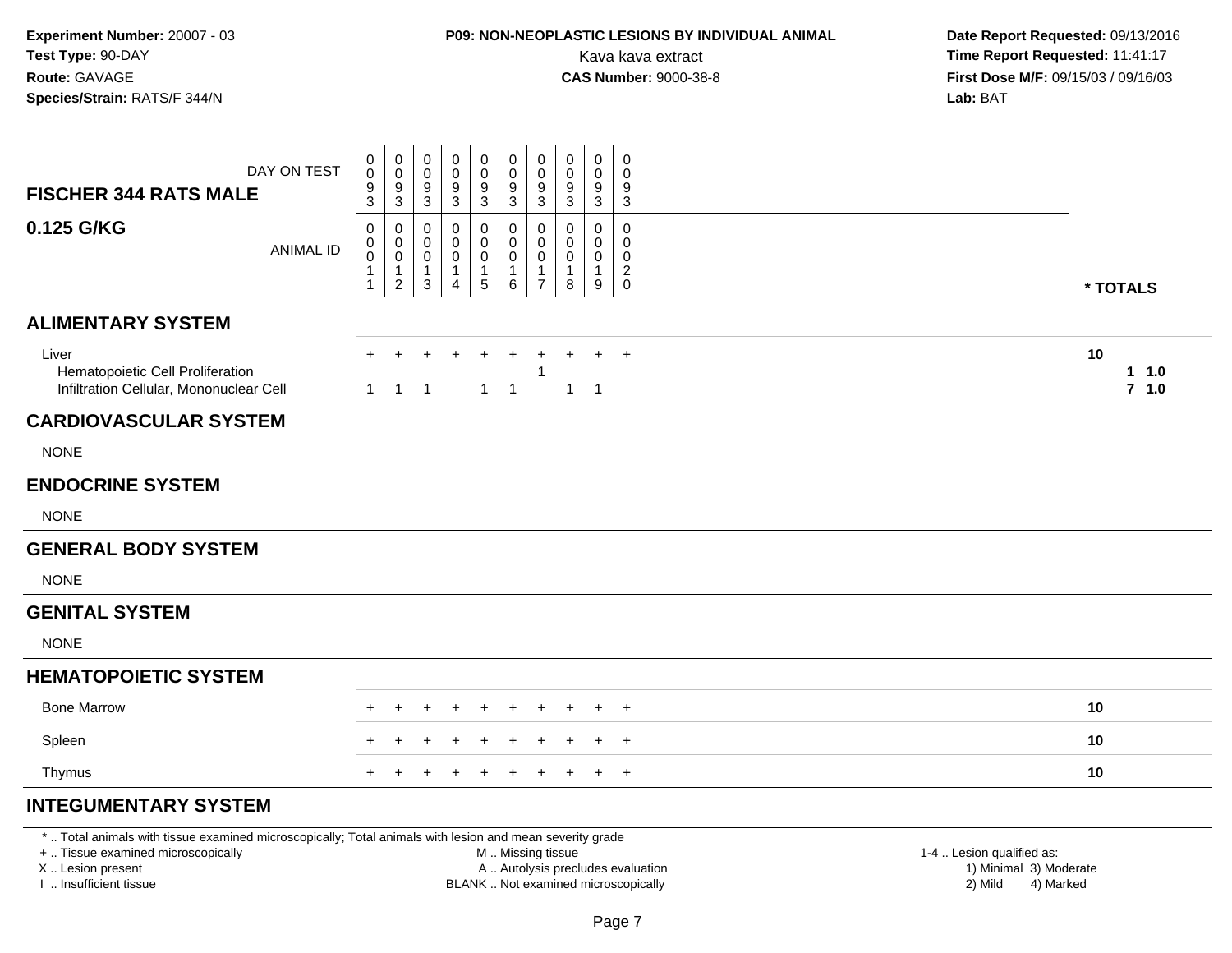# **P09: NON-NEOPLASTIC LESIONS BY INDIVIDUAL ANIMAL**

 **Date Report Requested:** 09/13/2016 Kava kava extract **Time Report Requested:** 11:41:17<br>**CAS Number:** 9000-38-8 **Time Report Requested:** 11:41:17 **First Dose M/F:** 09/15/03 / 09/16/03<br>**Lab:** BAT **Lab:** BAT

| DAY ON TEST<br><b>FISCHER 344 RATS MALE</b> | U<br>0<br>9<br>3 | 0<br>ັບ<br>-9<br>3      | 0<br>U<br>9<br>ົ<br>ت | υ | v      | v<br>U<br>9<br>پ | 9<br>-0 | ັບ<br>a<br>◡ | 0<br>0<br>9<br>3           | $\cap$<br>9<br>◠<br>ັ |          |
|---------------------------------------------|------------------|-------------------------|-----------------------|---|--------|------------------|---------|--------------|----------------------------|-----------------------|----------|
| 0.125 G/KG<br><b>ANIMAL ID</b>              | 0<br>U<br>U      | U<br>U<br>ົ<br><u>_</u> | 0<br>0<br>0<br>ົ<br>J |   | -<br>5 | 6                |         | 8            | $\mathbf 0$<br>0<br>0<br>9 | $\cap$<br>0           | * TOTALS |

NONE

### **MUSCULOSKELETAL SYSTEM**

NONE

#### **NERVOUS SYSTEM**

NONE

### **RESPIRATORY SYSTEM**

NONE

#### **SPECIAL SENSES SYSTEM**

NONE

### **URINARY SYSTEM**

NONE

\* .. Total animals with tissue examined microscopically; Total animals with lesion and mean severity grade

+ .. Tissue examined microscopically

X .. Lesion present

I .. Insufficient tissue

 M .. Missing tissueA .. Autolysis precludes evaluation

BLANK .. Not examined microscopically 2) Mild 4) Marked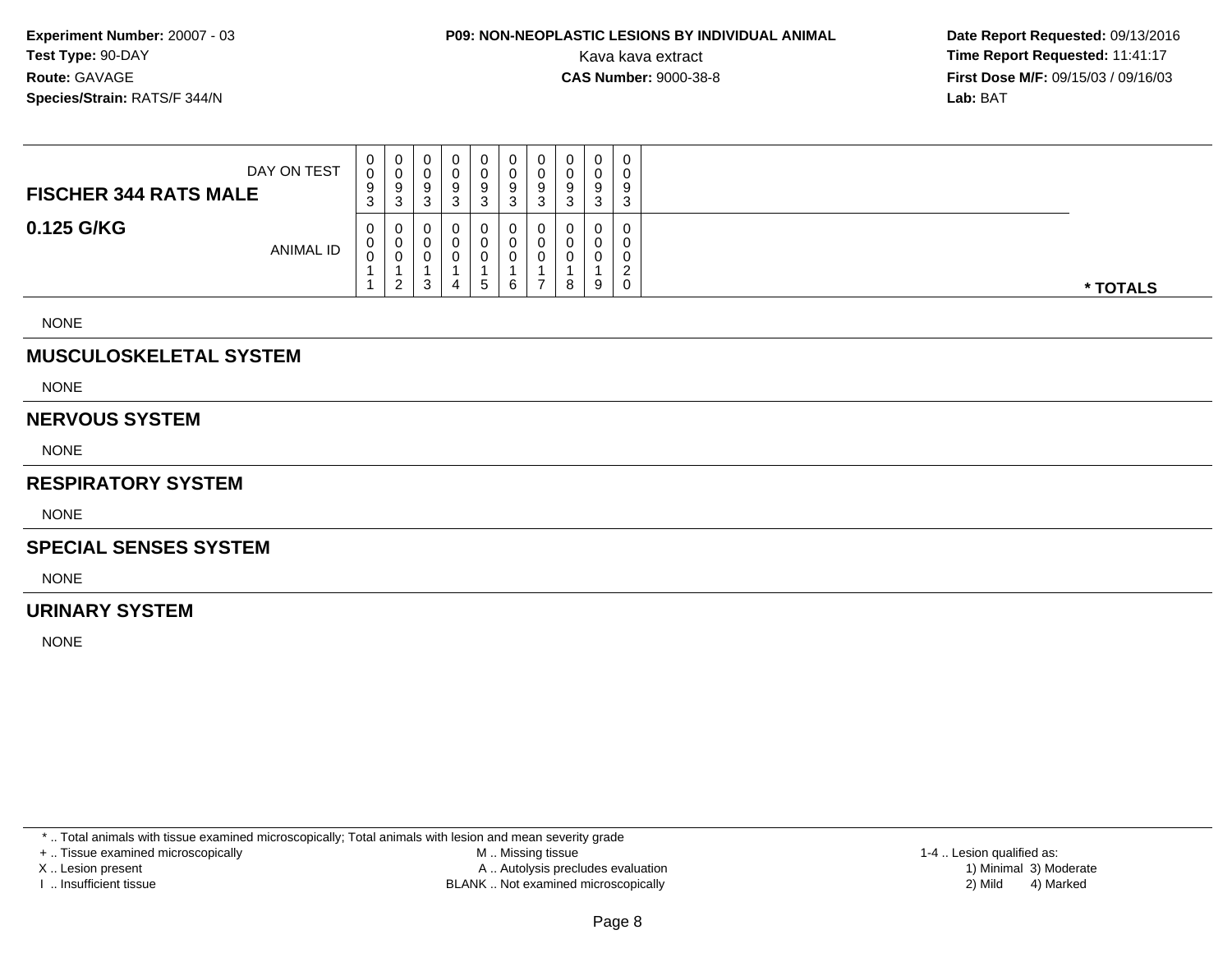### **P09: NON-NEOPLASTIC LESIONS BY INDIVIDUAL ANIMAL**

| DAY ON TEST<br><b>FISCHER 344 RATS MALE</b><br>0.25 G/KG<br><b>ANIMAL ID</b>                                                                                                                  | $_{\rm 0}^{\rm 0}$<br>9<br>$\overline{3}$<br>$\mathsf{O}\xspace$<br>$\pmb{0}$<br>$\mathsf{O}\xspace$<br>$\frac{2}{1}$ | $\begin{smallmatrix} 0\\0 \end{smallmatrix}$<br>$\frac{9}{3}$<br>$\pmb{0}$<br>$\pmb{0}$<br>$\mathbf 0$<br>$\frac{2}{2}$ | $\mathbf 0$<br>$\mathbf 0$<br>$\frac{2}{2}$<br>0<br>0<br>$\mathbf 0$<br>$\frac{2}{3}$ | $_{\rm 0}^{\rm 0}$<br>$\boldsymbol{9}$<br>$\overline{3}$<br>$\mathbf 0$<br>$\pmb{0}$<br>$\pmb{0}$<br>$\frac{2}{4}$ | $\pmb{0}$<br>$\mathsf{O}\xspace$<br>9<br>$\overline{3}$<br>0<br>0<br>$\mathbf 0$<br>$\frac{2}{5}$ | 0<br>$\pmb{0}$<br>9<br>$\mathbf{3}$<br>$\mathbf 0$<br>$\mathbf 0$<br>$\pmb{0}$<br>$\begin{array}{c} 2 \\ 6 \end{array}$ | $\pmb{0}$<br>$\ddot{\mathbf{0}}$<br>9<br>$\mathbf{3}$<br>$\mathbf 0$<br>$\mathbf 0$<br>$\mathbf 0$<br>$\frac{2}{7}$ | $\mathbf 0$<br>$\mathbf 0$<br>9<br>3<br>$\mathbf 0$<br>0<br>0<br>$\overline{\mathbf{c}}$ | $\mathbf 0$<br>$\pmb{0}$<br>$9\,$<br>$\overline{3}$<br>$\mathsf{O}\xspace$<br>0<br>$\mathbf 0$<br>$\sqrt{2}$ | $\mathsf{O}\xspace$<br>$\mathbf{0}$<br>9<br>$\overline{3}$<br>$\mathbf 0$<br>$\mathbf 0$<br>$\mathbf 0$<br>$\ensuremath{\mathsf{3}}$ |                                                                          |                                                                             |              |
|-----------------------------------------------------------------------------------------------------------------------------------------------------------------------------------------------|-----------------------------------------------------------------------------------------------------------------------|-------------------------------------------------------------------------------------------------------------------------|---------------------------------------------------------------------------------------|--------------------------------------------------------------------------------------------------------------------|---------------------------------------------------------------------------------------------------|-------------------------------------------------------------------------------------------------------------------------|---------------------------------------------------------------------------------------------------------------------|------------------------------------------------------------------------------------------|--------------------------------------------------------------------------------------------------------------|--------------------------------------------------------------------------------------------------------------------------------------|--------------------------------------------------------------------------|-----------------------------------------------------------------------------|--------------|
|                                                                                                                                                                                               |                                                                                                                       |                                                                                                                         |                                                                                       |                                                                                                                    |                                                                                                   |                                                                                                                         |                                                                                                                     | 8                                                                                        | 9                                                                                                            | $\mathsf 0$                                                                                                                          |                                                                          |                                                                             | * TOTALS     |
| <b>ALIMENTARY SYSTEM</b>                                                                                                                                                                      |                                                                                                                       |                                                                                                                         |                                                                                       |                                                                                                                    |                                                                                                   |                                                                                                                         |                                                                                                                     |                                                                                          |                                                                                                              |                                                                                                                                      |                                                                          |                                                                             |              |
| Esophagus                                                                                                                                                                                     |                                                                                                                       |                                                                                                                         | $\ddot{}$                                                                             |                                                                                                                    |                                                                                                   |                                                                                                                         |                                                                                                                     |                                                                                          |                                                                                                              |                                                                                                                                      |                                                                          |                                                                             | $\mathbf 1$  |
| Intestine Large, Cecum                                                                                                                                                                        |                                                                                                                       |                                                                                                                         | $+$                                                                                   |                                                                                                                    |                                                                                                   |                                                                                                                         |                                                                                                                     |                                                                                          |                                                                                                              |                                                                                                                                      |                                                                          |                                                                             | $\mathbf 1$  |
| Intestine Large, Colon                                                                                                                                                                        |                                                                                                                       |                                                                                                                         | $+$                                                                                   |                                                                                                                    |                                                                                                   |                                                                                                                         |                                                                                                                     |                                                                                          |                                                                                                              |                                                                                                                                      |                                                                          |                                                                             | $\mathbf 1$  |
| Intestine Large, Rectum                                                                                                                                                                       |                                                                                                                       |                                                                                                                         | $\ddot{}$                                                                             |                                                                                                                    |                                                                                                   |                                                                                                                         |                                                                                                                     |                                                                                          |                                                                                                              |                                                                                                                                      |                                                                          |                                                                             | $\mathbf{1}$ |
| Intestine Small, Duodenum                                                                                                                                                                     |                                                                                                                       |                                                                                                                         | $\mathbf{1}$                                                                          |                                                                                                                    |                                                                                                   |                                                                                                                         |                                                                                                                     |                                                                                          |                                                                                                              |                                                                                                                                      |                                                                          |                                                                             |              |
| Intestine Small, Ileum                                                                                                                                                                        |                                                                                                                       |                                                                                                                         | $\ddot{}$                                                                             |                                                                                                                    |                                                                                                   |                                                                                                                         |                                                                                                                     |                                                                                          |                                                                                                              |                                                                                                                                      |                                                                          |                                                                             | $\mathbf 1$  |
| Intestine Small, Jejunum                                                                                                                                                                      |                                                                                                                       |                                                                                                                         | $\ddot{}$                                                                             |                                                                                                                    |                                                                                                   |                                                                                                                         |                                                                                                                     |                                                                                          |                                                                                                              |                                                                                                                                      |                                                                          |                                                                             | $\mathbf 1$  |
| Liver<br>Infiltration Cellular, Mononuclear Cell                                                                                                                                              |                                                                                                                       |                                                                                                                         | ÷.                                                                                    | $\overline{\mathbf{1}}$                                                                                            | $\ddot{}$                                                                                         | $\mathbf{1}$                                                                                                            | $\mathbf{1}$                                                                                                        |                                                                                          | $\ddot{}$                                                                                                    | $\ddot{}$<br>$\overline{1}$                                                                                                          |                                                                          |                                                                             | 10<br>5 1.0  |
| Pancreas                                                                                                                                                                                      |                                                                                                                       |                                                                                                                         | $\ddot{}$                                                                             |                                                                                                                    |                                                                                                   |                                                                                                                         |                                                                                                                     |                                                                                          |                                                                                                              |                                                                                                                                      |                                                                          |                                                                             | $\mathbf 1$  |
| Salivary Glands                                                                                                                                                                               |                                                                                                                       |                                                                                                                         | $+$                                                                                   |                                                                                                                    |                                                                                                   |                                                                                                                         |                                                                                                                     |                                                                                          |                                                                                                              |                                                                                                                                      |                                                                          |                                                                             | $\mathbf 1$  |
| Stomach, Forestomach                                                                                                                                                                          |                                                                                                                       |                                                                                                                         | $+$                                                                                   |                                                                                                                    |                                                                                                   |                                                                                                                         |                                                                                                                     |                                                                                          |                                                                                                              |                                                                                                                                      |                                                                          |                                                                             | $\mathbf{1}$ |
| Stomach, Glandular                                                                                                                                                                            |                                                                                                                       |                                                                                                                         | $+$                                                                                   |                                                                                                                    |                                                                                                   |                                                                                                                         |                                                                                                                     |                                                                                          |                                                                                                              |                                                                                                                                      |                                                                          |                                                                             | $\mathbf{1}$ |
| <b>CARDIOVASCULAR SYSTEM</b>                                                                                                                                                                  |                                                                                                                       |                                                                                                                         |                                                                                       |                                                                                                                    |                                                                                                   |                                                                                                                         |                                                                                                                     |                                                                                          |                                                                                                              |                                                                                                                                      |                                                                          |                                                                             |              |
| <b>Blood Vessel</b>                                                                                                                                                                           |                                                                                                                       |                                                                                                                         | $\ddot{}$                                                                             |                                                                                                                    |                                                                                                   |                                                                                                                         |                                                                                                                     |                                                                                          |                                                                                                              |                                                                                                                                      |                                                                          |                                                                             | $\mathbf{1}$ |
| *  Total animals with tissue examined microscopically; Total animals with lesion and mean severity grade<br>+  Tissue examined microscopically<br>X  Lesion present<br>I  Insufficient tissue |                                                                                                                       |                                                                                                                         |                                                                                       |                                                                                                                    |                                                                                                   | M  Missing tissue                                                                                                       |                                                                                                                     |                                                                                          |                                                                                                              |                                                                                                                                      | A  Autolysis precludes evaluation<br>BLANK  Not examined microscopically | 1-4  Lesion qualified as:<br>1) Minimal 3) Moderate<br>2) Mild<br>4) Marked |              |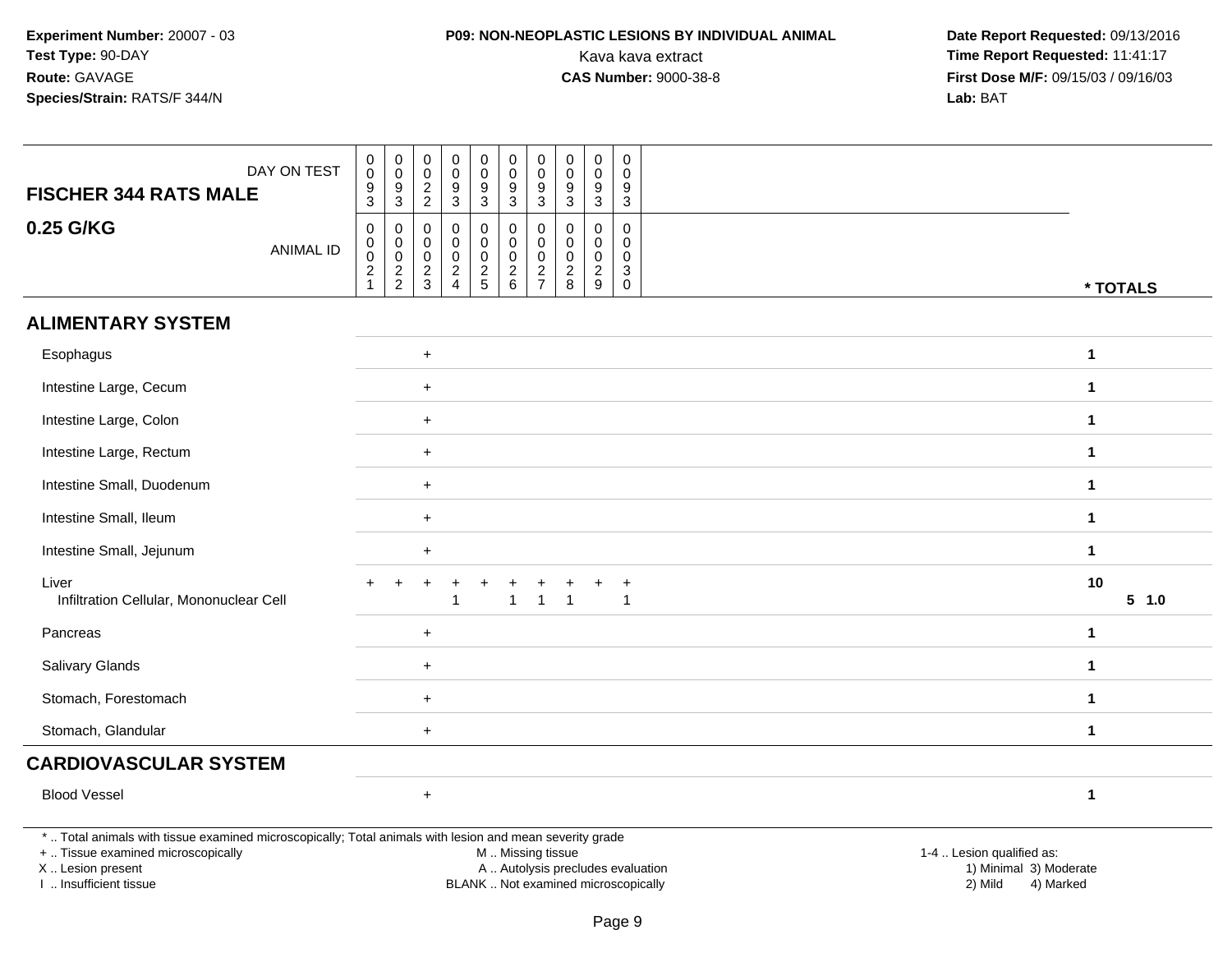### **P09: NON-NEOPLASTIC LESIONS BY INDIVIDUAL ANIMAL**

 **Date Report Requested:** 09/13/2016 Kava kava extract **Time Report Requested:** 11:41:17<br>**CAS Number:** 9000-38-8 **Time Report Requested:** 11:41:17 **First Dose M/F:** 09/15/03 / 09/16/03<br>Lab: BAT **Lab:** BAT

| DAY ON TEST<br><b>FISCHER 344 RATS MALE</b> | $_{\rm 0}^{\rm 0}$<br>$\frac{9}{3}$ | $_{\rm 0}^{\rm 0}$<br>$^9_3$       | $\mathbf 0$<br>0<br>$\frac{2}{2}$ | $\mathbf 0$<br>$\mathbf 0$<br>$\frac{9}{3}$  | $\mathbf 0$<br>$\ddot{\mathbf{0}}$<br>$\frac{9}{3}$ | $\mathbf 0$<br>$\pmb{0}$<br>$\frac{9}{3}$ | $\mathbf 0$<br>0<br>9 | 0<br>0<br>$\frac{9}{3}$ | $\begin{smallmatrix} 0\\0 \end{smallmatrix}$<br>$\frac{9}{3}$ | $\boldsymbol{0}$<br>$\mathbf 0$<br>$\frac{9}{3}$ |              |
|---------------------------------------------|-------------------------------------|------------------------------------|-----------------------------------|----------------------------------------------|-----------------------------------------------------|-------------------------------------------|-----------------------|-------------------------|---------------------------------------------------------------|--------------------------------------------------|--------------|
|                                             |                                     |                                    |                                   |                                              |                                                     |                                           | $\overline{3}$        |                         |                                                               |                                                  |              |
| 0.25 G/KG<br><b>ANIMAL ID</b>               | $\mathbf 0$<br>$_{\rm 0}^{\rm 0}$   | $\boldsymbol{0}$<br>$\overline{0}$ | 0<br>0<br>$\mathbf 0$             | $\overline{0}$<br>$\mathbf 0$<br>$\mathbf 0$ | 0<br>$\pmb{0}$<br>$\mathsf 0$                       | $\mathbf 0$<br>$\mathbf 0$<br>$\mathbf 0$ | 0<br>0<br>0           | 0<br>0<br>0             | 0<br>$\mathbf 0$<br>$\mathbf 0$                               | $\mathbf 0$<br>0<br>$\boldsymbol{0}$             |              |
|                                             | $\boldsymbol{2}$                    | $\frac{2}{2}$                      | $\frac{2}{3}$                     | $\boldsymbol{2}$<br>$\overline{4}$           | $\frac{2}{5}$                                       | $\frac{2}{6}$                             | $\frac{2}{7}$         | $\frac{2}{8}$           | $\sqrt{2}$<br>9                                               | $\mathbf{3}$<br>$\boldsymbol{0}$                 | * TOTALS     |
|                                             |                                     |                                    |                                   |                                              |                                                     |                                           |                       |                         |                                                               |                                                  |              |
| Heart                                       |                                     |                                    | $\ddot{}$                         |                                              |                                                     |                                           |                       |                         |                                                               |                                                  | $\mathbf{1}$ |
| <b>ENDOCRINE SYSTEM</b>                     |                                     |                                    |                                   |                                              |                                                     |                                           |                       |                         |                                                               |                                                  |              |
| <b>Adrenal Cortex</b>                       |                                     |                                    | $+$                               |                                              |                                                     |                                           |                       |                         |                                                               |                                                  | $\mathbf 1$  |
| Adrenal Medulla                             |                                     |                                    | $+$                               |                                              |                                                     |                                           |                       |                         |                                                               |                                                  | $\mathbf{1}$ |
| Islets, Pancreatic                          |                                     |                                    | $+$                               |                                              |                                                     |                                           |                       |                         |                                                               |                                                  | $\mathbf{1}$ |
| Parathyroid Gland                           |                                     |                                    | $+$                               |                                              |                                                     |                                           |                       |                         |                                                               |                                                  | 1            |
| <b>Pituitary Gland</b>                      |                                     |                                    | $\ddot{}$                         |                                              |                                                     |                                           |                       |                         |                                                               |                                                  | $\mathbf 1$  |
| <b>Thyroid Gland</b>                        |                                     |                                    | $+$                               |                                              |                                                     |                                           |                       |                         |                                                               |                                                  | $\mathbf 1$  |
| <b>GENERAL BODY SYSTEM</b>                  |                                     |                                    |                                   |                                              |                                                     |                                           |                       |                         |                                                               |                                                  |              |
| <b>NONE</b>                                 |                                     |                                    |                                   |                                              |                                                     |                                           |                       |                         |                                                               |                                                  |              |
| <b>GENITAL SYSTEM</b>                       |                                     |                                    |                                   |                                              |                                                     |                                           |                       |                         |                                                               |                                                  |              |
| Epididymis                                  |                                     |                                    | $+$                               |                                              |                                                     |                                           |                       |                         |                                                               |                                                  | $\mathbf{1}$ |
| <b>Preputial Gland</b>                      |                                     |                                    | $\ddot{}$                         |                                              |                                                     |                                           |                       |                         |                                                               |                                                  | $\mathbf 1$  |
| Prostate                                    |                                     |                                    | $+$                               |                                              |                                                     |                                           |                       |                         |                                                               |                                                  | $\mathbf{1}$ |
| Seminal Vesicle                             |                                     |                                    | $\ddot{}$                         |                                              |                                                     |                                           |                       |                         |                                                               |                                                  | 1            |

\* .. Total animals with tissue examined microscopically; Total animals with lesion and mean severity grade

<sup>+</sup>

+ .. Tissue examined microscopically

X .. Lesion present

Testes

I .. Insufficient tissue

M .. Missing tissue

A .. Autolysis precludes evaluation

BLANK .. Not examined microscopically 2) Mild 4) Marked

1-4 .. Lesion qualified as:<br>1) Minimal 3) Moderate

**<sup>1</sup>**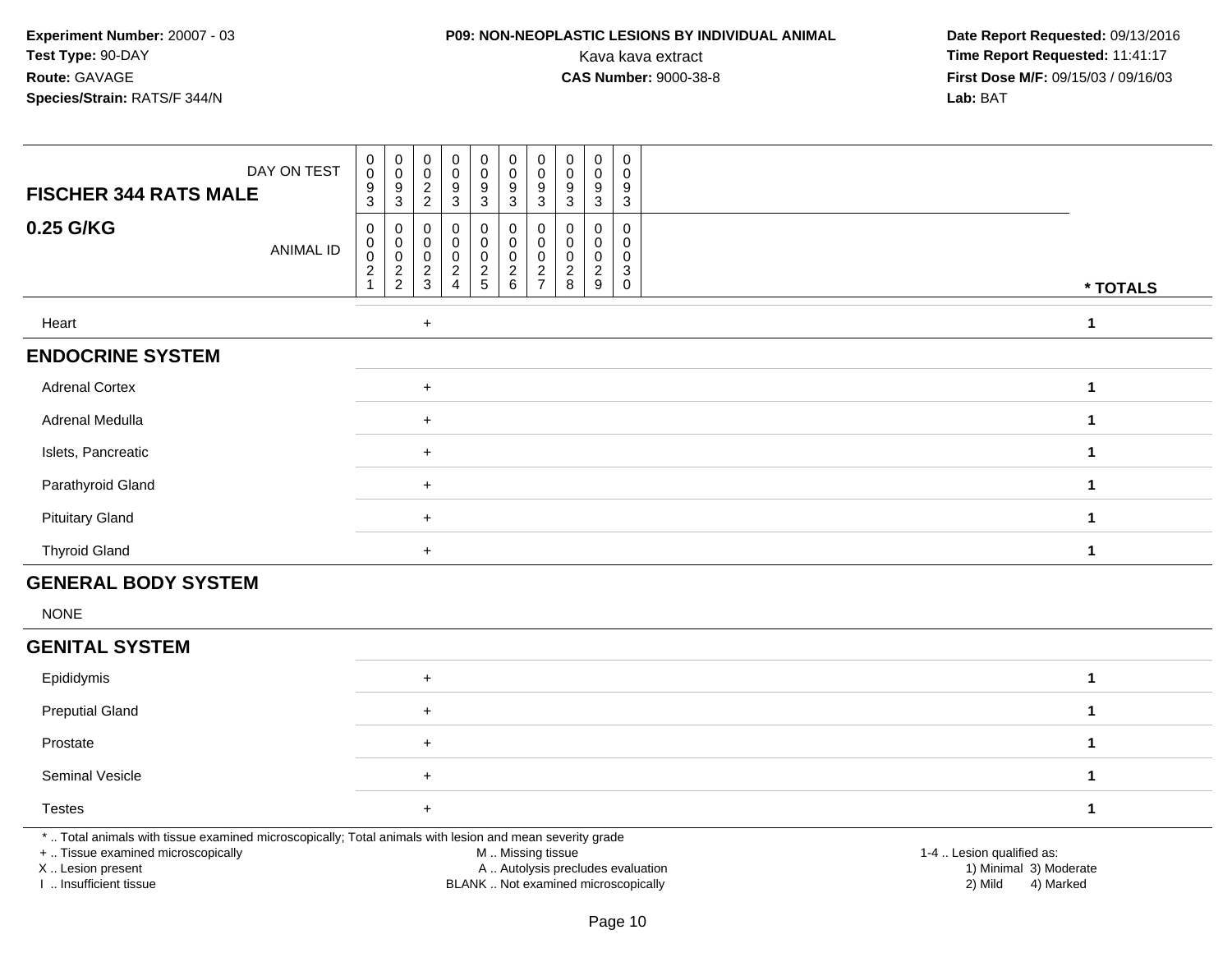## **P09: NON-NEOPLASTIC LESIONS BY INDIVIDUAL ANIMAL**

| DAY ON TEST<br><b>FISCHER 344 RATS MALE</b>                                                                                                                                                   | $\pmb{0}$<br>$\pmb{0}$<br>$\boldsymbol{9}$<br>$\mathfrak{S}$ | $\pmb{0}$<br>$\mathbf 0$<br>9<br>$\sqrt{3}$                         | $\pmb{0}$<br>$\mathsf 0$<br>$\boldsymbol{2}$<br>$\overline{2}$ | $\pmb{0}$<br>$\pmb{0}$<br>$\boldsymbol{9}$<br>$\overline{3}$ | $\mathsf 0$<br>$\mathbf 0$<br>$\boldsymbol{9}$<br>$\mathbf{3}$ | $\pmb{0}$<br>$\pmb{0}$<br>9<br>$\mathbf{3}$                           | $\pmb{0}$<br>$\pmb{0}$<br>9<br>$\overline{3}$             | $\pmb{0}$<br>$\pmb{0}$<br>$\boldsymbol{9}$<br>$\mathbf{3}$ | $\pmb{0}$<br>$\pmb{0}$<br>$\boldsymbol{9}$<br>$\mathbf{3}$            | $\mathbf 0$<br>$\mathbf 0$<br>9<br>$\mathbf{3}$                          |                                                                                                                                                         |
|-----------------------------------------------------------------------------------------------------------------------------------------------------------------------------------------------|--------------------------------------------------------------|---------------------------------------------------------------------|----------------------------------------------------------------|--------------------------------------------------------------|----------------------------------------------------------------|-----------------------------------------------------------------------|-----------------------------------------------------------|------------------------------------------------------------|-----------------------------------------------------------------------|--------------------------------------------------------------------------|---------------------------------------------------------------------------------------------------------------------------------------------------------|
| 0.25 G/KG<br><b>ANIMAL ID</b>                                                                                                                                                                 | $\pmb{0}$<br>$\pmb{0}$<br>$\pmb{0}$<br>$\boldsymbol{2}$<br>1 | $\mathbf 0$<br>0<br>$\mathsf 0$<br>$\overline{c}$<br>$\overline{c}$ | $\Omega$<br>0<br>$\mathbf 0$<br>$\overline{c}$<br>3            | 0<br>0<br>$\mathbf 0$<br>$\frac{2}{4}$                       | $\mathbf 0$<br>0<br>$\mathbf 0$<br>$\frac{2}{5}$               | $\pmb{0}$<br>$\mathbf 0$<br>$\pmb{0}$<br>$\sqrt{2}$<br>$6\phantom{1}$ | 0<br>0<br>$\mathbf 0$<br>$\overline{c}$<br>$\overline{7}$ | $\Omega$<br>$\mathbf 0$<br>$\mathbf 0$<br>$\frac{2}{8}$    | $\mathbf 0$<br>0<br>$\mathbf 0$<br>$\overline{c}$<br>$\boldsymbol{9}$ | $\Omega$<br>0<br>$\mathbf 0$<br>$\ensuremath{\mathsf{3}}$<br>$\mathbf 0$ | * TOTALS                                                                                                                                                |
| <b>HEMATOPOIETIC SYSTEM</b>                                                                                                                                                                   |                                                              |                                                                     |                                                                |                                                              |                                                                |                                                                       |                                                           |                                                            |                                                                       |                                                                          |                                                                                                                                                         |
| <b>Bone Marrow</b>                                                                                                                                                                            | $\ddot{}$                                                    | $\ddot{}$                                                           | ÷                                                              | $\ddot{}$                                                    | $\ddot{}$                                                      | $\ddot{}$                                                             | $\pm$                                                     | $\ddot{}$                                                  | $\ddot{}$                                                             | $+$                                                                      | 10                                                                                                                                                      |
| Lymph Node, Mandibular                                                                                                                                                                        |                                                              |                                                                     | M                                                              |                                                              |                                                                |                                                                       |                                                           |                                                            |                                                                       |                                                                          | $\mathbf 0$                                                                                                                                             |
| Lymph Node, Mesenteric                                                                                                                                                                        |                                                              |                                                                     | $\ddot{}$                                                      |                                                              |                                                                |                                                                       |                                                           |                                                            |                                                                       |                                                                          | $\mathbf 1$                                                                                                                                             |
| Spleen                                                                                                                                                                                        |                                                              | $\ddot{}$                                                           | ÷                                                              | $\ddot{}$                                                    | $\ddot{}$                                                      | $\ddot{}$                                                             | ÷                                                         | ÷.                                                         | $\ddot{}$                                                             | $^{+}$                                                                   | 10                                                                                                                                                      |
| Thymus                                                                                                                                                                                        | $+$                                                          | $\ddot{}$                                                           |                                                                |                                                              |                                                                |                                                                       |                                                           |                                                            | $\ddot{}$                                                             | $\overline{+}$                                                           | 10                                                                                                                                                      |
| <b>INTEGUMENTARY SYSTEM</b>                                                                                                                                                                   |                                                              |                                                                     |                                                                |                                                              |                                                                |                                                                       |                                                           |                                                            |                                                                       |                                                                          |                                                                                                                                                         |
| <b>Mammary Gland</b>                                                                                                                                                                          |                                                              |                                                                     | $\ddot{}$                                                      |                                                              |                                                                |                                                                       |                                                           |                                                            |                                                                       |                                                                          | $\mathbf{1}$                                                                                                                                            |
| <b>Skin</b>                                                                                                                                                                                   |                                                              |                                                                     | $\ddot{}$                                                      |                                                              |                                                                |                                                                       |                                                           |                                                            |                                                                       |                                                                          | $\mathbf{1}$                                                                                                                                            |
| <b>MUSCULOSKELETAL SYSTEM</b>                                                                                                                                                                 |                                                              |                                                                     |                                                                |                                                              |                                                                |                                                                       |                                                           |                                                            |                                                                       |                                                                          |                                                                                                                                                         |
| Bone                                                                                                                                                                                          |                                                              |                                                                     | $\ddot{}$                                                      |                                                              |                                                                |                                                                       |                                                           |                                                            |                                                                       |                                                                          | $\mathbf{1}$                                                                                                                                            |
| <b>NERVOUS SYSTEM</b>                                                                                                                                                                         |                                                              |                                                                     |                                                                |                                                              |                                                                |                                                                       |                                                           |                                                            |                                                                       |                                                                          |                                                                                                                                                         |
| Brain                                                                                                                                                                                         |                                                              |                                                                     | $\ddot{}$                                                      |                                                              |                                                                |                                                                       |                                                           |                                                            |                                                                       |                                                                          | $\mathbf{1}$                                                                                                                                            |
| <b>RESPIRATORY SYSTEM</b>                                                                                                                                                                     |                                                              |                                                                     |                                                                |                                                              |                                                                |                                                                       |                                                           |                                                            |                                                                       |                                                                          |                                                                                                                                                         |
| Lung                                                                                                                                                                                          |                                                              |                                                                     | $\ddot{}$                                                      |                                                              |                                                                |                                                                       |                                                           |                                                            |                                                                       |                                                                          | 1                                                                                                                                                       |
| Nose                                                                                                                                                                                          |                                                              |                                                                     | $\ddot{}$                                                      |                                                              |                                                                |                                                                       |                                                           |                                                            |                                                                       |                                                                          | 1                                                                                                                                                       |
| *  Total animals with tissue examined microscopically; Total animals with lesion and mean severity grade<br>+  Tissue examined microscopically<br>X  Lesion present<br>I. Insufficient tissue |                                                              |                                                                     |                                                                |                                                              |                                                                | M  Missing tissue                                                     |                                                           |                                                            |                                                                       |                                                                          | 1-4  Lesion qualified as:<br>A  Autolysis precludes evaluation<br>1) Minimal 3) Moderate<br>BLANK  Not examined microscopically<br>2) Mild<br>4) Marked |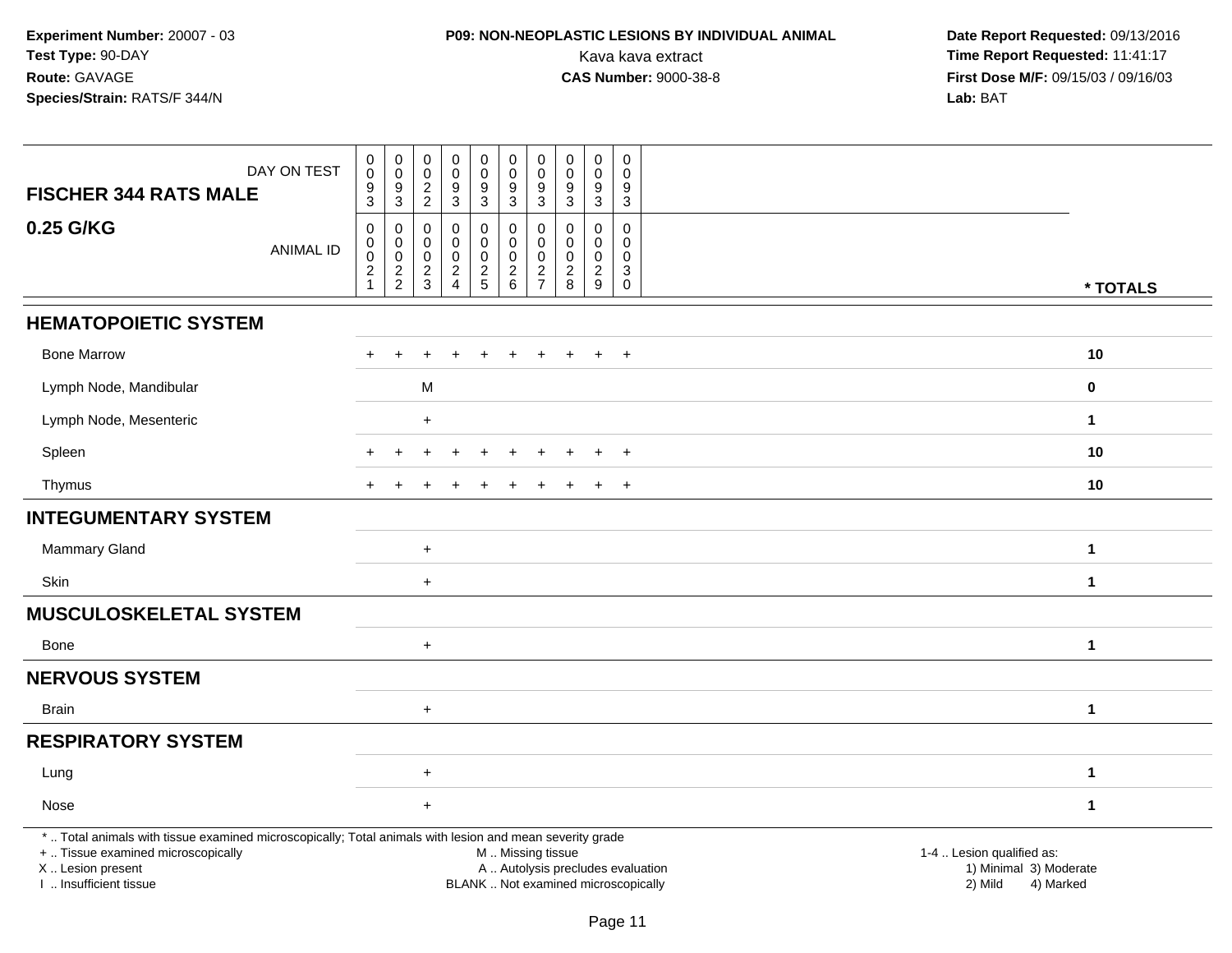### **P09: NON-NEOPLASTIC LESIONS BY INDIVIDUAL ANIMAL**

 **Date Report Requested:** 09/13/2016 Kava kava extract **Time Report Requested:** 11:41:17<br>**CAS Number:** 9000-38-8 **Time Report Requested:** 11:41:17 **First Dose M/F:** 09/15/03 / 09/16/03<br>**Lab:** BAT **Lab:** BAT

| DAY ON TEST<br><b>FISCHER 344 RATS MALE</b> | $_{\rm 0}^{\rm 0}$<br>9<br>3                  | $_{\rm 0}^{\rm 0}$<br>9<br>3 | $\begin{smallmatrix}0\\0\end{smallmatrix}$<br>$\frac{2}{2}$ | $\begin{smallmatrix} 0\\0 \end{smallmatrix}$<br>$\frac{9}{3}$ | $_0^0$<br>$\frac{9}{3}$    | $\begin{array}{c}\n0 \\ 0 \\ 3\n\end{array}$                     | $\pmb{0}$<br>$\pmb{0}$<br>9<br>3                    | $\pmb{0}$<br>$\pmb{0}$<br>9<br>3 | 0<br>0<br>9<br>3         | 0<br>0<br>9<br>3           |  |          |  |  |
|---------------------------------------------|-----------------------------------------------|------------------------------|-------------------------------------------------------------|---------------------------------------------------------------|----------------------------|------------------------------------------------------------------|-----------------------------------------------------|----------------------------------|--------------------------|----------------------------|--|----------|--|--|
| 0.25 G/KG<br>ANIMAL ID                      | 0<br>$\,0\,$<br>$\pmb{0}$<br>$\boldsymbol{2}$ | 0<br>0<br>0<br>2<br>2        | $\overline{\mathbf{c}}$<br>3                                | $\overline{0}$<br>0<br>$\pmb{0}$<br>$\overline{c}$<br>4       | 0<br>0<br>0<br>$rac{2}{5}$ | $_{\rm 0}^{\rm 0}$<br>$\begin{array}{c} 0 \\ 2 \\ 6 \end{array}$ | 0<br>0<br>$\overline{\mathbf{c}}$<br>$\overline{ }$ | 8                                | 0<br>$\overline{c}$<br>9 | 0<br>$\mathbf 0$<br>3<br>0 |  | * TOTALS |  |  |
| Trachea                                     |                                               |                              | $+$                                                         |                                                               |                            |                                                                  |                                                     |                                  |                          |                            |  |          |  |  |
| <b>SPECIAL SENSES SYSTEM</b>                |                                               |                              |                                                             |                                                               |                            |                                                                  |                                                     |                                  |                          |                            |  |          |  |  |
| Eye                                         |                                               |                              | $\ddot{}$                                                   |                                                               |                            |                                                                  |                                                     |                                  |                          |                            |  |          |  |  |
| Harderian Gland                             |                                               |                              | $+$                                                         |                                                               |                            |                                                                  |                                                     |                                  |                          |                            |  |          |  |  |
| <b>URINARY SYSTEM</b>                       |                                               |                              |                                                             |                                                               |                            |                                                                  |                                                     |                                  |                          |                            |  |          |  |  |
| Kidney                                      |                                               |                              | $\ddot{}$                                                   |                                                               |                            |                                                                  |                                                     |                                  |                          |                            |  |          |  |  |
| <b>Urinary Bladder</b>                      |                                               |                              | $\ddot{}$                                                   |                                                               |                            |                                                                  |                                                     |                                  |                          |                            |  |          |  |  |

\* .. Total animals with tissue examined microscopically; Total animals with lesion and mean severity grade

+ .. Tissue examined microscopically

X .. Lesion present

I .. Insufficient tissue

M .. Missing tissue

Lesion present A .. Autolysis precludes evaluation 1) Minimal 3) Moderate

 1-4 .. Lesion qualified as: BLANK .. Not examined microscopically 2) Mild 4) Marked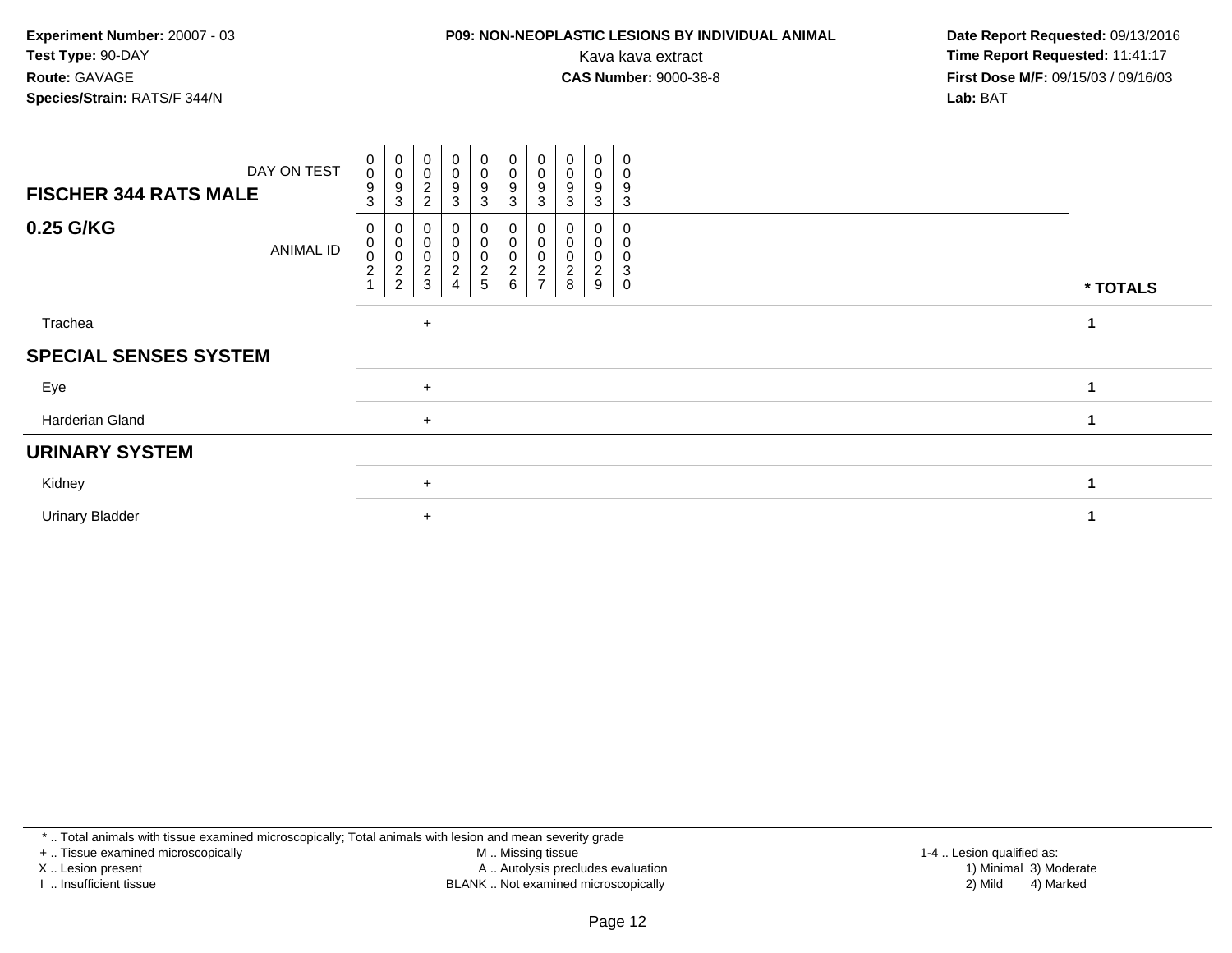# **P09: NON-NEOPLASTIC LESIONS BY INDIVIDUAL ANIMAL**

| <b>FISCHER 344 RATS MALE</b>                                                                                                                                                                  | DAY ON TEST      | 0<br>0<br>$\boldsymbol{9}$<br>3                    | $\pmb{0}$<br>$\mathbf 0$<br>$\boldsymbol{9}$<br>3 | $\pmb{0}$<br>$\mathbf 0$<br>9<br>3 | $\pmb{0}$<br>$\mathbf 0$<br>9<br>$\mathbf{3}$                        | $\mathsf{O}\xspace$<br>$\mathsf{O}$<br>9<br>3    | $\pmb{0}$<br>$\bar{0}$<br>$\frac{9}{3}$      | $\pmb{0}$<br>$\mathsf{O}\xspace$<br>$\boldsymbol{9}$<br>3                                | $\mathbf 0$<br>$\mathbf 0$<br>$\frac{9}{3}$                   | $\mathbf 0$<br>$\mathbf 0$<br>9<br>3                                     | $\mathbf 0$<br>$\Omega$<br>9<br>3                          |                                                                             |                                  |
|-----------------------------------------------------------------------------------------------------------------------------------------------------------------------------------------------|------------------|----------------------------------------------------|---------------------------------------------------|------------------------------------|----------------------------------------------------------------------|--------------------------------------------------|----------------------------------------------|------------------------------------------------------------------------------------------|---------------------------------------------------------------|--------------------------------------------------------------------------|------------------------------------------------------------|-----------------------------------------------------------------------------|----------------------------------|
| 0.5 G/KG                                                                                                                                                                                      | <b>ANIMAL ID</b> | 0<br>$\pmb{0}$<br>$\pmb{0}$<br>3<br>$\overline{1}$ | 0<br>$\mathbf 0$<br>$\mathbf 0$<br>$\frac{3}{2}$  | 0<br>0<br>0<br>3<br>3              | 0<br>$\mathbf 0$<br>0<br>$\ensuremath{\mathsf{3}}$<br>$\overline{4}$ | $\mathbf 0$<br>0<br>$\mathbf 0$<br>$\frac{3}{5}$ | 0<br>$\pmb{0}$<br>$\pmb{0}$<br>$\frac{3}{6}$ | $\mathbf 0$<br>$\mathbf 0$<br>$\mathbf 0$<br>$\ensuremath{\mathsf{3}}$<br>$\overline{7}$ | $\mathbf 0$<br>$\mathbf 0$<br>$\mathbf 0$<br>$\mathsf 3$<br>8 | $\mathbf 0$<br>$\mathbf 0$<br>$\mathbf 0$<br>$\sqrt{3}$<br>9             | 0<br>$\Omega$<br>$\Omega$<br>$\overline{4}$<br>$\mathbf 0$ |                                                                             | * TOTALS                         |
| <b>ALIMENTARY SYSTEM</b>                                                                                                                                                                      |                  |                                                    |                                                   |                                    |                                                                      |                                                  |                                              |                                                                                          |                                                               |                                                                          |                                                            |                                                                             |                                  |
| Liver<br>Hepatodiaphragmatic Nodule<br>Infiltration Cellular, Mononuclear Cell<br>Vacuolization Cytoplasmic<br>Bile Duct, Hyperplasia                                                         |                  | +<br>$\mathsf X$                                   | $\mathbf{1}$                                      | $\overline{1}$<br>$\mathbf{1}$     |                                                                      | $\ddot{}$                                        | $\ddot{}$                                    | $\mathbf{1}$                                                                             | $\overline{1}$                                                | $\overline{1}$<br>-1                                                     | $+$                                                        | 10                                                                          | 1<br>5 1.0<br>$1 1.0$<br>$1 1.0$ |
| <b>CARDIOVASCULAR SYSTEM</b>                                                                                                                                                                  |                  |                                                    |                                                   |                                    |                                                                      |                                                  |                                              |                                                                                          |                                                               |                                                                          |                                                            |                                                                             |                                  |
| <b>NONE</b>                                                                                                                                                                                   |                  |                                                    |                                                   |                                    |                                                                      |                                                  |                                              |                                                                                          |                                                               |                                                                          |                                                            |                                                                             |                                  |
| <b>ENDOCRINE SYSTEM</b>                                                                                                                                                                       |                  |                                                    |                                                   |                                    |                                                                      |                                                  |                                              |                                                                                          |                                                               |                                                                          |                                                            |                                                                             |                                  |
| <b>NONE</b>                                                                                                                                                                                   |                  |                                                    |                                                   |                                    |                                                                      |                                                  |                                              |                                                                                          |                                                               |                                                                          |                                                            |                                                                             |                                  |
| <b>GENERAL BODY SYSTEM</b>                                                                                                                                                                    |                  |                                                    |                                                   |                                    |                                                                      |                                                  |                                              |                                                                                          |                                                               |                                                                          |                                                            |                                                                             |                                  |
| <b>NONE</b>                                                                                                                                                                                   |                  |                                                    |                                                   |                                    |                                                                      |                                                  |                                              |                                                                                          |                                                               |                                                                          |                                                            |                                                                             |                                  |
| <b>GENITAL SYSTEM</b>                                                                                                                                                                         |                  |                                                    |                                                   |                                    |                                                                      |                                                  |                                              |                                                                                          |                                                               |                                                                          |                                                            |                                                                             |                                  |
| <b>NONE</b>                                                                                                                                                                                   |                  |                                                    |                                                   |                                    |                                                                      |                                                  |                                              |                                                                                          |                                                               |                                                                          |                                                            |                                                                             |                                  |
| <b>HEMATOPOIETIC SYSTEM</b>                                                                                                                                                                   |                  |                                                    |                                                   |                                    |                                                                      |                                                  |                                              |                                                                                          |                                                               |                                                                          |                                                            |                                                                             |                                  |
| <b>Bone Marrow</b>                                                                                                                                                                            |                  |                                                    |                                                   |                                    |                                                                      |                                                  |                                              |                                                                                          |                                                               |                                                                          | $+$                                                        | 10                                                                          |                                  |
| Spleen                                                                                                                                                                                        |                  |                                                    |                                                   |                                    |                                                                      |                                                  |                                              |                                                                                          |                                                               |                                                                          | $+$                                                        | 10                                                                          |                                  |
| Thymus                                                                                                                                                                                        |                  |                                                    |                                                   |                                    |                                                                      |                                                  |                                              |                                                                                          |                                                               |                                                                          | $\ddot{}$                                                  | 10                                                                          |                                  |
| *  Total animals with tissue examined microscopically; Total animals with lesion and mean severity grade<br>+  Tissue examined microscopically<br>X  Lesion present<br>I  Insufficient tissue |                  |                                                    |                                                   |                                    |                                                                      |                                                  | M  Missing tissue                            |                                                                                          |                                                               | A  Autolysis precludes evaluation<br>BLANK  Not examined microscopically |                                                            | 1-4  Lesion qualified as:<br>1) Minimal 3) Moderate<br>2) Mild<br>4) Marked |                                  |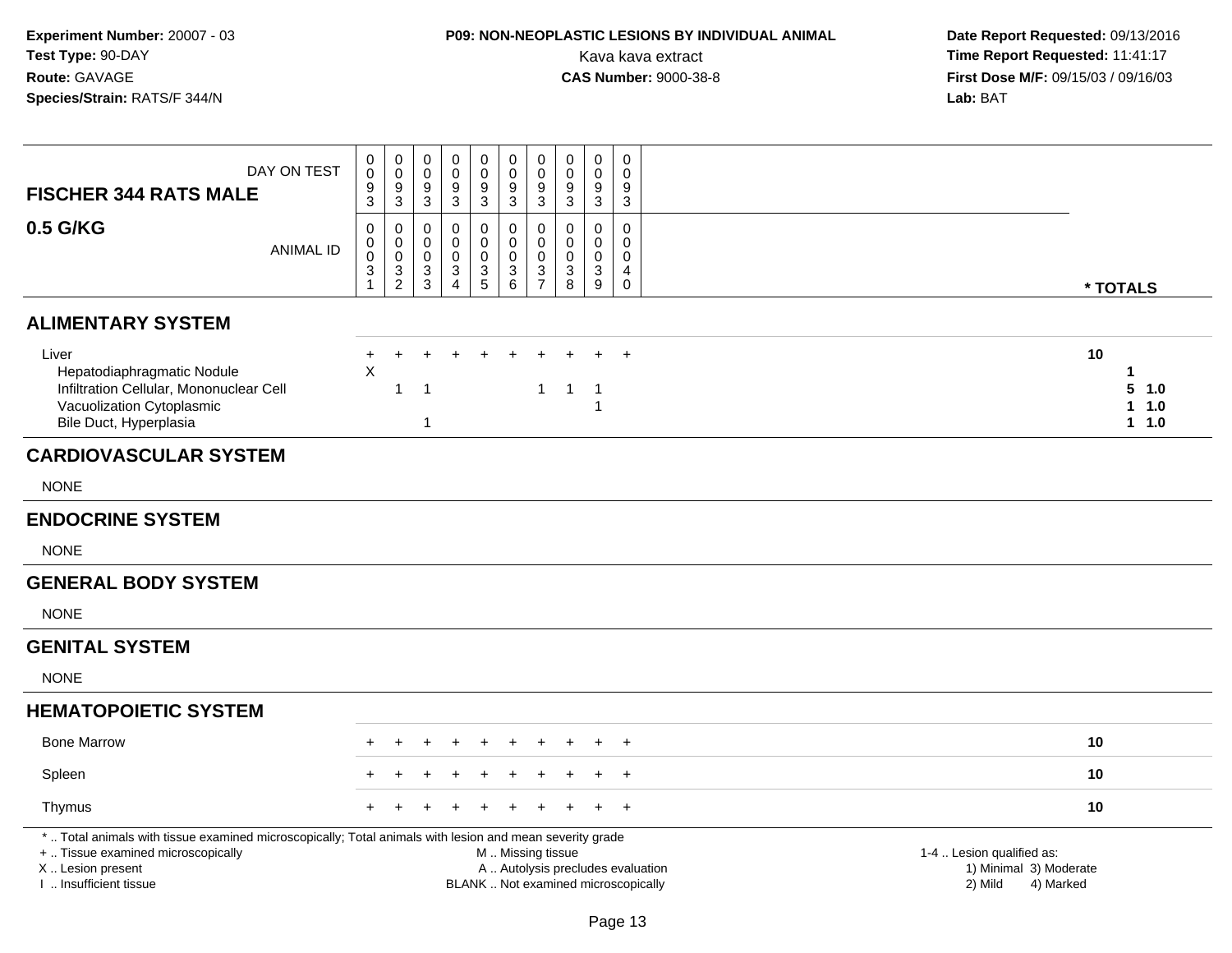# **P09: NON-NEOPLASTIC LESIONS BY INDIVIDUAL ANIMAL**

 **Date Report Requested:** 09/13/2016 Kava kava extract **Time Report Requested:** 11:41:17<br>**CAS Number:** 9000-38-8 **Time Report Requested:** 11:41:17 **First Dose M/F:** 09/15/03 / 09/16/03<br>**Lab:** BAT **Lab:** BAT

| DAY ON TEST<br><b>FISCHER 344 RATS MALE</b> | $\mathbf 0$<br>0<br>9<br>$\sim$<br>- ၁ | <b>U</b><br>v<br>9<br>3           | 0<br>υ<br>9<br>ົ<br>ບ                                 | 0<br>ັບ | 0<br>0<br>9<br>3 | U<br>9<br>ົ<br>J | 0<br>U<br>-9<br>3 | v<br>v<br>9<br>ົ<br>ັ | 0<br>0<br>9<br>3                | $\mathbf 0$<br>9<br>◠<br>J |          |
|---------------------------------------------|----------------------------------------|-----------------------------------|-------------------------------------------------------|---------|------------------|------------------|-------------------|-----------------------|---------------------------------|----------------------------|----------|
| 0.5 G/KG<br><b>ANIMAL ID</b>                | $\mathbf 0$<br>$\mathbf 0$<br>0<br>3   | 0<br>U<br>U<br>3<br>2<br><u>_</u> | 0<br>0<br>υ<br><sup>o</sup><br>ບ<br><sup>o</sup><br>ບ |         | 0<br>U<br>3<br>5 | 0<br>◠<br>6      | 0<br>0<br>3       | U<br>ັ<br>ົ<br>ັ<br>8 | $\mathbf 0$<br>0<br>ົ<br>ັ<br>9 | 4<br>0                     | * TOTALS |

### **INTEGUMENTARY SYSTEM**

NONE

### **MUSCULOSKELETAL SYSTEM**

NONE

### **NERVOUS SYSTEM**

NONE

### **RESPIRATORY SYSTEM**

**NONE** 

### **SPECIAL SENSES SYSTEM**

NONE

### **URINARY SYSTEM**

NONE

\* .. Total animals with tissue examined microscopically; Total animals with lesion and mean severity grade

+ .. Tissue examined microscopically

X .. Lesion present

I .. Insufficient tissue

 M .. Missing tissueA .. Autolysis precludes evaluation

BLANK .. Not examined microscopically 2) Mild 4) Marked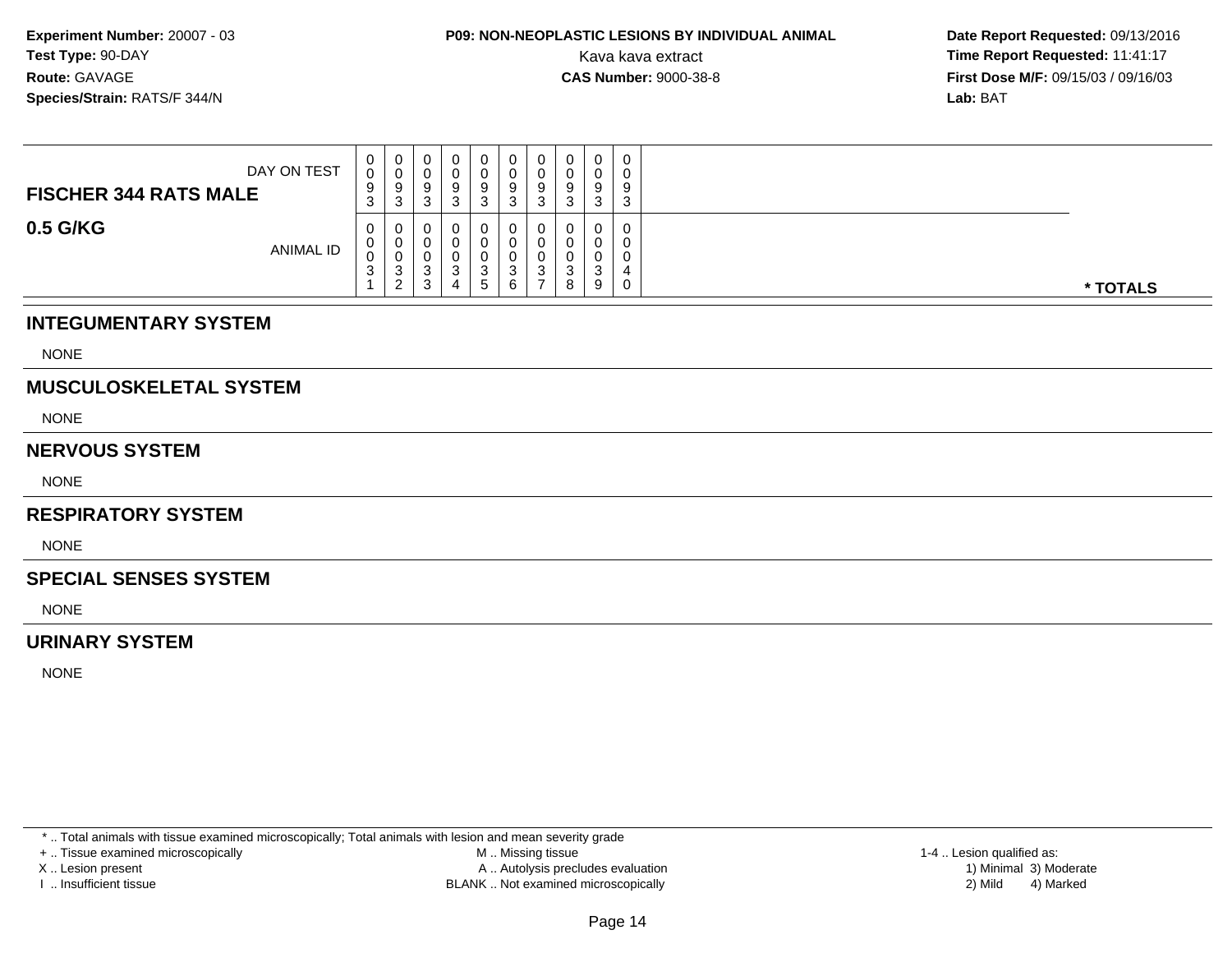# **P09: NON-NEOPLASTIC LESIONS BY INDIVIDUAL ANIMAL**

| DAY ON TEST<br><b>FISCHER 344 RATS MALE</b>                                                                                                                                                   | 0<br>$\pmb{0}$<br>9<br>3                           | $\boldsymbol{0}$<br>$\mathbf 0$<br>$\boldsymbol{9}$<br>$\mathbf{3}$ | 0<br>$\mathbf 0$<br>9<br>3      | $\pmb{0}$<br>0<br>9<br>$\mathbf{3}$          | $\pmb{0}$<br>$\mathbf 0$<br>$\boldsymbol{9}$<br>$\mathbf{3}$   | $\pmb{0}$<br>$\mathbf 0$<br>$\boldsymbol{9}$<br>$\mathbf{3}$       | $\pmb{0}$<br>$\mathbf 0$<br>9<br>$\mathbf{3}$                    | $\pmb{0}$<br>$\mathbf 0$<br>9<br>$\sqrt{3}$      | $\pmb{0}$<br>$\mathbf 0$<br>9<br>$\mathbf{3}$ | 0<br>$\Omega$<br>9<br>$\mathbf{3}$                                   |                                                                                                                  |  |
|-----------------------------------------------------------------------------------------------------------------------------------------------------------------------------------------------|----------------------------------------------------|---------------------------------------------------------------------|---------------------------------|----------------------------------------------|----------------------------------------------------------------|--------------------------------------------------------------------|------------------------------------------------------------------|--------------------------------------------------|-----------------------------------------------|----------------------------------------------------------------------|------------------------------------------------------------------------------------------------------------------|--|
| <b>1.0 G/KG</b><br><b>ANIMAL ID</b>                                                                                                                                                           | 0<br>$\pmb{0}$<br>$\mathbf 0$<br>4<br>$\mathbf{1}$ | 0<br>$\pmb{0}$<br>$\mathbf 0$<br>4<br>$\overline{2}$                | 0<br>0<br>$\mathbf 0$<br>4<br>3 | 0<br>0<br>$\mathbf 0$<br>4<br>$\overline{4}$ | $\mathbf 0$<br>$\mathbf 0$<br>$\pmb{0}$<br>4<br>$\overline{5}$ | $\mathbf 0$<br>$\pmb{0}$<br>$\pmb{0}$<br>$\overline{4}$<br>$\,6\,$ | $\mathbf 0$<br>$\mathbf 0$<br>$\mathbf 0$<br>4<br>$\overline{7}$ | $\Omega$<br>$\mathbf 0$<br>$\mathbf 0$<br>4<br>8 | $\mathbf 0$<br>0<br>$\mathbf 0$<br>4<br>9     | $\mathbf 0$<br>$\mathbf 0$<br>$\mathbf 0$<br>$\sqrt{5}$<br>$\pmb{0}$ | * TOTALS                                                                                                         |  |
| <b>ALIMENTARY SYSTEM</b>                                                                                                                                                                      |                                                    |                                                                     |                                 |                                              |                                                                |                                                                    |                                                                  |                                                  |                                               |                                                                      |                                                                                                                  |  |
| Liver<br>Infiltration Cellular, Mononuclear Cell<br>Hepatocyte, Hypertrophy                                                                                                                   | 1                                                  | $\mathbf{1}$                                                        | $\mathbf 1$                     |                                              |                                                                | $\mathbf{1}$                                                       | $\overline{1}$                                                   |                                                  |                                               | $\ddot{}$<br>$\mathbf{1}$                                            | 10<br>5 1.0<br>$1 1.0$                                                                                           |  |
| <b>CARDIOVASCULAR SYSTEM</b>                                                                                                                                                                  |                                                    |                                                                     |                                 |                                              |                                                                |                                                                    |                                                                  |                                                  |                                               |                                                                      |                                                                                                                  |  |
| <b>NONE</b>                                                                                                                                                                                   |                                                    |                                                                     |                                 |                                              |                                                                |                                                                    |                                                                  |                                                  |                                               |                                                                      |                                                                                                                  |  |
| <b>ENDOCRINE SYSTEM</b>                                                                                                                                                                       |                                                    |                                                                     |                                 |                                              |                                                                |                                                                    |                                                                  |                                                  |                                               |                                                                      |                                                                                                                  |  |
| <b>NONE</b>                                                                                                                                                                                   |                                                    |                                                                     |                                 |                                              |                                                                |                                                                    |                                                                  |                                                  |                                               |                                                                      |                                                                                                                  |  |
| <b>GENERAL BODY SYSTEM</b>                                                                                                                                                                    |                                                    |                                                                     |                                 |                                              |                                                                |                                                                    |                                                                  |                                                  |                                               |                                                                      |                                                                                                                  |  |
| <b>NONE</b>                                                                                                                                                                                   |                                                    |                                                                     |                                 |                                              |                                                                |                                                                    |                                                                  |                                                  |                                               |                                                                      |                                                                                                                  |  |
| <b>GENITAL SYSTEM</b>                                                                                                                                                                         |                                                    |                                                                     |                                 |                                              |                                                                |                                                                    |                                                                  |                                                  |                                               |                                                                      |                                                                                                                  |  |
| <b>NONE</b>                                                                                                                                                                                   |                                                    |                                                                     |                                 |                                              |                                                                |                                                                    |                                                                  |                                                  |                                               |                                                                      |                                                                                                                  |  |
| <b>HEMATOPOIETIC SYSTEM</b>                                                                                                                                                                   |                                                    |                                                                     |                                 |                                              |                                                                |                                                                    |                                                                  |                                                  |                                               |                                                                      |                                                                                                                  |  |
| <b>Bone Marrow</b>                                                                                                                                                                            |                                                    |                                                                     |                                 |                                              |                                                                |                                                                    |                                                                  |                                                  |                                               | $\pm$                                                                | 10                                                                                                               |  |
| Spleen<br>Hematopoietic Cell Proliferation                                                                                                                                                    | $\pm$                                              | $+$                                                                 | $+$                             | $+$                                          | $\ddot{}$<br>$\overline{2}$                                    | $+$                                                                | $+$                                                              | $\pm$                                            | $\pm$                                         | $+$                                                                  | 10<br>$12.0$                                                                                                     |  |
| Thymus                                                                                                                                                                                        | $+$                                                |                                                                     |                                 |                                              |                                                                |                                                                    |                                                                  |                                                  |                                               | $+$                                                                  | 10                                                                                                               |  |
| *  Total animals with tissue examined microscopically; Total animals with lesion and mean severity grade<br>+  Tissue examined microscopically<br>X  Lesion present<br>I. Insufficient tissue |                                                    |                                                                     |                                 |                                              |                                                                | M  Missing tissue                                                  |                                                                  | BLANK  Not examined microscopically              |                                               |                                                                      | 1-4  Lesion qualified as:<br>A  Autolysis precludes evaluation<br>1) Minimal 3) Moderate<br>2) Mild<br>4) Marked |  |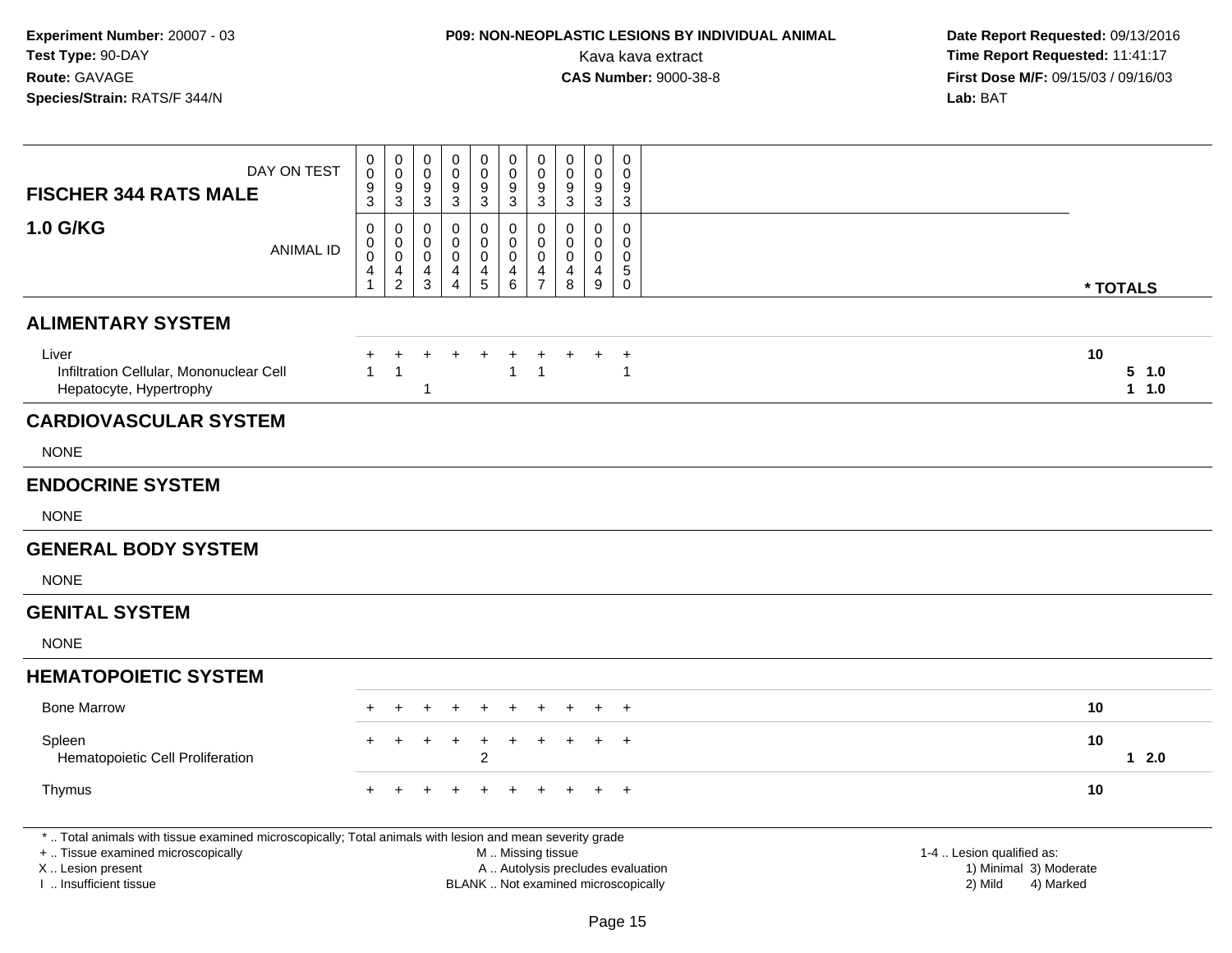# **P09: NON-NEOPLASTIC LESIONS BY INDIVIDUAL ANIMAL**

 **Date Report Requested:** 09/13/2016 Kava kava extract **Time Report Requested:** 11:41:17<br>**CAS Number:** 9000-38-8 **Time Report Requested:** 11:41:17 **First Dose M/F:** 09/15/03 / 09/16/03<br>**Lab:** BAT **Lab:** BAT

| DAY ON TEST<br><b>FISCHER 344 RATS MALE</b> | $\mathbf 0$<br>0<br>9<br>3             | 0<br>U<br>9<br>3                  | υ<br>9<br>ັ | J | 0<br>0<br>9<br>3            | 9<br>◠<br>ບ | 0<br>0<br>9<br>3      | 0<br>0<br>9<br>3      | O<br>ີ<br>ັ | 9<br>$\sim$<br>C. |          |
|---------------------------------------------|----------------------------------------|-----------------------------------|-------------|---|-----------------------------|-------------|-----------------------|-----------------------|-------------|-------------------|----------|
| <b>1.0 G/KG</b><br><b>ANIMAL ID</b>         | $\mathbf{0}$<br>$\mathbf{0}$<br>0<br>4 | 0<br>0<br>U<br>4<br>2<br><u>_</u> | ◠<br>ت      |   | $\mathbf{0}$<br>0<br>v<br>5 | 6           | 0<br>0<br>C<br>4<br>- | 0<br>0<br>0<br>4<br>8 | g           | 5<br>v            | * TOTALS |

### **INTEGUMENTARY SYSTEM**

NONE

### **MUSCULOSKELETAL SYSTEM**

NONE

### **NERVOUS SYSTEM**

NONE

### **RESPIRATORY SYSTEM**

**NONE** 

### **SPECIAL SENSES SYSTEM**

NONE

### **URINARY SYSTEM**

NONE

\* .. Total animals with tissue examined microscopically; Total animals with lesion and mean severity grade

+ .. Tissue examined microscopically

X .. Lesion present

I .. Insufficient tissue

 M .. Missing tissueA .. Autolysis precludes evaluation

BLANK .. Not examined microscopically 2) Mild 4) Marked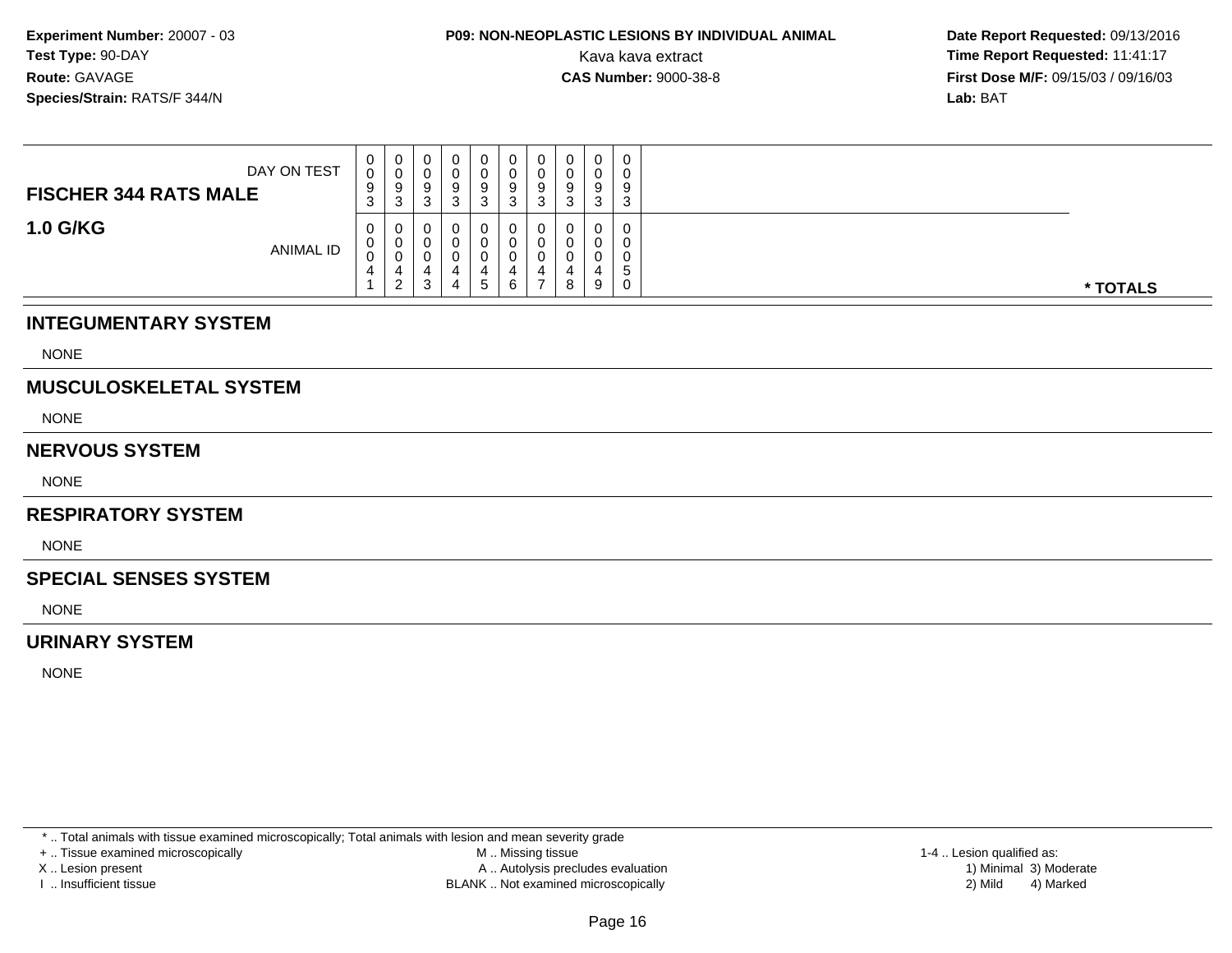### **P09: NON-NEOPLASTIC LESIONS BY INDIVIDUAL ANIMAL**

 **Date Report Requested:** 09/13/2016 Kava kava extract **Time Report Requested:** 11:41:17<br>**CAS Number:** 9000-38-8 **Time Report Requested:** 11:41:17 **First Dose M/F:** 09/15/03 / 09/16/03<br>Lab: BAT **Lab:** BAT

| DAY ON TEST<br><b>FISCHER 344 RATS MALE</b>                                                                                                                         | $\pmb{0}$<br>$\mathbf 0$<br>$\boldsymbol{9}$<br>3                    | $\begin{smallmatrix}0\\0\end{smallmatrix}$<br>9<br>3 | $\pmb{0}$<br>$\pmb{0}$<br>8<br>$\mathbf 0$                     | $_{\rm 0}^{\rm 0}$<br>$\boldsymbol{9}$<br>$\mathbf{3}$                             | 0<br>$\mathsf{O}\xspace$<br>$\bf 8$<br>$\mathbf 0$                     | $\pmb{0}$<br>$\pmb{0}$<br>$\boldsymbol{9}$<br>3                               | $\mathbf 0$<br>$\mathbf 0$<br>9<br>3                                       | $\mathbf 0$<br>0<br>$\boldsymbol{9}$<br>3     | $\pmb{0}$<br>$\ddot{\mathbf{0}}$<br>$\boldsymbol{9}$<br>3      | $\mathbf 0$<br>$\mathbf 0$<br>$\Omega$<br>$\sqrt{5}$          |                                                                                          |                                 |
|---------------------------------------------------------------------------------------------------------------------------------------------------------------------|----------------------------------------------------------------------|------------------------------------------------------|----------------------------------------------------------------|------------------------------------------------------------------------------------|------------------------------------------------------------------------|-------------------------------------------------------------------------------|----------------------------------------------------------------------------|-----------------------------------------------|----------------------------------------------------------------|---------------------------------------------------------------|------------------------------------------------------------------------------------------|---------------------------------|
| 2.0 G/KG<br><b>ANIMAL ID</b>                                                                                                                                        | $\pmb{0}$<br>$\pmb{0}$<br>$\mathbf 0$<br>$\,$ 5 $\,$<br>$\mathbf{1}$ | 0<br>0<br>$\mathbf 0$<br>5<br>$\overline{2}$         | 0<br>$\mathbf 0$<br>$\pmb{0}$<br>$\,$ 5 $\,$<br>$\mathfrak{Z}$ | $\mathbf 0$<br>$\mathbf 0$<br>$\mathsf{O}\xspace$<br>$\,$ 5 $\,$<br>$\overline{4}$ | 0<br>0<br>$\mathsf{O}\xspace$<br>$\begin{array}{c} 5 \\ 5 \end{array}$ | $\mathbf 0$<br>$\mathsf{O}\xspace$<br>$\overline{0}$<br>$\sqrt{5}$<br>$\,6\,$ | $\mathbf 0$<br>$\mathbf 0$<br>$\mathbf 0$<br>$\,$ 5 $\,$<br>$\overline{7}$ | $\Omega$<br>$\Omega$<br>$\mathbf 0$<br>5<br>8 | $\mathbf 0$<br>$\mathbf 0$<br>$\pmb{0}$<br>$\sqrt{5}$<br>$9\,$ | $\mathbf 0$<br>$\mathbf 0$<br>$\mathbf 0$<br>6<br>$\mathbf 0$ |                                                                                          | * TOTALS                        |
| <b>ALIMENTARY SYSTEM</b>                                                                                                                                            |                                                                      |                                                      |                                                                |                                                                                    |                                                                        |                                                                               |                                                                            |                                               |                                                                |                                                               |                                                                                          |                                 |
| Esophagus                                                                                                                                                           |                                                                      |                                                      |                                                                |                                                                                    |                                                                        |                                                                               |                                                                            |                                               |                                                                | $\overline{+}$                                                | 10                                                                                       |                                 |
| Intestine Large, Cecum                                                                                                                                              |                                                                      |                                                      |                                                                |                                                                                    |                                                                        |                                                                               |                                                                            |                                               | $\ddot{}$                                                      | $+$                                                           | 10                                                                                       |                                 |
| Intestine Large, Colon                                                                                                                                              |                                                                      |                                                      |                                                                |                                                                                    |                                                                        |                                                                               |                                                                            |                                               |                                                                | $\overline{ }$                                                | 10                                                                                       |                                 |
| Intestine Large, Rectum                                                                                                                                             |                                                                      |                                                      |                                                                |                                                                                    |                                                                        |                                                                               |                                                                            |                                               |                                                                | $\ddot{}$                                                     | 10                                                                                       |                                 |
| Intestine Small, Duodenum                                                                                                                                           |                                                                      |                                                      |                                                                |                                                                                    |                                                                        |                                                                               |                                                                            |                                               | $\ddot{}$                                                      | $+$                                                           | 10                                                                                       |                                 |
| Intestine Small, Ileum                                                                                                                                              |                                                                      |                                                      |                                                                |                                                                                    |                                                                        |                                                                               |                                                                            |                                               |                                                                | $\overline{+}$                                                | 10                                                                                       |                                 |
| Intestine Small, Jejunum                                                                                                                                            |                                                                      |                                                      |                                                                |                                                                                    |                                                                        |                                                                               |                                                                            |                                               | $\div$                                                         | $+$                                                           | 10                                                                                       |                                 |
| Liver<br>Infiltration Cellular, Mixed Cell<br>Infiltration Cellular, Mononuclear Cell                                                                               | 1                                                                    | $\mathbf{1}$                                         |                                                                | $\overline{1}$                                                                     |                                                                        |                                                                               |                                                                            | $1 \quad 1 \quad 1$                           | $\ddot{}$                                                      | $+$                                                           | 10                                                                                       | 1 1.0<br>5 1.0                  |
| Pancreas                                                                                                                                                            |                                                                      |                                                      |                                                                |                                                                                    |                                                                        |                                                                               |                                                                            |                                               | $\ddot{}$                                                      | $+$                                                           | 10                                                                                       |                                 |
| <b>Salivary Glands</b>                                                                                                                                              |                                                                      |                                                      |                                                                |                                                                                    |                                                                        |                                                                               |                                                                            |                                               |                                                                | $\overline{+}$                                                | 10                                                                                       |                                 |
| Stomach, Forestomach<br>Inflammation<br>Mineralization<br>Ulcer                                                                                                     |                                                                      |                                                      | $\boldsymbol{2}$                                               |                                                                                    | -1                                                                     |                                                                               |                                                                            |                                               | $\ddot{}$                                                      | $+$<br>$\overline{2}$                                         | 10                                                                                       | $1 \t1.0$<br>2.0<br>1<br>$12.0$ |
| Stomach, Glandular                                                                                                                                                  |                                                                      |                                                      |                                                                |                                                                                    |                                                                        |                                                                               |                                                                            |                                               |                                                                | $\ddot{}$                                                     | 10                                                                                       |                                 |
| *  Total animals with tissue examined microscopically; Total animals with lesion and mean severity grade<br>+  Tissue examined microscopically<br>X  Lesion present |                                                                      |                                                      |                                                                |                                                                                    |                                                                        | M  Missing tissue                                                             |                                                                            |                                               |                                                                |                                                               | 1-4  Lesion qualified as:<br>A  Autolysis precludes evaluation<br>1) Minimal 3) Moderate |                                 |

I .. Insufficient tissue

BLANK .. Not examined microscopically 2) Mild 4) Marked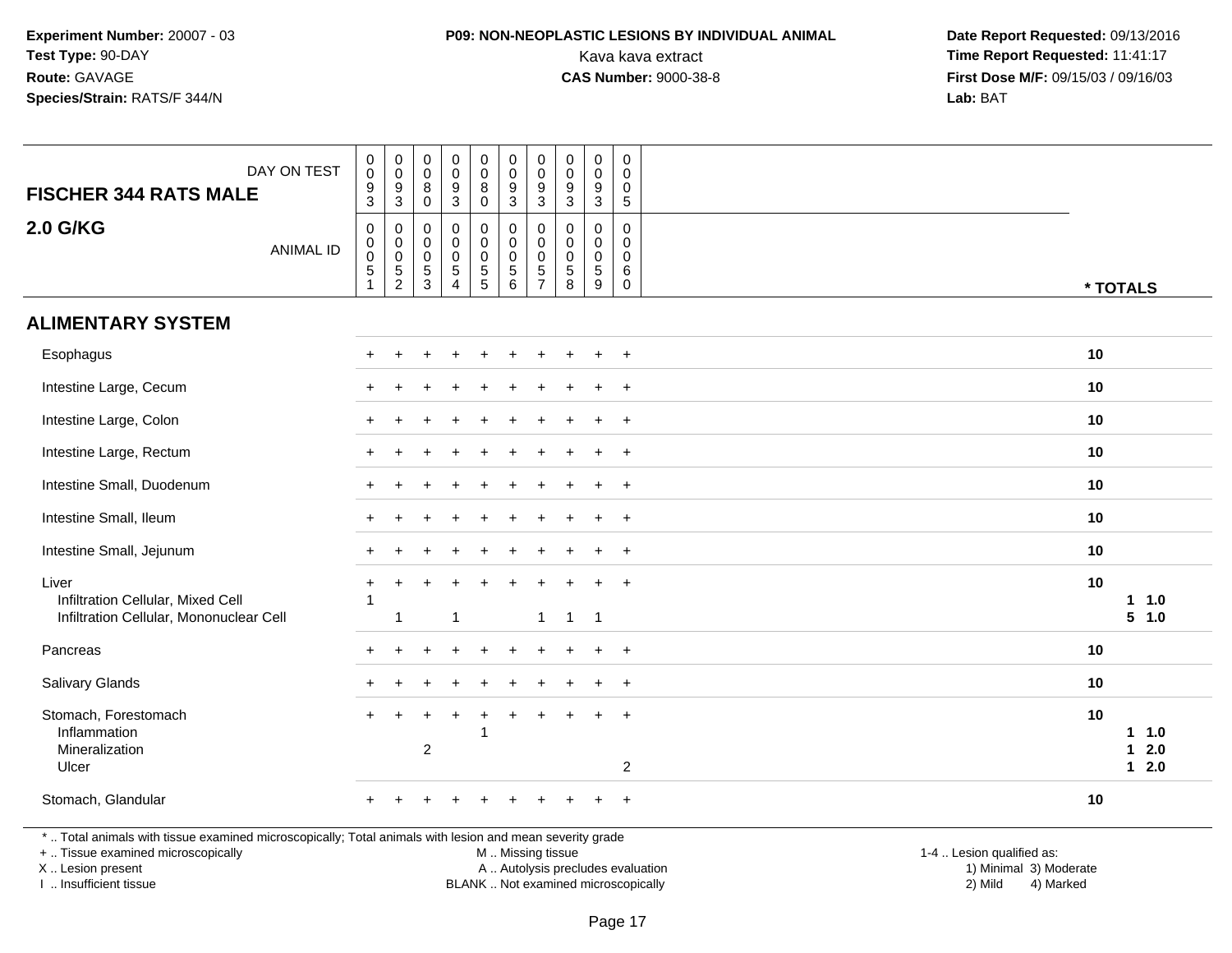## **P09: NON-NEOPLASTIC LESIONS BY INDIVIDUAL ANIMAL**

| DAY ON TEST<br><b>FISCHER 344 RATS MALE</b>                                                                                                                                                  |                  | $\mathbf 0$<br>$\pmb{0}$<br>9<br>$\overline{3}$                 | $\mathbf 0$<br>$\mathbf 0$<br>9<br>$\mathbf{3}$                                 | $\pmb{0}$<br>$\mathbf 0$<br>8<br>$\pmb{0}$                 | $\mathbf 0$<br>$\mathsf{O}\xspace$<br>9<br>$\overline{3}$ | $\pmb{0}$<br>$\pmb{0}$<br>8<br>$\mathbf 0$                                          | $\pmb{0}$<br>$\mathbf 0$<br>$9\,$<br>$\mathsf 3$             | $\boldsymbol{0}$<br>$\boldsymbol{0}$<br>9<br>3                         | 0<br>$\pmb{0}$<br>9<br>$\overline{3}$                   | 0<br>$\pmb{0}$<br>9<br>$\mathbf{3}$                 | $\mathbf 0$<br>$\Omega$<br>0<br>$\overline{5}$              |                                                                                                                  |                    |
|----------------------------------------------------------------------------------------------------------------------------------------------------------------------------------------------|------------------|-----------------------------------------------------------------|---------------------------------------------------------------------------------|------------------------------------------------------------|-----------------------------------------------------------|-------------------------------------------------------------------------------------|--------------------------------------------------------------|------------------------------------------------------------------------|---------------------------------------------------------|-----------------------------------------------------|-------------------------------------------------------------|------------------------------------------------------------------------------------------------------------------|--------------------|
| <b>2.0 G/KG</b>                                                                                                                                                                              | <b>ANIMAL ID</b> | $\mathsf 0$<br>0<br>$\pmb{0}$<br>$\overline{5}$<br>$\mathbf{1}$ | $\boldsymbol{0}$<br>$\mathbf 0$<br>$\mathbf 0$<br>$\mathbf 5$<br>$\overline{2}$ | $\mathbf 0$<br>0<br>$\mathsf{O}\xspace$<br>$\sqrt{5}$<br>3 | $\mathsf{O}$<br>$\mathbf 0$<br>$\overline{0}$<br>5<br>4   | $\pmb{0}$<br>$\mathbf 0$<br>$\overline{0}$<br>$\begin{array}{c} 5 \\ 5 \end{array}$ | $\mathbf 0$<br>$\mathbf 0$<br>$\mathbf 0$<br>$\sqrt{5}$<br>6 | $\mathbf 0$<br>$\Omega$<br>$\mathbf 0$<br>$\sqrt{5}$<br>$\overline{7}$ | $\pmb{0}$<br>$\Omega$<br>$\mathbf 0$<br>$\sqrt{5}$<br>8 | $\mathbf 0$<br>$\mathbf 0$<br>$\mathbf 0$<br>5<br>9 | $\mathsf{O}\xspace$<br>0<br>$\mathbf 0$<br>6<br>$\mathbf 0$ |                                                                                                                  | * TOTALS           |
| <b>CARDIOVASCULAR SYSTEM</b>                                                                                                                                                                 |                  |                                                                 |                                                                                 |                                                            |                                                           |                                                                                     |                                                              |                                                                        |                                                         |                                                     |                                                             |                                                                                                                  |                    |
| <b>Blood Vessel</b>                                                                                                                                                                          |                  |                                                                 |                                                                                 |                                                            |                                                           |                                                                                     |                                                              |                                                                        |                                                         |                                                     | $\ddot{}$                                                   |                                                                                                                  | 10                 |
| Heart<br>Cardiomyopathy                                                                                                                                                                      |                  | $\overline{1}$                                                  | $\mathbf{1}$                                                                    | -1                                                         |                                                           |                                                                                     | $\overline{1}$                                               | -1                                                                     | $\mathbf{1}$                                            | $\overline{1}$                                      | $\overline{+}$                                              |                                                                                                                  | 10<br>8 1.0        |
| <b>ENDOCRINE SYSTEM</b>                                                                                                                                                                      |                  |                                                                 |                                                                                 |                                                            |                                                           |                                                                                     |                                                              |                                                                        |                                                         |                                                     |                                                             |                                                                                                                  |                    |
| <b>Adrenal Cortex</b>                                                                                                                                                                        |                  |                                                                 |                                                                                 |                                                            |                                                           |                                                                                     |                                                              |                                                                        |                                                         |                                                     | $\ddot{}$                                                   |                                                                                                                  | 10                 |
| Adrenal Medulla                                                                                                                                                                              |                  |                                                                 |                                                                                 |                                                            |                                                           |                                                                                     |                                                              |                                                                        |                                                         |                                                     | $\ddot{}$                                                   |                                                                                                                  | 10                 |
| Islets, Pancreatic                                                                                                                                                                           |                  |                                                                 |                                                                                 |                                                            |                                                           |                                                                                     |                                                              |                                                                        |                                                         | ÷                                                   | $\overline{+}$                                              |                                                                                                                  | 10                 |
| Parathyroid Gland                                                                                                                                                                            |                  |                                                                 |                                                                                 |                                                            |                                                           |                                                                                     |                                                              |                                                                        | м                                                       | $\ddot{}$                                           | $+$                                                         |                                                                                                                  | $\mathbf{9}$       |
| <b>Pituitary Gland</b>                                                                                                                                                                       |                  |                                                                 |                                                                                 |                                                            |                                                           |                                                                                     |                                                              |                                                                        |                                                         |                                                     | $\ddot{}$                                                   |                                                                                                                  | 10                 |
| <b>Thyroid Gland</b><br>Cyst                                                                                                                                                                 |                  |                                                                 | X                                                                               |                                                            |                                                           |                                                                                     |                                                              |                                                                        |                                                         |                                                     | $\overline{+}$                                              |                                                                                                                  | 10<br>$\mathbf{1}$ |
| <b>GENERAL BODY SYSTEM</b>                                                                                                                                                                   |                  |                                                                 |                                                                                 |                                                            |                                                           |                                                                                     |                                                              |                                                                        |                                                         |                                                     |                                                             |                                                                                                                  |                    |
| <b>NONE</b>                                                                                                                                                                                  |                  |                                                                 |                                                                                 |                                                            |                                                           |                                                                                     |                                                              |                                                                        |                                                         |                                                     |                                                             |                                                                                                                  |                    |
| <b>GENITAL SYSTEM</b>                                                                                                                                                                        |                  |                                                                 |                                                                                 |                                                            |                                                           |                                                                                     |                                                              |                                                                        |                                                         |                                                     |                                                             |                                                                                                                  |                    |
| Epididymis                                                                                                                                                                                   |                  |                                                                 |                                                                                 |                                                            |                                                           |                                                                                     |                                                              |                                                                        |                                                         |                                                     |                                                             |                                                                                                                  | 10                 |
| <b>Preputial Gland</b>                                                                                                                                                                       |                  |                                                                 |                                                                                 |                                                            |                                                           |                                                                                     |                                                              |                                                                        |                                                         |                                                     | $\overline{+}$                                              |                                                                                                                  | 10                 |
| *  Total animals with tissue examined microscopically; Total animals with lesion and mean severity grade<br>+  Tissue examined microscopically<br>X Lesion present<br>I. Insufficient tissue |                  |                                                                 |                                                                                 |                                                            |                                                           |                                                                                     | M  Missing tissue<br>BLANK  Not examined microscopically     |                                                                        |                                                         |                                                     |                                                             | 1-4  Lesion qualified as:<br>A  Autolysis precludes evaluation<br>1) Minimal 3) Moderate<br>2) Mild<br>4) Marked |                    |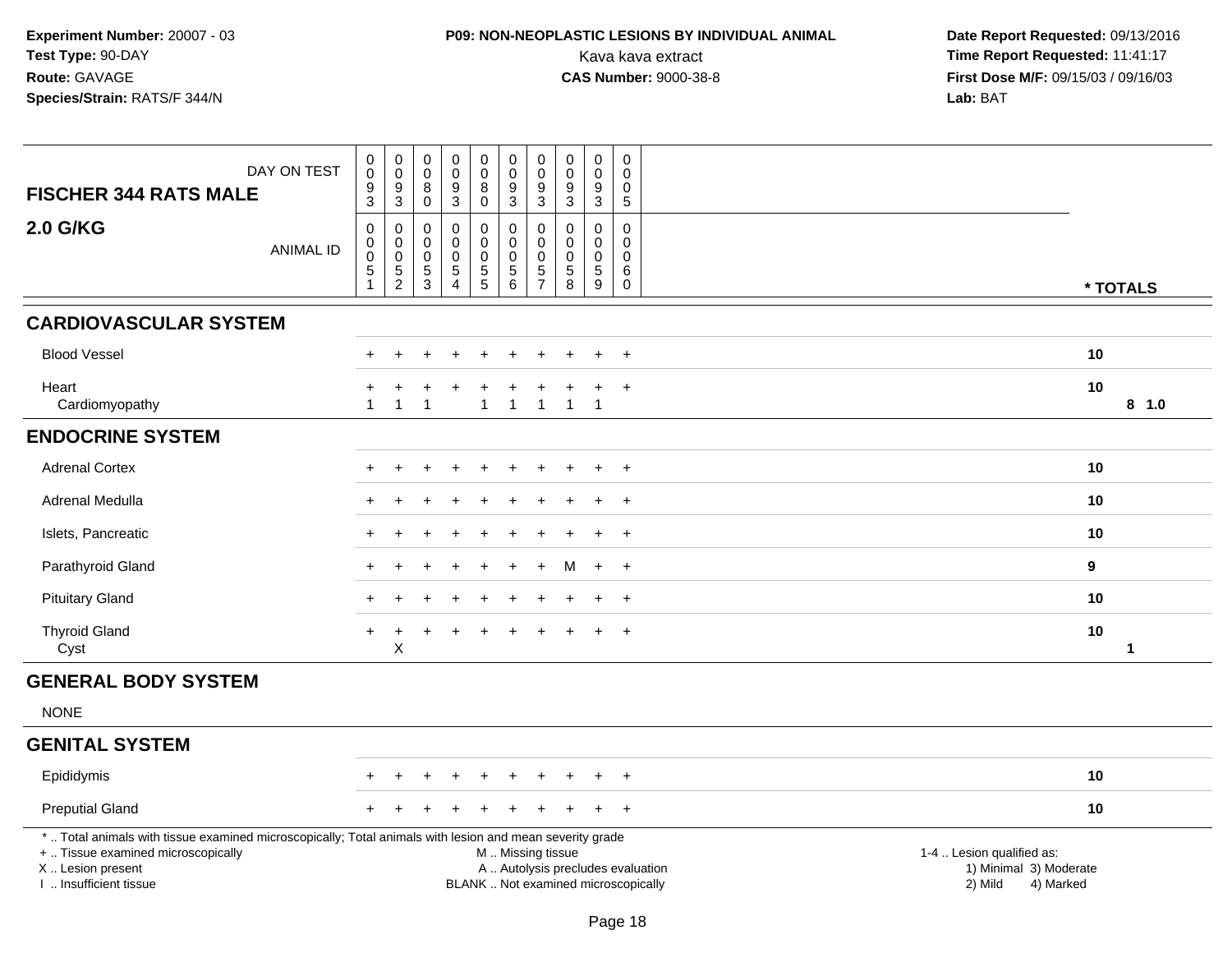### **P09: NON-NEOPLASTIC LESIONS BY INDIVIDUAL ANIMAL**

 **Date Report Requested:** 09/13/2016 Kava kava extract **Time Report Requested:** 11:41:17<br>**CAS Number:** 9000-38-8 **Time Report Requested:** 11:41:17 **First Dose M/F:** 09/15/03 / 09/16/03<br>**Lab:** BAT **Lab:** BAT

| DAY ON TEST<br><b>FISCHER 344 RATS MALE</b> | $\begin{smallmatrix} 0\\0 \end{smallmatrix}$<br>$\boldsymbol{9}$<br>$\sqrt{3}$ | $_{\rm 0}^{\rm 0}$<br>$\boldsymbol{9}$<br>$\sqrt{3}$ | $\begin{smallmatrix}0\\0\end{smallmatrix}$<br>8<br>$\pmb{0}$ | $_{\rm 0}^{\rm 0}$<br>$\frac{9}{3}$                                                              | $\pmb{0}$<br>$\mathsf 0$<br>$\bf 8$<br>$\mathbf 0$                             | $_{\rm 0}^{\rm 0}$<br>$\boldsymbol{9}$<br>$\sqrt{3}$                  | $\pmb{0}$<br>$\pmb{0}$<br>$9\,$<br>3                      | $\begin{smallmatrix} 0\\0 \end{smallmatrix}$<br>$\boldsymbol{9}$<br>$\ensuremath{\mathsf{3}}$ | $\begin{smallmatrix}0\0\0\end{smallmatrix}$<br>$\boldsymbol{9}$<br>$\mathbf{3}$ | $\pmb{0}$<br>0<br>$\pmb{0}$<br>$\sqrt{5}$ |                     |  |
|---------------------------------------------|--------------------------------------------------------------------------------|------------------------------------------------------|--------------------------------------------------------------|--------------------------------------------------------------------------------------------------|--------------------------------------------------------------------------------|-----------------------------------------------------------------------|-----------------------------------------------------------|-----------------------------------------------------------------------------------------------|---------------------------------------------------------------------------------|-------------------------------------------|---------------------|--|
| <b>2.0 G/KG</b><br><b>ANIMAL ID</b>         | $\boldsymbol{0}$<br>$_{\rm 0}^{\rm 0}$<br>$\overline{5}$<br>1                  | 0<br>$\pmb{0}$<br>$\pmb{0}$<br>$\frac{5}{2}$         | 0<br>0<br>$\mathbf 0$<br>$\sqrt{5}$<br>$\overline{3}$        | $\pmb{0}$<br>$\pmb{0}$<br>$\begin{smallmatrix}0\0\5\end{smallmatrix}$<br>$\overline{\mathbf{4}}$ | $\mathbf 0$<br>$\pmb{0}$<br>$\pmb{0}$<br>$\begin{array}{c} 5 \\ 5 \end{array}$ | $\pmb{0}$<br>$\pmb{0}$<br>$\mathbf 0$<br>$\sqrt{5}$<br>$6\phantom{1}$ | 0<br>$\pmb{0}$<br>$\boldsymbol{0}$<br>5<br>$\overline{7}$ | 0<br>$\pmb{0}$<br>$\pmb{0}$<br>$\,$ 5 $\,$<br>8                                               | 0<br>0<br>$\mathbf 0$<br>$\sqrt{5}$<br>9                                        | $\mathbf 0$<br>0<br>$\mathsf 0$<br>6<br>0 | * TOTALS            |  |
| Inflammation                                |                                                                                |                                                      |                                                              |                                                                                                  |                                                                                |                                                                       |                                                           | $\mathbf{1}$                                                                                  |                                                                                 |                                           | 1 1.0               |  |
| Prostate                                    |                                                                                | ÷                                                    |                                                              | $\ddot{}$                                                                                        | $\ddot{}$                                                                      | $\ddot{}$                                                             |                                                           |                                                                                               | $+$                                                                             | $+$                                       | 10                  |  |
| Seminal Vesicle<br>Atrophy                  |                                                                                |                                                      |                                                              |                                                                                                  |                                                                                |                                                                       |                                                           |                                                                                               | $\ddot{}$                                                                       | $\ddot{}$<br>$\mathbf{3}$                 | 10<br>$1 \quad 3.0$ |  |
| <b>Testes</b>                               | $+$                                                                            |                                                      |                                                              |                                                                                                  |                                                                                |                                                                       |                                                           |                                                                                               | $+$                                                                             | $+$                                       | 10                  |  |
| <b>HEMATOPOIETIC SYSTEM</b>                 |                                                                                |                                                      |                                                              |                                                                                                  |                                                                                |                                                                       |                                                           |                                                                                               |                                                                                 |                                           |                     |  |
| <b>Bone Marrow</b>                          |                                                                                |                                                      |                                                              |                                                                                                  |                                                                                |                                                                       |                                                           |                                                                                               | $\ddot{}$                                                                       | $+$                                       | 10                  |  |
| Lymph Node, Mandibular                      | M                                                                              | M                                                    | M                                                            | M                                                                                                | M                                                                              | M                                                                     | M                                                         | M                                                                                             | M                                                                               | <b>M</b>                                  | $\mathbf 0$         |  |
| Lymph Node, Mesenteric                      |                                                                                |                                                      |                                                              |                                                                                                  |                                                                                |                                                                       |                                                           |                                                                                               | $\ddot{}$                                                                       | $+$                                       | 10                  |  |
| Spleen<br>Atrophy                           | $\pm$                                                                          | $\ddot{}$                                            | $\ddot{}$<br>$\overline{2}$                                  | $\ddot{}$                                                                                        | $\ddot{}$                                                                      | $\ddot{}$                                                             | +                                                         | $\div$                                                                                        | $\ddot{}$                                                                       | $+$<br>$\overline{c}$                     | 10<br>$3 \t1.7$     |  |
| Thymus<br>Necrosis                          |                                                                                |                                                      |                                                              |                                                                                                  |                                                                                |                                                                       |                                                           |                                                                                               | $\ddot{}$                                                                       | $+$<br>$\overline{c}$                     | 10<br>$12.0$        |  |
| <b>INTEGUMENTARY SYSTEM</b>                 |                                                                                |                                                      |                                                              |                                                                                                  |                                                                                |                                                                       |                                                           |                                                                                               |                                                                                 |                                           |                     |  |
| Mammary Gland                               |                                                                                |                                                      |                                                              |                                                                                                  |                                                                                |                                                                       |                                                           |                                                                                               | $+$                                                                             | M                                         | 9                   |  |
| Skin                                        |                                                                                |                                                      |                                                              |                                                                                                  |                                                                                |                                                                       |                                                           |                                                                                               |                                                                                 | $+$                                       | 10                  |  |

### **MUSCULOSKELETAL SYSTEM**

\* .. Total animals with tissue examined microscopically; Total animals with lesion and mean severity grade

+ .. Tissue examined microscopically

X .. Lesion present

I .. Insufficient tissue

 M .. Missing tissueA .. Autolysis precludes evaluation

 1-4 .. Lesion qualified as: BLANK .. Not examined microscopically 2) Mild 4) Marked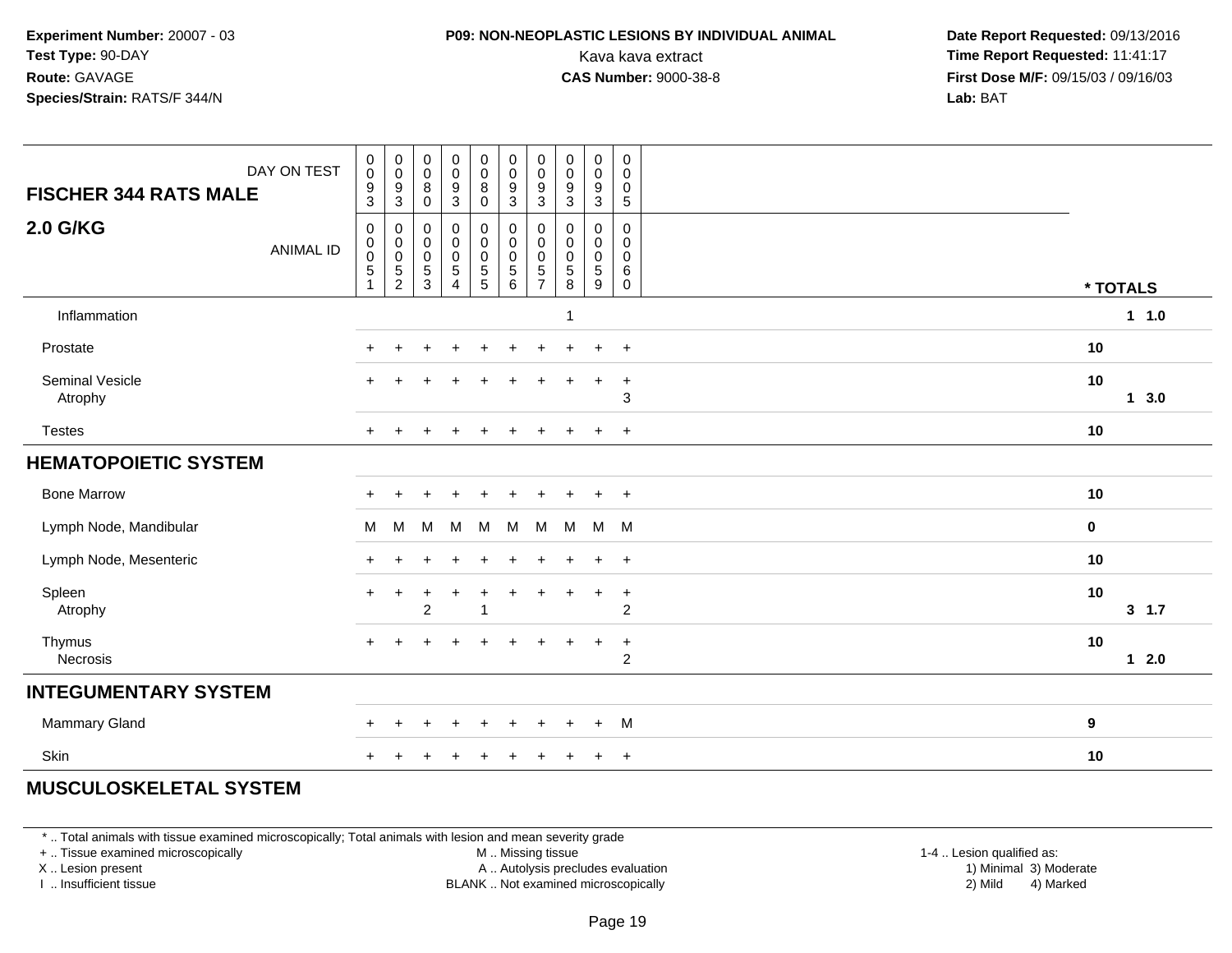### **P09: NON-NEOPLASTIC LESIONS BY INDIVIDUAL ANIMAL**

| DAY ON TEST<br><b>FISCHER 344 RATS MALE</b>                                                                                                                                                   | $\mathbf 0$<br>$\mathbf 0$<br>$\boldsymbol{9}$<br>$\overline{3}$                      | $\mathbf 0$<br>$\mathbf 0$<br>$9\,$<br>$\ensuremath{\mathsf{3}}$        | $\pmb{0}$<br>$\mathbf 0$<br>8<br>$\pmb{0}$                    | 0<br>$\ddot{\mathbf{0}}$<br>9<br>3     | $\pmb{0}$<br>$\mathsf{O}\xspace$<br>8<br>$\mathbf 0$ | $\pmb{0}$<br>$\pmb{0}$<br>$9\,$<br>$\overline{3}$           | 0<br>$\mathbf 0$<br>9<br>3                   | 0<br>$\mathbf 0$<br>9<br>3                       | 0<br>$\mathbf 0$<br>$\boldsymbol{9}$<br>$\overline{3}$   | 0<br>$\Omega$<br>0<br>$\overline{5}$                            |                                                                                                                  |
|-----------------------------------------------------------------------------------------------------------------------------------------------------------------------------------------------|---------------------------------------------------------------------------------------|-------------------------------------------------------------------------|---------------------------------------------------------------|----------------------------------------|------------------------------------------------------|-------------------------------------------------------------|----------------------------------------------|--------------------------------------------------|----------------------------------------------------------|-----------------------------------------------------------------|------------------------------------------------------------------------------------------------------------------|
| <b>2.0 G/KG</b><br><b>ANIMAL ID</b>                                                                                                                                                           | $\mathsf{O}\xspace$<br>$\mathbf 0$<br>$\overline{0}$<br>$\,$ 5 $\,$<br>$\overline{1}$ | $\mathbf 0$<br>$\boldsymbol{0}$<br>$\ddot{\mathbf{0}}$<br>$\frac{5}{2}$ | $\mathbf 0$<br>0<br>$\mathbf 0$<br>$\mathbf 5$<br>$\mathsf 3$ | 0<br>0<br>0<br>5<br>$\overline{4}$     | 0<br>0<br>$\pmb{0}$<br>$\frac{5}{5}$                 | $\mathbf 0$<br>$\mathbf 0$<br>$\pmb{0}$<br>$\,$ 5 $\,$<br>6 | 0<br>0<br>$\mathbf 0$<br>5<br>$\overline{7}$ | $\mathbf 0$<br>$\Omega$<br>$\mathbf 0$<br>5<br>8 | 0<br>$\mathbf 0$<br>$\mathsf{O}\xspace$<br>$\frac{5}{9}$ | $\pmb{0}$<br>$\mathbf 0$<br>$\mathbf 0$<br>$\,6$<br>$\mathbf 0$ | * TOTALS                                                                                                         |
| <b>Bone</b>                                                                                                                                                                                   | $+$                                                                                   | $\div$                                                                  |                                                               |                                        | +                                                    | $\div$                                                      | $\pm$                                        |                                                  | $\ddot{}$                                                | $+$                                                             | 10                                                                                                               |
| <b>NERVOUS SYSTEM</b>                                                                                                                                                                         |                                                                                       |                                                                         |                                                               |                                        |                                                      |                                                             |                                              |                                                  |                                                          |                                                                 |                                                                                                                  |
| Brain                                                                                                                                                                                         |                                                                                       |                                                                         |                                                               |                                        |                                                      |                                                             |                                              |                                                  | $\ddot{}$                                                | $\overline{+}$                                                  | 10                                                                                                               |
| <b>RESPIRATORY SYSTEM</b>                                                                                                                                                                     |                                                                                       |                                                                         |                                                               |                                        |                                                      |                                                             |                                              |                                                  |                                                          |                                                                 |                                                                                                                  |
| Lung<br>Inflammation<br>Inflammation, Granulomatous<br>Metaplasia, Osseous<br>Interstitium, Infiltration Cellular, Mononuclear<br>Cell<br>Interstitium, Inflammation, Chronic                 | $\ddot{}$<br>$\overline{1}$<br>$\overline{1}$                                         | 1                                                                       | 1                                                             | $\overline{1}$<br>-1<br>$\overline{1}$ |                                                      | $\overline{1}$                                              | -1                                           |                                                  | $\mathbf{1}$                                             | $\ddot{}$                                                       | 10<br>$3 - 1.0$<br>2 1.0<br>11.0<br>4 1.0<br>11.0                                                                |
| <b>Nose</b><br>Inflammation<br>Inflammation, Acute                                                                                                                                            |                                                                                       |                                                                         |                                                               |                                        |                                                      |                                                             | $+$<br>1                                     |                                                  | $\ddot{}$<br>1                                           | $+$                                                             | 10<br>11.0<br>$1 1.0$                                                                                            |
| Trachea                                                                                                                                                                                       | $+$                                                                                   | $\ddot{}$                                                               |                                                               | $\ddot{}$                              | $\ddot{}$                                            |                                                             | $\pm$                                        |                                                  | $\ddot{+}$                                               | $+$                                                             | 10                                                                                                               |
| <b>SPECIAL SENSES SYSTEM</b>                                                                                                                                                                  |                                                                                       |                                                                         |                                                               |                                        |                                                      |                                                             |                                              |                                                  |                                                          |                                                                 |                                                                                                                  |
| Eye                                                                                                                                                                                           |                                                                                       |                                                                         |                                                               |                                        |                                                      |                                                             |                                              |                                                  |                                                          | $+$                                                             | 10                                                                                                               |
| <b>Harderian Gland</b>                                                                                                                                                                        |                                                                                       |                                                                         |                                                               |                                        |                                                      |                                                             |                                              |                                                  |                                                          | $\ddot{}$                                                       | 10                                                                                                               |
| <b>URINARY SYSTEM</b>                                                                                                                                                                         |                                                                                       |                                                                         |                                                               |                                        |                                                      |                                                             |                                              |                                                  |                                                          |                                                                 |                                                                                                                  |
| Kidney                                                                                                                                                                                        |                                                                                       |                                                                         |                                                               |                                        |                                                      |                                                             |                                              |                                                  |                                                          | $+$                                                             | 10                                                                                                               |
| *  Total animals with tissue examined microscopically; Total animals with lesion and mean severity grade<br>+  Tissue examined microscopically<br>X  Lesion present<br>I. Insufficient tissue |                                                                                       |                                                                         |                                                               |                                        |                                                      | M  Missing tissue                                           |                                              | BLANK  Not examined microscopically              |                                                          |                                                                 | 1-4  Lesion qualified as:<br>A  Autolysis precludes evaluation<br>1) Minimal 3) Moderate<br>2) Mild<br>4) Marked |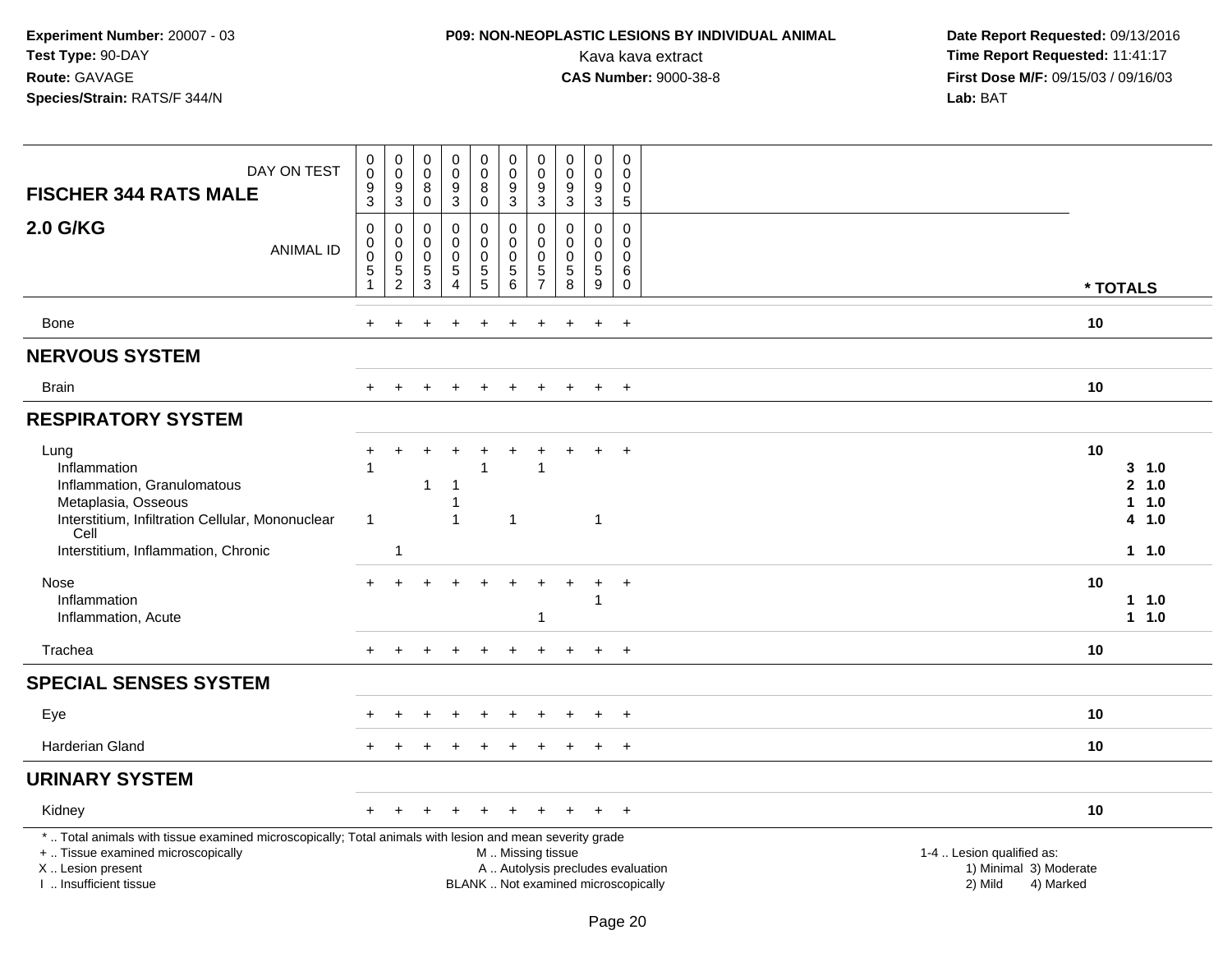# **P09: NON-NEOPLASTIC LESIONS BY INDIVIDUAL ANIMAL**

 **Date Report Requested:** 09/13/2016 Kava kava extract **Time Report Requested:** 11:41:17<br>**CAS Number:** 9000-38-8 **Time Report Requested:** 11:41:17 **First Dose M/F:** 09/15/03 / 09/16/03<br>**Lab:** BAT **Lab:** BAT

| <b>FISCHER 344 RATS MALE</b>                                   | DAY ON TEST | $\begin{smallmatrix}0\0\0\9\end{smallmatrix}$<br>3 | 0<br>0<br>9<br>3      | $\overline{0}$<br>$_{\rm 8}^{\rm 0}$<br>$\mathbf 0$ | $\begin{smallmatrix}0\0\0\9\end{smallmatrix}$<br>3                          | $\mathbf 0$<br>$\pmb{0}$<br>8<br>0            | $\begin{smallmatrix}0\0\0\9\end{smallmatrix}$<br>3 | $\begin{smallmatrix}0\0\0\9\end{smallmatrix}$<br>3               | $\pmb{0}$<br>$\frac{0}{9}$<br>3    | $\mathbf 0$<br>$\pmb{0}$<br>9<br>3 | 0<br>0<br>0<br>5      |  |                          |
|----------------------------------------------------------------|-------------|----------------------------------------------------|-----------------------|-----------------------------------------------------|-----------------------------------------------------------------------------|-----------------------------------------------|----------------------------------------------------|------------------------------------------------------------------|------------------------------------|------------------------------------|-----------------------|--|--------------------------|
| 2.0 G/KG                                                       | ANIMAL ID   | 0<br>0<br>$\mathbf 0$<br>5<br>$\overline{A}$       | 0<br>0<br>0<br>5<br>2 | 0<br>$\mathbf 0$<br>0<br>$\overline{5}$<br>3        | 0<br>$\mathbf 0$<br>$\begin{array}{c} 0 \\ 5 \end{array}$<br>$\overline{4}$ | $\mathbf{0}$<br>0<br>$\overline{0}$<br>5<br>5 | 0<br>0<br>$\pmb{0}$<br>$\overline{5}$<br>6         | 0<br>0<br>$\begin{array}{c} 0 \\ 5 \end{array}$<br>$\rightarrow$ | 0<br>0<br>0<br>$\overline{5}$<br>8 | 0<br>0<br>0<br>$\overline{5}$<br>9 | 0<br>0<br>0<br>6<br>0 |  | * TOTALS                 |
| Accumulation, Hyaline Droplet<br>Mineralization<br>Nephropathy |             |                                                    |                       |                                                     |                                                                             |                                               |                                                    | 2                                                                |                                    |                                    |                       |  | 12.0<br>3, 1.0<br>7, 1.0 |
| <b>Urinary Bladder</b>                                         |             |                                                    |                       |                                                     |                                                                             | +                                             | $+$                                                | $+$                                                              | $+$                                |                                    | $+$                   |  | 10                       |

\*\*\* END OF MALE DATA \*\*\*

\* .. Total animals with tissue examined microscopically; Total animals with lesion and mean severity grade

+ .. Tissue examined microscopically

X .. Lesion present

I .. Insufficient tissue

 M .. Missing tissueA .. Autolysis precludes evaluation

BLANK .. Not examined microscopically 2) Mild 4) Marked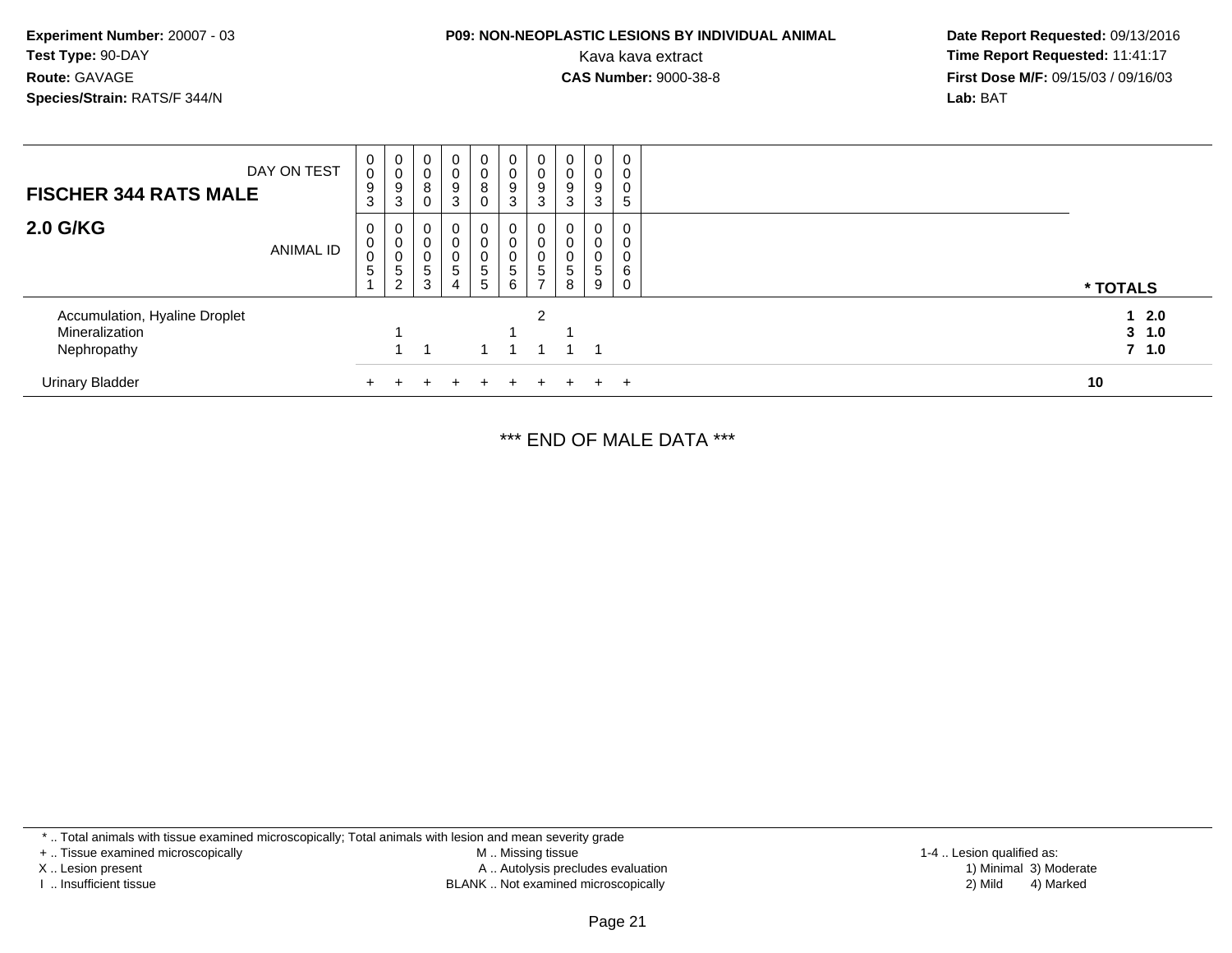## **P09: NON-NEOPLASTIC LESIONS BY INDIVIDUAL ANIMAL**

 **Date Report Requested:** 09/13/2016 Kava kava extract **Time Report Requested:** 11:41:17<br>**CAS Number:** 9000-38-8 **Time Report Requested:** 11:41:17 **First Dose M/F:** 09/15/03 / 09/16/03<br>**Lab:** BAT **Lab:** BAT

| DAY ON TEST<br><b>FISCHER 344 RATS FEMALE</b>                                                  | $\mathsf 0$<br>$\begin{array}{c} 0 \\ 0 \\ 9 \\ 3 \end{array}$<br>$\boldsymbol{0}$<br>$\pmb{0}$<br>$\begin{array}{c} 0 \\ 0 \\ 9 \\ 3 \end{array}$<br>$\pmb{0}$<br>$\boldsymbol{0}$<br>$\pmb{0}$<br>$\pmb{0}$<br>$\pmb{0}$<br>$\pmb{0}$<br>$\mathbf 0$<br>$\mathbf 0$<br>$\pmb{0}$<br>$\mathsf{O}\xspace$<br>$\mathsf{O}\xspace$<br>$\mathbf 0$<br>$\mathbf 0$<br>$\frac{9}{3}$<br>$\frac{9}{3}$<br>$\frac{9}{3}$<br>$\frac{9}{3}$<br>9<br>$\mathbf{1}$<br>9<br>9<br>$\mathbf{3}$<br>3<br>8<br>$\mathbf{3}$                                                                                                                                                 |                                           |
|------------------------------------------------------------------------------------------------|-------------------------------------------------------------------------------------------------------------------------------------------------------------------------------------------------------------------------------------------------------------------------------------------------------------------------------------------------------------------------------------------------------------------------------------------------------------------------------------------------------------------------------------------------------------------------------------------------------------------------------------------------------------|-------------------------------------------|
| 0 G/KG<br><b>ANIMAL ID</b>                                                                     | $\mathbf 0$<br>$\pmb{0}$<br>$\mathsf{O}$<br>0<br>0<br>$\mathbf 0$<br>$\mathbf 0$<br>0<br>0<br>0<br>$\overline{0}$ <sub>0</sub><br>$\pmb{0}$<br>$\mathbf 0$<br>$\mathsf{O}\xspace$<br>$_{\rm 0}^{\rm 0}$<br>$\pmb{0}$<br>$\mathbf 0$<br>$\mathbf 0$<br>$\mathbf 0$<br>$\overline{0}$<br>$\mathsf{O}\xspace$<br>$\mathsf{O}\xspace$<br>$\pmb{0}$<br>$\mathsf 0$<br>$\mathbf 0$<br>$\pmb{0}$<br>$\mathbf 0$<br>0<br>6<br>$\,6\,$<br>$\,6\,$<br>$\,6$<br>$\,6\,$<br>$\overline{7}$<br>$\,6\,$<br>$\,6\,$<br>$\,6$<br>$\,6\,$<br>$\overline{5}$<br>3<br>$\overline{c}$<br>6<br>$\overline{7}$<br>8<br>9<br>$\mathbf 0$<br>$\mathbf{1}$<br>$\boldsymbol{\Lambda}$ | * TOTALS                                  |
| <b>ALIMENTARY SYSTEM</b>                                                                       |                                                                                                                                                                                                                                                                                                                                                                                                                                                                                                                                                                                                                                                             |                                           |
| Esophagus                                                                                      | $+$<br>$\div$                                                                                                                                                                                                                                                                                                                                                                                                                                                                                                                                                                                                                                               | 10                                        |
| Intestine Large, Cecum                                                                         | $\ddot{}$                                                                                                                                                                                                                                                                                                                                                                                                                                                                                                                                                                                                                                                   | 10                                        |
| Intestine Large, Colon                                                                         | $\ddot{}$                                                                                                                                                                                                                                                                                                                                                                                                                                                                                                                                                                                                                                                   | 10                                        |
| Intestine Large, Rectum                                                                        | $\ddot{}$<br>$+$                                                                                                                                                                                                                                                                                                                                                                                                                                                                                                                                                                                                                                            | 10                                        |
| Intestine Small, Duodenum                                                                      | $\ddot{}$<br>$+$                                                                                                                                                                                                                                                                                                                                                                                                                                                                                                                                                                                                                                            | 10                                        |
| Intestine Small, Ileum                                                                         | $\ddot{}$<br>$+$                                                                                                                                                                                                                                                                                                                                                                                                                                                                                                                                                                                                                                            | 10                                        |
| Intestine Small, Jejunum                                                                       | $\ddot{}$<br>$\overline{+}$                                                                                                                                                                                                                                                                                                                                                                                                                                                                                                                                                                                                                                 | 10                                        |
| Liver<br>Hepatodiaphragmatic Nodule<br>Infiltration Cellular, Mononuclear Cell<br>Inflammation | $\ddot{}$<br>$\ddot{}$<br>$\ddot{}$<br>$+$<br>$+$<br>$\ddot{}$<br>$\sf X$<br>Χ<br>$\mathbf{1}$<br>$\overline{1}$<br>$\mathbf{1}$<br>$\overline{1}$<br>$\overline{1}$<br>$\overline{1}$<br>$\blacktriangleleft$<br>-1<br>1                                                                                                                                                                                                                                                                                                                                                                                                                                   | 10<br>$\mathbf{2}$<br>8<br>1.0<br>$1 1.0$ |
| Mesentery<br>Necrosis, Focal                                                                   | $\ddot{}$<br>$\overline{c}$                                                                                                                                                                                                                                                                                                                                                                                                                                                                                                                                                                                                                                 | $\mathbf{1}$<br>$12.0$                    |
| Pancreas                                                                                       | $\ddot{}$<br>$+$                                                                                                                                                                                                                                                                                                                                                                                                                                                                                                                                                                                                                                            | 10                                        |
| Salivary Glands                                                                                | $\overline{+}$                                                                                                                                                                                                                                                                                                                                                                                                                                                                                                                                                                                                                                              | 10                                        |
| Stomach, Forestomach                                                                           |                                                                                                                                                                                                                                                                                                                                                                                                                                                                                                                                                                                                                                                             | 10                                        |

\* .. Total animals with tissue examined microscopically; Total animals with lesion and mean severity grade

+ .. Tissue examined microscopically

X .. Lesion present

I .. Insufficient tissue

 M .. Missing tissueA .. Autolysis precludes evaluation

 1-4 .. Lesion qualified as: BLANK .. Not examined microscopically 2) Mild 4) Marked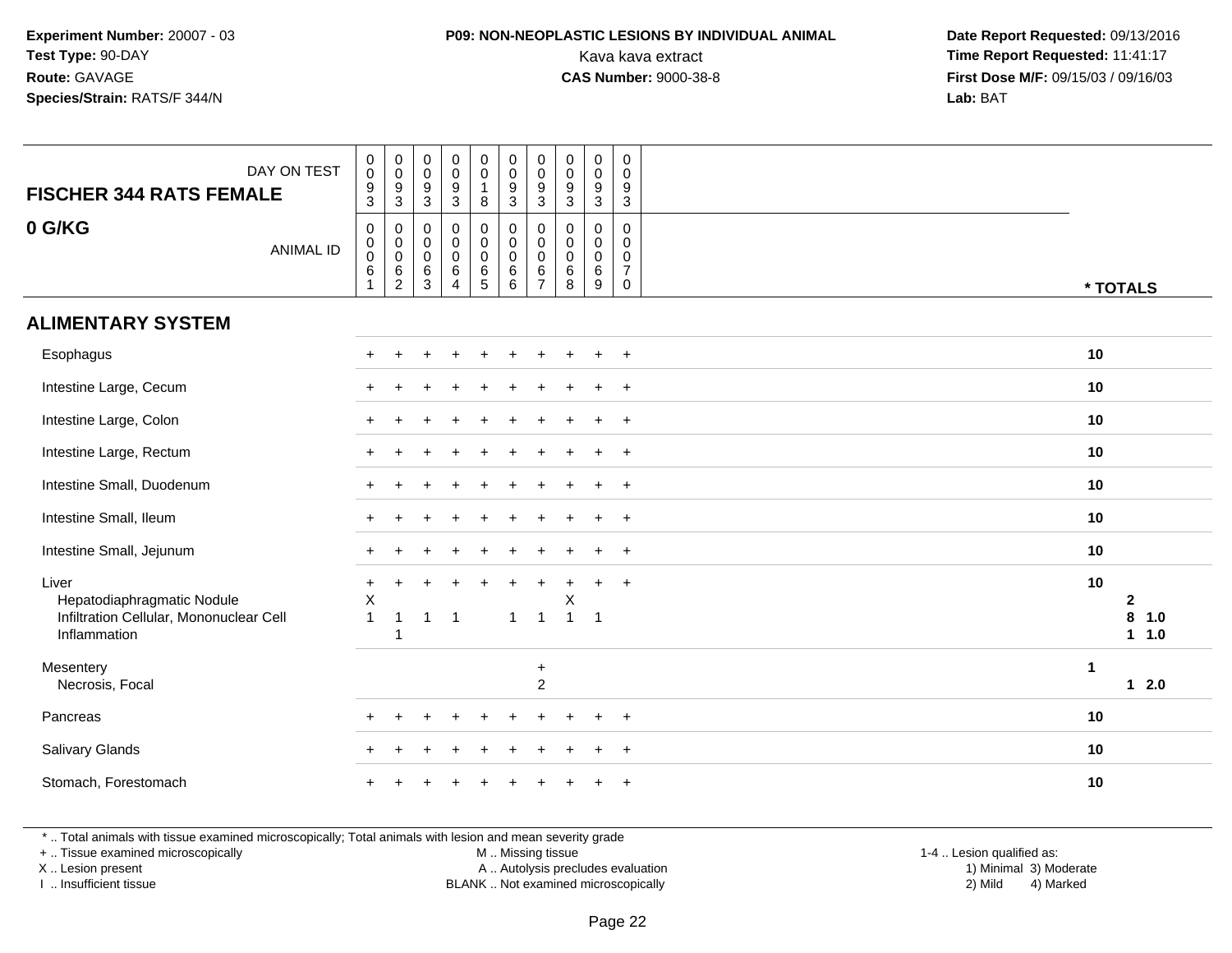## **P09: NON-NEOPLASTIC LESIONS BY INDIVIDUAL ANIMAL**

| DAY ON TEST<br><b>FISCHER 344 RATS FEMALE</b>                                                                                                                                                 | 0<br>$\bar{0}$<br>$\frac{9}{3}$                    | $\begin{smallmatrix}0\\0\end{smallmatrix}$<br>$\frac{9}{3}$ | $\pmb{0}$<br>$\mathbf 0$<br>$\frac{9}{3}$ | $\mathsf 0$<br>$\overline{0}$<br>$\frac{9}{3}$   | $\begin{smallmatrix} 0\\0 \end{smallmatrix}$<br>$\mathbf{1}$<br>$\bf8$ | $_{\rm 0}^{\rm 0}$<br>$\frac{9}{3}$                                                           | 0<br>$\mathbf 0$<br>$\frac{9}{3}$ | $_{\rm 0}^{\rm 0}$<br>$\frac{9}{3}$       | $\begin{smallmatrix}0\0\0\end{smallmatrix}$<br>$\frac{9}{3}$ | 0<br>0<br>$\frac{9}{3}$                             |                                                                             |  |
|-----------------------------------------------------------------------------------------------------------------------------------------------------------------------------------------------|----------------------------------------------------|-------------------------------------------------------------|-------------------------------------------|--------------------------------------------------|------------------------------------------------------------------------|-----------------------------------------------------------------------------------------------|-----------------------------------|-------------------------------------------|--------------------------------------------------------------|-----------------------------------------------------|-----------------------------------------------------------------------------|--|
| 0 G/KG<br><b>ANIMAL ID</b>                                                                                                                                                                    | $\boldsymbol{0}$<br>$\boldsymbol{0}$<br>0<br>$\,6$ | 0<br>$\pmb{0}$<br>$\mathsf 0$                               | $\mathbf 0$<br>$\mathbf 0$<br>$\mathbf 0$ | $\mathbf 0$<br>$\pmb{0}$<br>$\mathbf 0$<br>$\,6$ | $\mathbf 0$<br>$\pmb{0}$<br>$\pmb{0}$                                  | $\pmb{0}$<br>$\mathbf 0$<br>$\Omega$                                                          | 0<br>$\mathbf 0$<br>$\Omega$<br>6 | $\mathbf 0$<br>$\mathbf 0$<br>$\mathbf 0$ | $\mathbf 0$<br>$\mathbf 0$<br>$\mathbf 0$                    | $\mathbf 0$<br>0<br>$\mathbf 0$<br>$\boldsymbol{7}$ |                                                                             |  |
|                                                                                                                                                                                               | $\mathbf{1}$                                       | $\frac{6}{2}$                                               | $^6_3$                                    | $\overline{4}$                                   | $\frac{6}{5}$                                                          | $^6_6$                                                                                        | $\overline{7}$                    | $^6_8$                                    | $\frac{6}{9}$                                                | $\mathbf 0$                                         | * TOTALS                                                                    |  |
| Stomach, Glandular                                                                                                                                                                            |                                                    |                                                             |                                           |                                                  |                                                                        |                                                                                               |                                   |                                           | $\ddot{}$                                                    | $+$                                                 | 10                                                                          |  |
| <b>CARDIOVASCULAR SYSTEM</b>                                                                                                                                                                  |                                                    |                                                             |                                           |                                                  |                                                                        |                                                                                               |                                   |                                           |                                                              |                                                     |                                                                             |  |
| <b>Blood Vessel</b>                                                                                                                                                                           |                                                    | ÷                                                           | $\div$                                    | $\ddot{}$                                        | $\ddot{}$                                                              | $\ddot{}$                                                                                     | $\ddot{}$                         |                                           | $\ddot{}$                                                    | $+$                                                 | 10                                                                          |  |
| Heart<br>Cardiomyopathy                                                                                                                                                                       |                                                    | $\ddot{}$<br>1                                              | 1                                         | $\overline{1}$                                   | $\ddot{}$                                                              | +<br>$\mathbf{1}$                                                                             | $\ddot{}$                         |                                           | $\ddot{}$<br>$\mathbf{1}$                                    | $\ddot{}$<br>$\overline{1}$                         | 10<br>5 1.0                                                                 |  |
| <b>ENDOCRINE SYSTEM</b>                                                                                                                                                                       |                                                    |                                                             |                                           |                                                  |                                                                        |                                                                                               |                                   |                                           |                                                              |                                                     |                                                                             |  |
| <b>Adrenal Cortex</b>                                                                                                                                                                         |                                                    |                                                             |                                           |                                                  |                                                                        |                                                                                               |                                   |                                           | $\ddot{}$                                                    | $+$                                                 | 10                                                                          |  |
| Adrenal Medulla                                                                                                                                                                               |                                                    |                                                             |                                           |                                                  |                                                                        |                                                                                               |                                   |                                           |                                                              | $\ddot{}$                                           | 10                                                                          |  |
| Islets, Pancreatic                                                                                                                                                                            |                                                    |                                                             |                                           |                                                  |                                                                        |                                                                                               |                                   |                                           | $\div$                                                       | $\overline{+}$                                      | 10                                                                          |  |
| Parathyroid Gland                                                                                                                                                                             |                                                    |                                                             |                                           |                                                  |                                                                        |                                                                                               |                                   |                                           |                                                              | $+$                                                 | 10                                                                          |  |
| <b>Pituitary Gland</b>                                                                                                                                                                        |                                                    |                                                             |                                           |                                                  |                                                                        |                                                                                               |                                   |                                           |                                                              | $+$                                                 | 10                                                                          |  |
| <b>Thyroid Gland</b><br>Cyst                                                                                                                                                                  |                                                    |                                                             | X                                         |                                                  | +<br>$\mathsf X$                                                       |                                                                                               |                                   |                                           | $\ddot{}$                                                    | $\ddot{}$                                           | 10<br>$\mathbf{2}$                                                          |  |
| <b>GENERAL BODY SYSTEM</b>                                                                                                                                                                    |                                                    |                                                             |                                           |                                                  |                                                                        |                                                                                               |                                   |                                           |                                                              |                                                     |                                                                             |  |
| <b>NONE</b>                                                                                                                                                                                   |                                                    |                                                             |                                           |                                                  |                                                                        |                                                                                               |                                   |                                           |                                                              |                                                     |                                                                             |  |
| <b>GENITAL SYSTEM</b>                                                                                                                                                                         |                                                    |                                                             |                                           |                                                  |                                                                        |                                                                                               |                                   |                                           |                                                              |                                                     |                                                                             |  |
| <b>Clitoral Gland</b>                                                                                                                                                                         |                                                    |                                                             |                                           | $\pm$                                            | $\ddot{}$                                                              |                                                                                               |                                   |                                           | $+$                                                          | $+$                                                 | 10                                                                          |  |
| *  Total animals with tissue examined microscopically; Total animals with lesion and mean severity grade<br>+  Tissue examined microscopically<br>X  Lesion present<br>I  Insufficient tissue |                                                    |                                                             |                                           |                                                  |                                                                        | M  Missing tissue<br>A  Autolysis precludes evaluation<br>BLANK  Not examined microscopically |                                   |                                           |                                                              |                                                     | 1-4  Lesion qualified as:<br>1) Minimal 3) Moderate<br>2) Mild<br>4) Marked |  |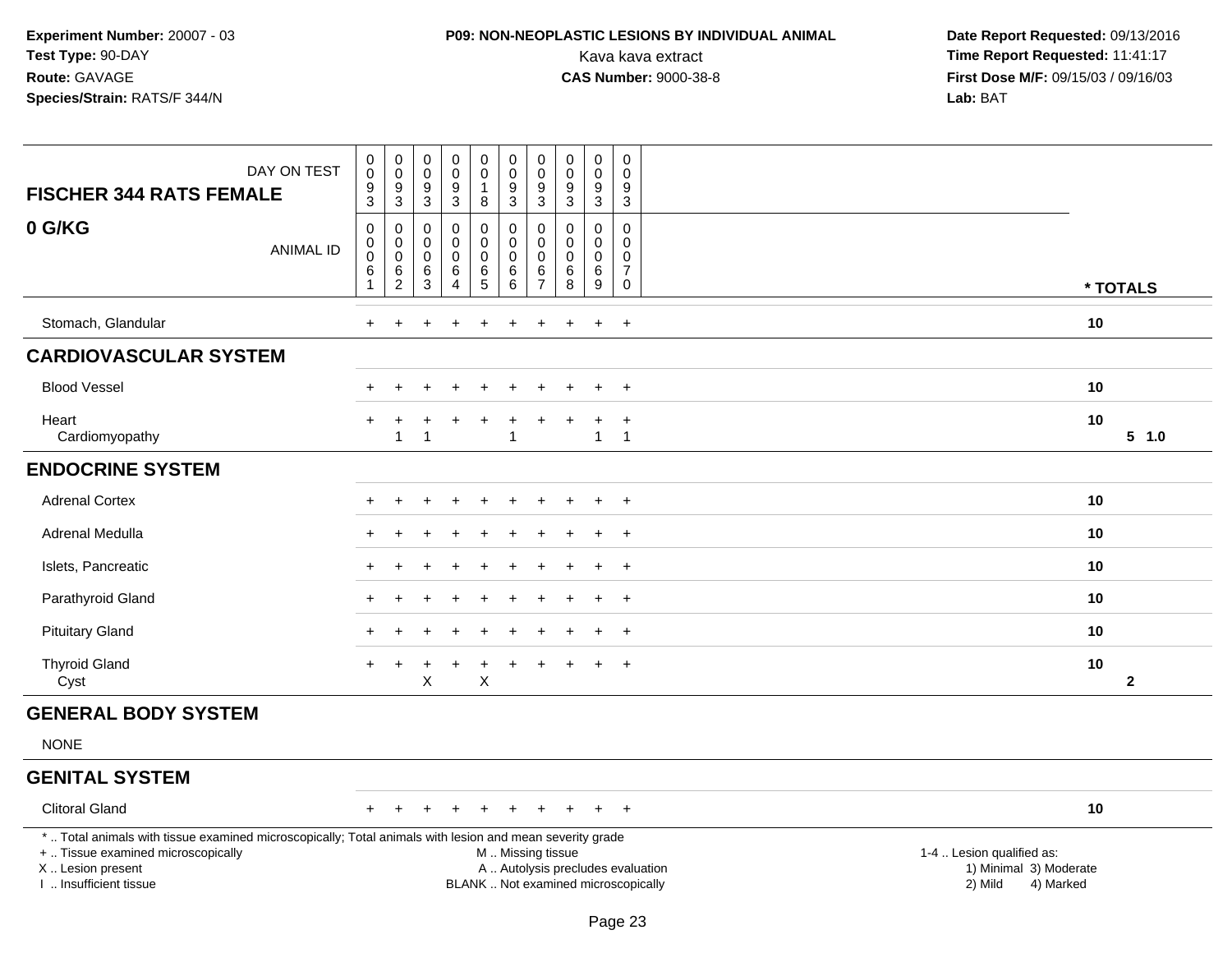## **P09: NON-NEOPLASTIC LESIONS BY INDIVIDUAL ANIMAL**

| DAY ON TEST<br><b>FISCHER 344 RATS FEMALE</b>                                                                                                                                                 | $\,0\,$<br>$\mathbf 0$<br>$\boldsymbol{9}$<br>$\mathsf 3$              | $\mathbf 0$<br>$\pmb{0}$<br>9<br>$\overline{3}$           | $\pmb{0}$<br>$\mathsf{O}\xspace$<br>$\boldsymbol{9}$<br>$\mathbf{3}$ | $\mathbf 0$<br>$\pmb{0}$<br>$\boldsymbol{9}$<br>3        | $\pmb{0}$<br>$\mathsf{O}\xspace$<br>$\mathbf{1}$<br>8  | $\pmb{0}$<br>$\mathsf{O}\xspace$<br>$\boldsymbol{9}$<br>$\overline{3}$                        | $\mathbf 0$<br>0<br>9<br>3                          | $\mathbf 0$<br>$\mathbf 0$<br>$\boldsymbol{9}$<br>$\mathbf{3}$ | $\pmb{0}$<br>$\pmb{0}$<br>$\boldsymbol{9}$<br>$\mathbf{3}$         | $\boldsymbol{0}$<br>0<br>9<br>$\mathbf{3}$                    |                                                                             |
|-----------------------------------------------------------------------------------------------------------------------------------------------------------------------------------------------|------------------------------------------------------------------------|-----------------------------------------------------------|----------------------------------------------------------------------|----------------------------------------------------------|--------------------------------------------------------|-----------------------------------------------------------------------------------------------|-----------------------------------------------------|----------------------------------------------------------------|--------------------------------------------------------------------|---------------------------------------------------------------|-----------------------------------------------------------------------------|
| 0 G/KG<br><b>ANIMAL ID</b>                                                                                                                                                                    | $\mathbf 0$<br>$\pmb{0}$<br>$\boldsymbol{0}$<br>$\,$ 6<br>$\mathbf{1}$ | $\pmb{0}$<br>$\mathbf 0$<br>$\ddot{\mathbf{0}}$<br>$^6_2$ | $\mathbf 0$<br>$\mathbf 0$<br>$\mathbf 0$<br>6<br>$\mathbf{3}$       | 0<br>$\mathbf 0$<br>$\pmb{0}$<br>$\,6$<br>$\overline{4}$ | $\pmb{0}$<br>$\mathbf 0$<br>$\pmb{0}$<br>$\frac{6}{5}$ | $\mathbf 0$<br>$\mathsf 0$<br>$\pmb{0}$<br>$\,6$<br>$6\phantom{1}$                            | 0<br>$\Omega$<br>$\mathbf 0$<br>6<br>$\overline{7}$ | $\mathbf 0$<br>$\mathbf 0$<br>$\mathbf 0$<br>$\,6\,$<br>8      | 0<br>$\mathsf{O}\xspace$<br>$\pmb{0}$<br>$\,6\,$<br>$\overline{9}$ | $\mathbf 0$<br>$\Omega$<br>0<br>$\overline{7}$<br>$\mathbf 0$ | * TOTALS                                                                    |
| Ovary                                                                                                                                                                                         |                                                                        |                                                           |                                                                      |                                                          |                                                        |                                                                                               |                                                     |                                                                | $\ddot{}$                                                          | $\ddot{}$                                                     | 10                                                                          |
| Uterus                                                                                                                                                                                        |                                                                        |                                                           |                                                                      |                                                          |                                                        |                                                                                               |                                                     |                                                                |                                                                    | $\overline{+}$                                                | 10                                                                          |
| <b>HEMATOPOIETIC SYSTEM</b>                                                                                                                                                                   |                                                                        |                                                           |                                                                      |                                                          |                                                        |                                                                                               |                                                     |                                                                |                                                                    |                                                               |                                                                             |
| <b>Bone Marrow</b>                                                                                                                                                                            | $\div$                                                                 |                                                           |                                                                      |                                                          |                                                        |                                                                                               |                                                     |                                                                | $\ddot{}$                                                          | $+$                                                           | 10                                                                          |
| Lymph Node, Mandibular                                                                                                                                                                        | М                                                                      | М                                                         | M                                                                    | M                                                        | M                                                      | M                                                                                             | M                                                   | M                                                              | M                                                                  | M                                                             | 0                                                                           |
| Lymph Node, Mesenteric                                                                                                                                                                        |                                                                        |                                                           |                                                                      |                                                          |                                                        |                                                                                               |                                                     |                                                                |                                                                    | $\overline{ }$                                                | 10                                                                          |
| Spleen<br>Atrophy                                                                                                                                                                             | $\ddot{}$                                                              | $\pm$                                                     |                                                                      | $\ddot{}$                                                | $\ddot{}$<br>$\overline{c}$                            | $\ddot{}$                                                                                     | $\pm$                                               |                                                                | $\ddot{}$                                                          | $\overline{+}$                                                | 10<br>$12.0$                                                                |
| Thymus<br>Necrosis                                                                                                                                                                            | $\ddot{}$                                                              |                                                           |                                                                      | $\ddot{}$                                                | $\overline{c}$                                         |                                                                                               |                                                     |                                                                |                                                                    | $\overline{+}$                                                | 10<br>$12.0$                                                                |
| <b>INTEGUMENTARY SYSTEM</b>                                                                                                                                                                   |                                                                        |                                                           |                                                                      |                                                          |                                                        |                                                                                               |                                                     |                                                                |                                                                    |                                                               |                                                                             |
| Mammary Gland                                                                                                                                                                                 | $\div$                                                                 |                                                           |                                                                      | $\ddot{}$                                                |                                                        | ÷                                                                                             |                                                     |                                                                | $\ddot{}$                                                          | $\overline{+}$                                                | 10                                                                          |
| Skin                                                                                                                                                                                          | $+$                                                                    |                                                           |                                                                      |                                                          |                                                        |                                                                                               |                                                     |                                                                | $\ddot{}$                                                          | $\overline{+}$                                                | 10                                                                          |
| <b>MUSCULOSKELETAL SYSTEM</b>                                                                                                                                                                 |                                                                        |                                                           |                                                                      |                                                          |                                                        |                                                                                               |                                                     |                                                                |                                                                    |                                                               |                                                                             |
| Bone                                                                                                                                                                                          | $\div$                                                                 |                                                           |                                                                      |                                                          |                                                        |                                                                                               |                                                     |                                                                |                                                                    | $\overline{ }$                                                | 10                                                                          |
| <b>NERVOUS SYSTEM</b>                                                                                                                                                                         |                                                                        |                                                           |                                                                      |                                                          |                                                        |                                                                                               |                                                     |                                                                |                                                                    |                                                               |                                                                             |
| <b>Brain</b>                                                                                                                                                                                  | $+$                                                                    | $\div$                                                    | ÷                                                                    | $\ddot{}$                                                |                                                        |                                                                                               |                                                     |                                                                | $+$                                                                | $+$                                                           | 10                                                                          |
| *  Total animals with tissue examined microscopically; Total animals with lesion and mean severity grade<br>+  Tissue examined microscopically<br>X  Lesion present<br>I. Insufficient tissue |                                                                        |                                                           |                                                                      |                                                          |                                                        | M  Missing tissue<br>A  Autolysis precludes evaluation<br>BLANK  Not examined microscopically |                                                     |                                                                |                                                                    |                                                               | 1-4  Lesion qualified as:<br>1) Minimal 3) Moderate<br>2) Mild<br>4) Marked |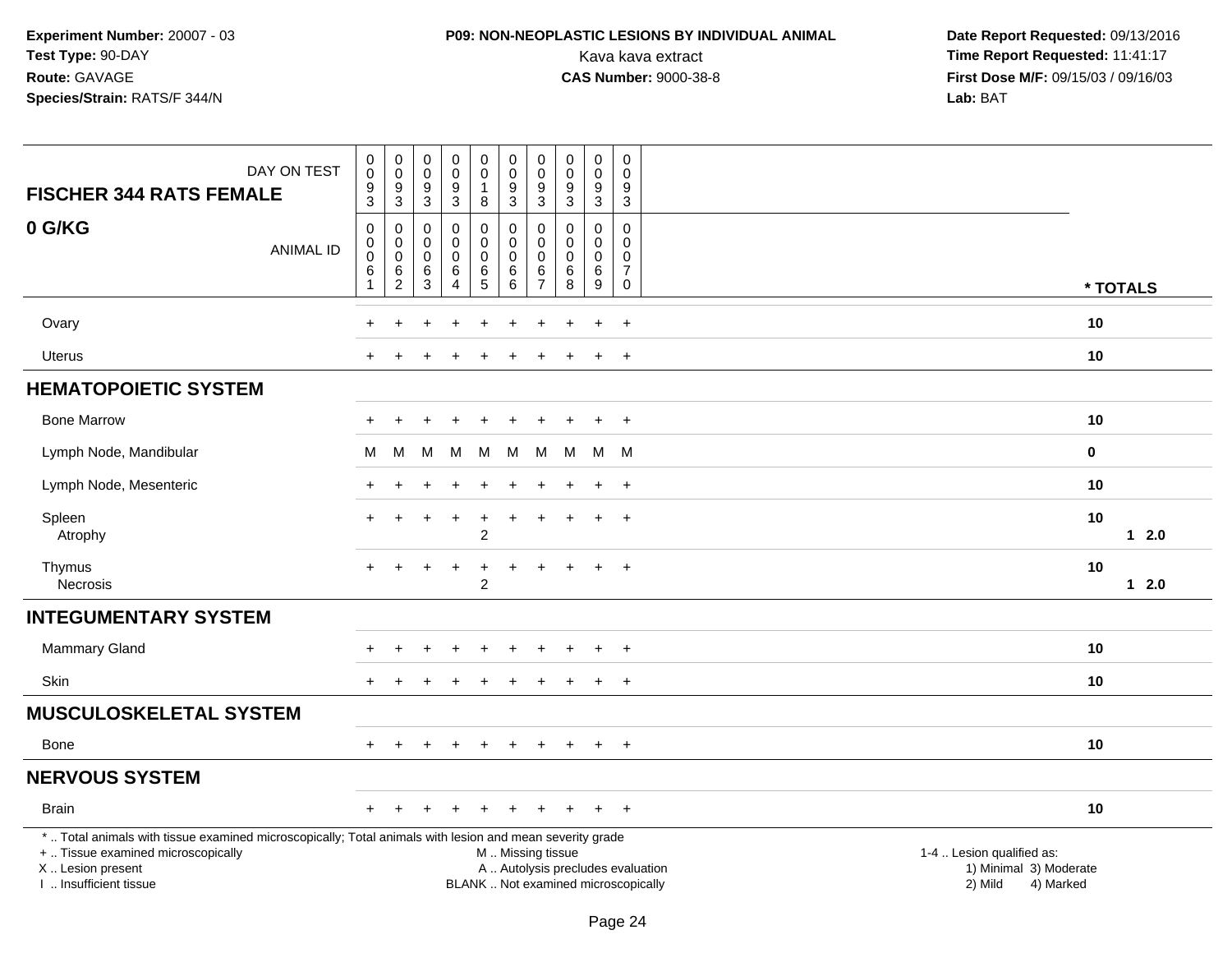# **P09: NON-NEOPLASTIC LESIONS BY INDIVIDUAL ANIMAL**

 **Date Report Requested:** 09/13/2016 Kava kava extract **Time Report Requested:** 11:41:17<br>**CAS Number:** 9000-38-8 **Time Report Requested:** 11:41:17 **First Dose M/F:** 09/15/03 / 09/16/03<br>**Lab:** BAT **Lab:** BAT

| DAY ON TEST<br><b>FISCHER 344 RATS FEMALE</b>                                                                                                                   | $\pmb{0}$<br>$\boldsymbol{0}$<br>$\boldsymbol{9}$<br>$\ensuremath{\mathsf{3}}$ | $\pmb{0}$<br>$\pmb{0}$<br>$\frac{9}{3}$                       | $\pmb{0}$<br>$\mathbf 0$<br>$\boldsymbol{9}$<br>$\mathbf{3}$ | $\begin{smallmatrix}0\0\0\9\end{smallmatrix}$<br>$\mathbf{3}$             | $\begin{matrix} 0 \\ 0 \\ 1 \end{matrix}$<br>$\bf 8$ | $\begin{smallmatrix}0\\0\end{smallmatrix}$<br>$\overline{9}$<br>$\ensuremath{\mathsf{3}}$ | 0<br>$\pmb{0}$<br>9<br>$\mathbf{3}$          | $\pmb{0}$<br>$\pmb{0}$<br>$\boldsymbol{9}$<br>$\mathbf{3}$ | $\begin{smallmatrix} 0\\0 \end{smallmatrix}$<br>$\overline{9}$<br>$\mathbf{3}$ | $\boldsymbol{0}$<br>$\mathbf 0$<br>9<br>$\mathbf{3}$   |                                                    |
|-----------------------------------------------------------------------------------------------------------------------------------------------------------------|--------------------------------------------------------------------------------|---------------------------------------------------------------|--------------------------------------------------------------|---------------------------------------------------------------------------|------------------------------------------------------|-------------------------------------------------------------------------------------------|----------------------------------------------|------------------------------------------------------------|--------------------------------------------------------------------------------|--------------------------------------------------------|----------------------------------------------------|
| 0 G/KG<br><b>ANIMAL ID</b>                                                                                                                                      | 0<br>$\mathbf 0$<br>$\pmb{0}$<br>6                                             | 0<br>$\boldsymbol{0}$<br>$\pmb{0}$<br>$\,6$<br>$\overline{2}$ | 0<br>$\boldsymbol{0}$<br>$\pmb{0}$<br>$\,6\,$<br>3           | $\begin{smallmatrix} 0\\0 \end{smallmatrix}$<br>$\pmb{0}$<br>$\,6\,$<br>4 | $_0^0$<br>0<br>$\,6\,$<br>$\overline{5}$             | 0<br>$\overline{0}$<br>$\pmb{0}$<br>$\,6$<br>6                                            | 0<br>0<br>$\mathbf 0$<br>6<br>$\overline{7}$ | 0<br>$\mathbf 0$<br>0<br>6<br>8                            | 0<br>$\mathbf 0$<br>$\mathbf 0$<br>$\,6\,$<br>9                                | 0<br>$\mathbf 0$<br>0<br>$\overline{7}$<br>$\mathbf 0$ | * TOTALS                                           |
| <b>RESPIRATORY SYSTEM</b>                                                                                                                                       |                                                                                |                                                               |                                                              |                                                                           |                                                      |                                                                                           |                                              |                                                            |                                                                                |                                                        |                                                    |
| Lung<br>Inflammation, Chronic<br>Metaplasia, Osseous<br>Alveolus, Infiltration Cellular, Histiocyte<br>Interstitium, Infiltration Cellular, Mononuclear<br>Cell | $+$                                                                            | -1<br>-1                                                      |                                                              |                                                                           | $\ddot{}$                                            | 1                                                                                         |                                              | $1 \quad$                                                  | $\pm$<br>$\overline{1}$                                                        | $+$                                                    | 10<br>1.0<br>1<br>1.0<br>1<br>1.0<br>1<br>1.0<br>3 |
| Nose                                                                                                                                                            |                                                                                |                                                               |                                                              |                                                                           |                                                      |                                                                                           |                                              |                                                            | $\ddot{}$                                                                      | $+$                                                    | 10                                                 |
| Trachea                                                                                                                                                         |                                                                                |                                                               |                                                              |                                                                           |                                                      |                                                                                           |                                              |                                                            |                                                                                | $+$                                                    | 10                                                 |
| <b>SPECIAL SENSES SYSTEM</b>                                                                                                                                    |                                                                                |                                                               |                                                              |                                                                           |                                                      |                                                                                           |                                              |                                                            |                                                                                |                                                        |                                                    |
| Eye                                                                                                                                                             |                                                                                |                                                               |                                                              | ÷.                                                                        | $\pm$                                                |                                                                                           |                                              | ÷.                                                         | $+$                                                                            | $+$                                                    | 10                                                 |
| <b>Harderian Gland</b>                                                                                                                                          |                                                                                |                                                               |                                                              |                                                                           | ÷                                                    |                                                                                           |                                              |                                                            | $\pm$                                                                          | $+$                                                    | 10                                                 |
| <b>URINARY SYSTEM</b>                                                                                                                                           |                                                                                |                                                               |                                                              |                                                                           |                                                      |                                                                                           |                                              |                                                            |                                                                                |                                                        |                                                    |
| Kidney<br>Mineralization                                                                                                                                        |                                                                                |                                                               |                                                              |                                                                           | +                                                    | 1                                                                                         | $\mathbf 1$                                  | 1                                                          | $\ddot{}$                                                                      | $+$                                                    | 10<br>8, 1.0                                       |
| <b>Urinary Bladder</b>                                                                                                                                          |                                                                                |                                                               |                                                              |                                                                           |                                                      |                                                                                           |                                              |                                                            |                                                                                | $+$                                                    | 10                                                 |

\* .. Total animals with tissue examined microscopically; Total animals with lesion and mean severity grade

+ .. Tissue examined microscopically

X .. Lesion present

I .. Insufficient tissue

M .. Missing tissue

Lesion present A .. Autolysis precludes evaluation 1) Minimal 3) Moderate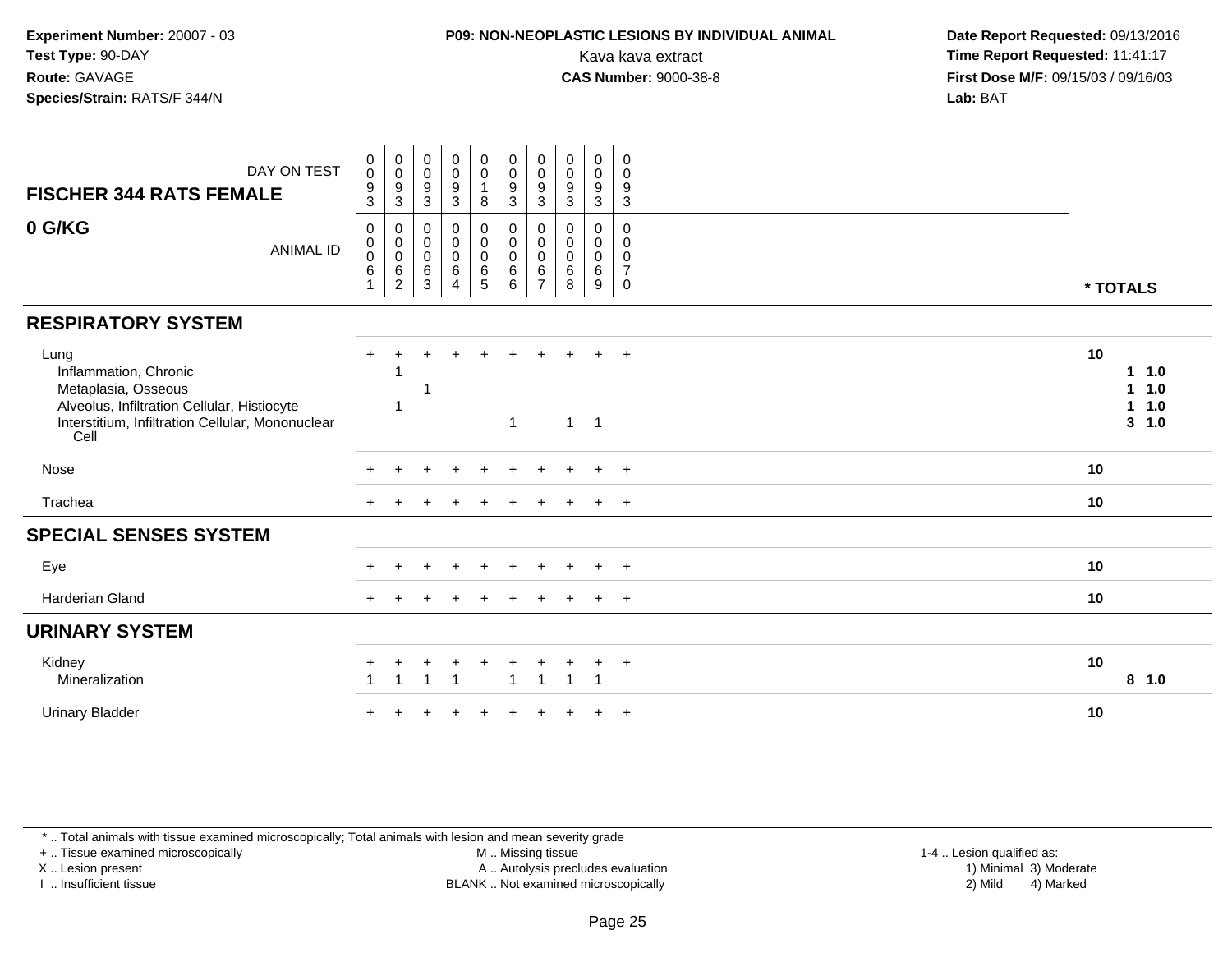# **P09: NON-NEOPLASTIC LESIONS BY INDIVIDUAL ANIMAL**

 **Date Report Requested:** 09/13/2016 Kava kava extract **Time Report Requested:** 11:41:17<br>**CAS Number:** 9000-38-8 **Time Report Requested:** 11:41:17 **First Dose M/F:** 09/15/03 / 09/16/03<br>**Lab:** BAT **Lab:** BAT

| DAY ON TEST<br><b>FISCHER 344 RATS FEMALE</b>                                  | 0<br>$\mathsf{O}\xspace$<br>$\frac{9}{3}$ | $\begin{smallmatrix} 0\\0 \end{smallmatrix}$<br>$\frac{9}{3}$                               | 0<br>$\pmb{0}$<br>$\boldsymbol{9}$<br>$\sqrt{3}$       | 0<br>0<br>9<br>3                                          | 0<br>$\ddot{\mathbf{0}}$<br>$\boldsymbol{9}$<br>$\ensuremath{\mathsf{3}}$ | 0<br>$\pmb{0}$<br>$\overline{9}$<br>$\mathbf{3}$              | 0<br>$\pmb{0}$<br>9<br>3                                               | 0<br>$\mathbf 0$<br>9<br>3                   | 0<br>0<br>9<br>$\mathbf{3}$        | 0<br>0<br>9<br>3                                 |    |            |
|--------------------------------------------------------------------------------|-------------------------------------------|---------------------------------------------------------------------------------------------|--------------------------------------------------------|-----------------------------------------------------------|---------------------------------------------------------------------------|---------------------------------------------------------------|------------------------------------------------------------------------|----------------------------------------------|------------------------------------|--------------------------------------------------|----|------------|
| 0.125 G/KG<br><b>ANIMAL ID</b>                                                 | 0<br>0<br>$\mathbf 0$<br>$\overline{7}$   | $\pmb{0}$<br>$\mathsf{O}\xspace$<br>$\ddot{\mathbf{0}}$<br>$\overline{7}$<br>$\overline{2}$ | 0<br>$\boldsymbol{0}$<br>$\frac{0}{7}$<br>$\mathbf{3}$ | 0<br>0<br>$\mathbf 0$<br>$\overline{7}$<br>$\overline{4}$ | $\pmb{0}$<br>$\pmb{0}$<br>$\pmb{0}$<br>$\overline{7}$<br>$\overline{5}$   | 0<br>$\mathsf{O}$<br>$\mathbf 0$<br>$\overline{7}$<br>$\,6\,$ | 0<br>$\boldsymbol{0}$<br>$\pmb{0}$<br>$\overline{7}$<br>$\overline{7}$ | 0<br>$\mathbf 0$<br>0<br>$\overline{7}$<br>8 | 0<br>0<br>0<br>$\overline{7}$<br>9 | $\mathbf 0$<br>$\Omega$<br>0<br>8<br>$\mathbf 0$ |    | * TOTALS   |
| <b>ALIMENTARY SYSTEM</b>                                                       |                                           |                                                                                             |                                                        |                                                           |                                                                           |                                                               |                                                                        |                                              |                                    |                                                  |    |            |
| Liver<br>Hepatodiaphragmatic Nodule<br>Infiltration Cellular, Mononuclear Cell |                                           | $1 \quad 1$                                                                                 |                                                        |                                                           | $1 \quad 1$                                                               |                                                               | $\ddot{}$<br>X<br>$\mathbf{1}$                                         | $\mathbf{1}$                                 |                                    | $+$<br>$1 \quad 1$                               | 10 | 1<br>8 1.0 |
| <b>CARDIOVASCULAR SYSTEM</b>                                                   |                                           |                                                                                             |                                                        |                                                           |                                                                           |                                                               |                                                                        |                                              |                                    |                                                  |    |            |
| <b>NONE</b>                                                                    |                                           |                                                                                             |                                                        |                                                           |                                                                           |                                                               |                                                                        |                                              |                                    |                                                  |    |            |
| <b>ENDOCRINE SYSTEM</b>                                                        |                                           |                                                                                             |                                                        |                                                           |                                                                           |                                                               |                                                                        |                                              |                                    |                                                  |    |            |
| <b>NONE</b>                                                                    |                                           |                                                                                             |                                                        |                                                           |                                                                           |                                                               |                                                                        |                                              |                                    |                                                  |    |            |
| <b>GENERAL BODY SYSTEM</b>                                                     |                                           |                                                                                             |                                                        |                                                           |                                                                           |                                                               |                                                                        |                                              |                                    |                                                  |    |            |
| <b>NONE</b>                                                                    |                                           |                                                                                             |                                                        |                                                           |                                                                           |                                                               |                                                                        |                                              |                                    |                                                  |    |            |
| <b>GENITAL SYSTEM</b>                                                          |                                           |                                                                                             |                                                        |                                                           |                                                                           |                                                               |                                                                        |                                              |                                    |                                                  |    |            |
| <b>NONE</b>                                                                    |                                           |                                                                                             |                                                        |                                                           |                                                                           |                                                               |                                                                        |                                              |                                    |                                                  |    |            |
| <b>HEMATOPOIETIC SYSTEM</b>                                                    |                                           |                                                                                             |                                                        |                                                           |                                                                           |                                                               |                                                                        |                                              |                                    |                                                  |    |            |
| <b>Bone Marrow</b>                                                             |                                           |                                                                                             |                                                        |                                                           |                                                                           |                                                               |                                                                        |                                              |                                    | $+$                                              |    | 10         |
| Spleen                                                                         |                                           |                                                                                             |                                                        |                                                           |                                                                           |                                                               |                                                                        |                                              |                                    | $+$                                              |    | 10         |
| Thymus                                                                         |                                           |                                                                                             |                                                        |                                                           |                                                                           |                                                               |                                                                        |                                              |                                    | $\overline{+}$                                   |    | 10         |
| <b>INTEGUMENTARY SYSTEM</b>                                                    |                                           |                                                                                             |                                                        |                                                           |                                                                           |                                                               |                                                                        |                                              |                                    |                                                  |    |            |

\* .. Total animals with tissue examined microscopically; Total animals with lesion and mean severity grade

+ .. Tissue examined microscopically

X .. Lesion present

I .. Insufficient tissue

M .. Missing tissue

- A .. Autolysis precludes evaluation
- BLANK .. Not examined microscopically 2) Mild 4) Marked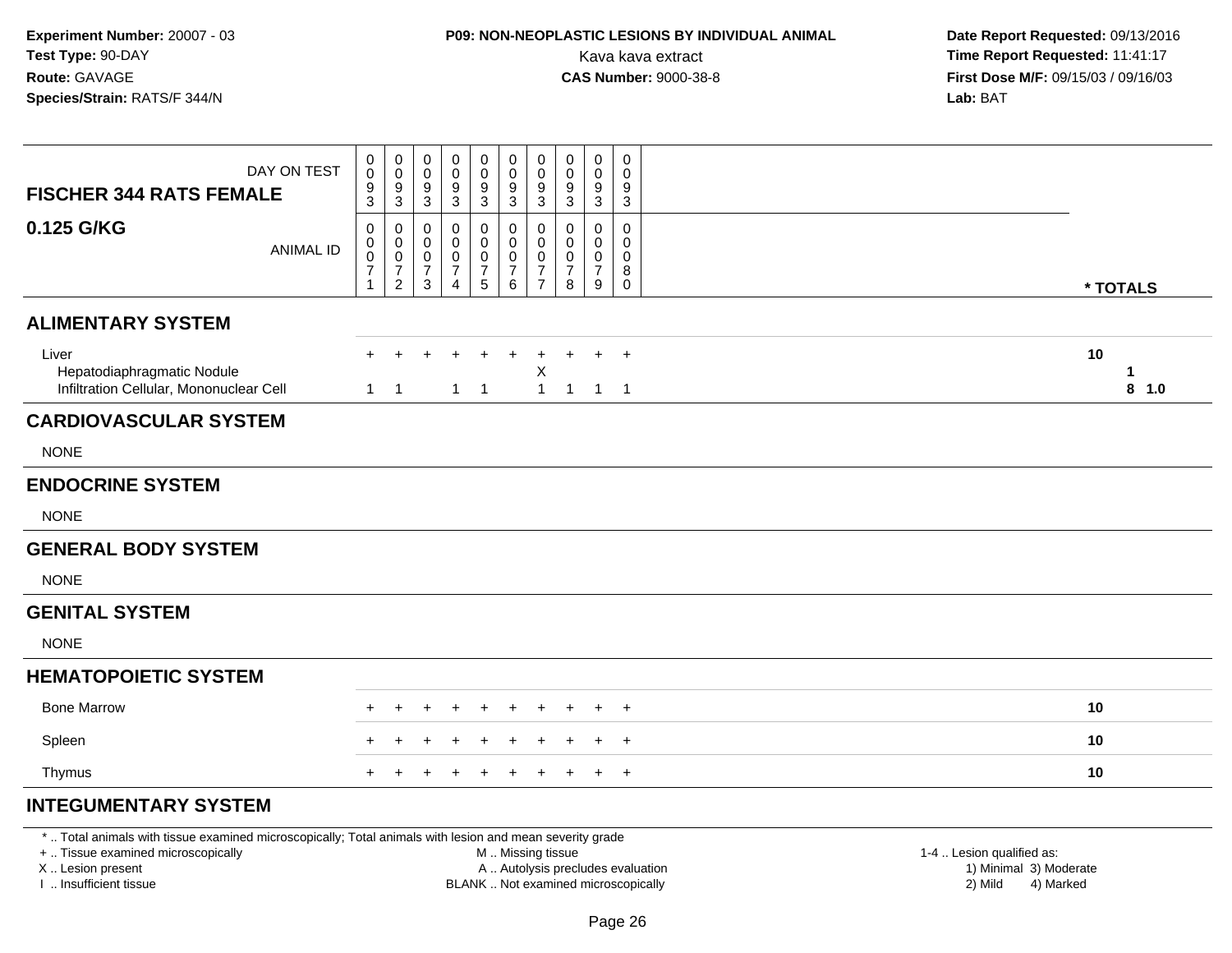### **P09: NON-NEOPLASTIC LESIONS BY INDIVIDUAL ANIMAL**Kava kava extract **Time Report Requested:** 11:41:17<br>**CAS Number:** 9000-38-8 **Time Report Requested:** 11:41:17

 **Date Report Requested:** 09/13/2016 **First Dose M/F:** 09/15/03 / 09/16/03<br>**Lab:** BAT **Lab:** BAT

| DAY ON TEST<br><b>FISCHER 344 RATS FEMALE</b> | 0<br>0<br>9<br>3 | $\cup$<br>-9<br>3 | 0<br>v<br>9<br>ັ      | v<br>a<br>ີ<br>J |   | v<br>ν<br>9<br>ں | ◡<br>u<br>9<br>3 | 0<br>0<br>9<br>3        | 0<br>0<br>9<br>3           | $\mathbf{0}$<br>9<br>◠<br>J |          |
|-----------------------------------------------|------------------|-------------------|-----------------------|------------------|---|------------------|------------------|-------------------------|----------------------------|-----------------------------|----------|
| 0.125 G/KG<br><b>ANIMAL ID</b>                | 0<br>υ<br>ν      | 0<br>U            | 0<br>v<br>U<br>ົ<br>J |                  | 5 | u<br>6           | 0<br>υ           | $\Omega$<br>∩<br>0<br>8 | $\mathbf 0$<br>0<br>0<br>9 | $\Omega$<br>0               | * TOTALS |

NONE

### **MUSCULOSKELETAL SYSTEM**

NONE

#### **NERVOUS SYSTEM**

NONE

#### **RESPIRATORY SYSTEM**

NONE

#### **SPECIAL SENSES SYSTEM**

NONE

### **URINARY SYSTEM**

NONE

\* .. Total animals with tissue examined microscopically; Total animals with lesion and mean severity grade

+ .. Tissue examined microscopically

X .. Lesion present

I .. Insufficient tissue

 M .. Missing tissueA .. Autolysis precludes evaluation

BLANK .. Not examined microscopically 2) Mild 4) Marked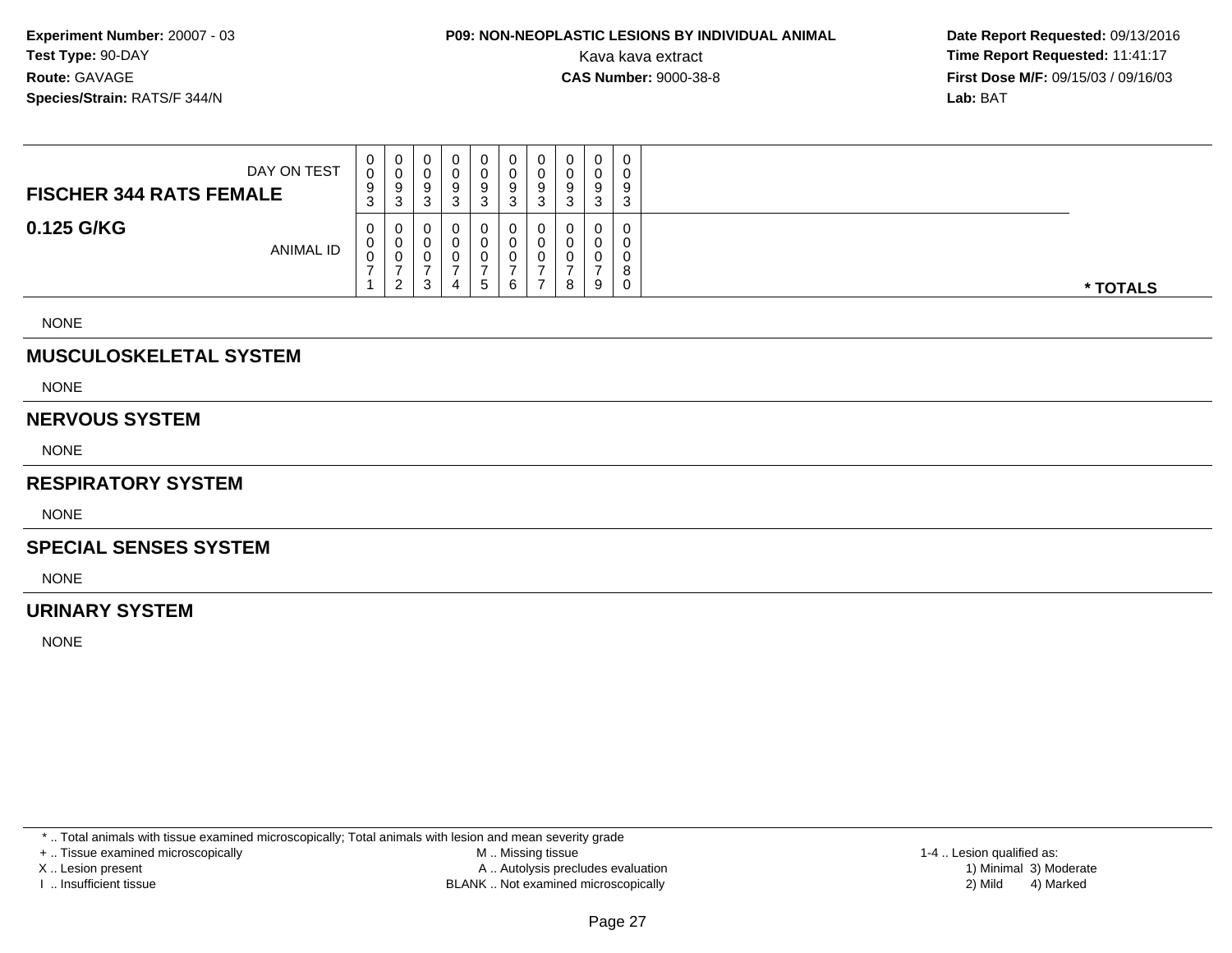### **P09: NON-NEOPLASTIC LESIONS BY INDIVIDUAL ANIMAL**Kava kava extract **Time Report Requested:** 11:41:17<br>**CAS Number:** 9000-38-8 **Time Report Requested:** 11:41:17

 **Date Report Requested:** 09/13/2016 **First Dose M/F:** 09/15/03 / 09/16/03<br>**Lab:** BAT **Lab:** BAT

| DAY ON TEST<br><b>FISCHER 344 RATS FEMALE</b>    | 0<br>$\mathsf{O}\xspace$<br>$\boldsymbol{9}$<br>3  | 0<br>$\pmb{0}$<br>$\boldsymbol{9}$<br>$\sqrt{3}$                                | 0<br>0<br>9<br>$\mathbf{3}$                | 0<br>0<br>9<br>$\sqrt{3}$                    | 0<br>$\pmb{0}$<br>$\boldsymbol{9}$<br>$\sqrt{3}$ | $\mathbf 0$<br>$\mathbf 0$<br>$\overline{9}$<br>$\ensuremath{\mathsf{3}}$ | $\pmb{0}$<br>$\mathbf 0$<br>9<br>$\sqrt{3}$                      | $\pmb{0}$<br>0<br>9<br>3 | $\mathbf 0$<br>0<br>$9\,$<br>3 | 0<br>$\mathbf 0$<br>9<br>$\mathbf{3}$ |          |       |
|--------------------------------------------------|----------------------------------------------------|---------------------------------------------------------------------------------|--------------------------------------------|----------------------------------------------|--------------------------------------------------|---------------------------------------------------------------------------|------------------------------------------------------------------|--------------------------|--------------------------------|---------------------------------------|----------|-------|
| 0.25 G/KG<br><b>ANIMAL ID</b>                    | 0<br>$_{\rm 0}^{\rm 0}$<br>$\bf 8$<br>$\mathbf{1}$ | 0<br>$\mathbf 0$<br>$\pmb{0}$<br>$\begin{smallmatrix} 8 \\ 2 \end{smallmatrix}$ | 0<br>0<br>$\mathbf 0$<br>8<br>$\mathbf{3}$ | $\mathbf 0$<br>0<br>0<br>8<br>$\overline{4}$ | 0<br>0<br>$\pmb{0}$<br>$^8$ 5                    | 0<br>0<br>$\mathbf 0$<br>$_{6}^{8}$                                       | $\mathbf 0$<br>$\mathbf 0$<br>$\mathbf 0$<br>8<br>$\overline{7}$ | 0<br>0<br>0<br>8<br>8    | 0<br>0<br>0<br>8<br>9          | 0<br>0<br>0<br>9<br>$\mathsf{O}$      | * TOTALS |       |
| <b>ALIMENTARY SYSTEM</b>                         |                                                    |                                                                                 |                                            |                                              |                                                  |                                                                           |                                                                  |                          |                                |                                       |          |       |
| Liver<br>Infiltration Cellular, Mononuclear Cell |                                                    |                                                                                 | $\ddot{}$<br>-1                            | $+$                                          | $\ddot{}$                                        | $+$                                                                       | $\ddot{}$<br>$\mathbf{1}$                                        | +<br>$\mathbf{1}$        |                                | $^{+}$<br>$\mathbf{1}$                | 10       | 4 1.0 |
| <b>CARDIOVASCULAR SYSTEM</b>                     |                                                    |                                                                                 |                                            |                                              |                                                  |                                                                           |                                                                  |                          |                                |                                       |          |       |
| <b>NONE</b>                                      |                                                    |                                                                                 |                                            |                                              |                                                  |                                                                           |                                                                  |                          |                                |                                       |          |       |
| <b>ENDOCRINE SYSTEM</b>                          |                                                    |                                                                                 |                                            |                                              |                                                  |                                                                           |                                                                  |                          |                                |                                       |          |       |
| <b>NONE</b>                                      |                                                    |                                                                                 |                                            |                                              |                                                  |                                                                           |                                                                  |                          |                                |                                       |          |       |
| <b>GENERAL BODY SYSTEM</b>                       |                                                    |                                                                                 |                                            |                                              |                                                  |                                                                           |                                                                  |                          |                                |                                       |          |       |
| <b>NONE</b>                                      |                                                    |                                                                                 |                                            |                                              |                                                  |                                                                           |                                                                  |                          |                                |                                       |          |       |
| <b>GENITAL SYSTEM</b>                            |                                                    |                                                                                 |                                            |                                              |                                                  |                                                                           |                                                                  |                          |                                |                                       |          |       |
| <b>NONE</b>                                      |                                                    |                                                                                 |                                            |                                              |                                                  |                                                                           |                                                                  |                          |                                |                                       |          |       |
| <b>HEMATOPOIETIC SYSTEM</b>                      |                                                    |                                                                                 |                                            |                                              |                                                  |                                                                           |                                                                  |                          |                                |                                       |          |       |
| <b>Bone Marrow</b>                               |                                                    |                                                                                 |                                            |                                              | $\div$                                           | $\div$                                                                    | $\pm$                                                            | $\pm$                    | ÷.                             | $\overline{+}$                        | 10       |       |
| Spleen                                           |                                                    |                                                                                 |                                            |                                              |                                                  |                                                                           |                                                                  |                          | ÷                              | $+$                                   | 10       |       |
| Thymus                                           |                                                    |                                                                                 |                                            |                                              | +                                                | $\pm$                                                                     | $\pm$                                                            | $\pm$                    | $\pm$                          | $+$                                   | 10       |       |
| <b>INTEGUMENTARY SYSTEM</b>                      |                                                    |                                                                                 |                                            |                                              |                                                  |                                                                           |                                                                  |                          |                                |                                       |          |       |

\* .. Total animals with tissue examined microscopically; Total animals with lesion and mean severity grade

+ .. Tissue examined microscopically

X .. Lesion present

I .. Insufficient tissue

 M .. Missing tissueA .. Autolysis precludes evaluation

 1-4 .. Lesion qualified as: BLANK .. Not examined microscopically 2) Mild 4) Marked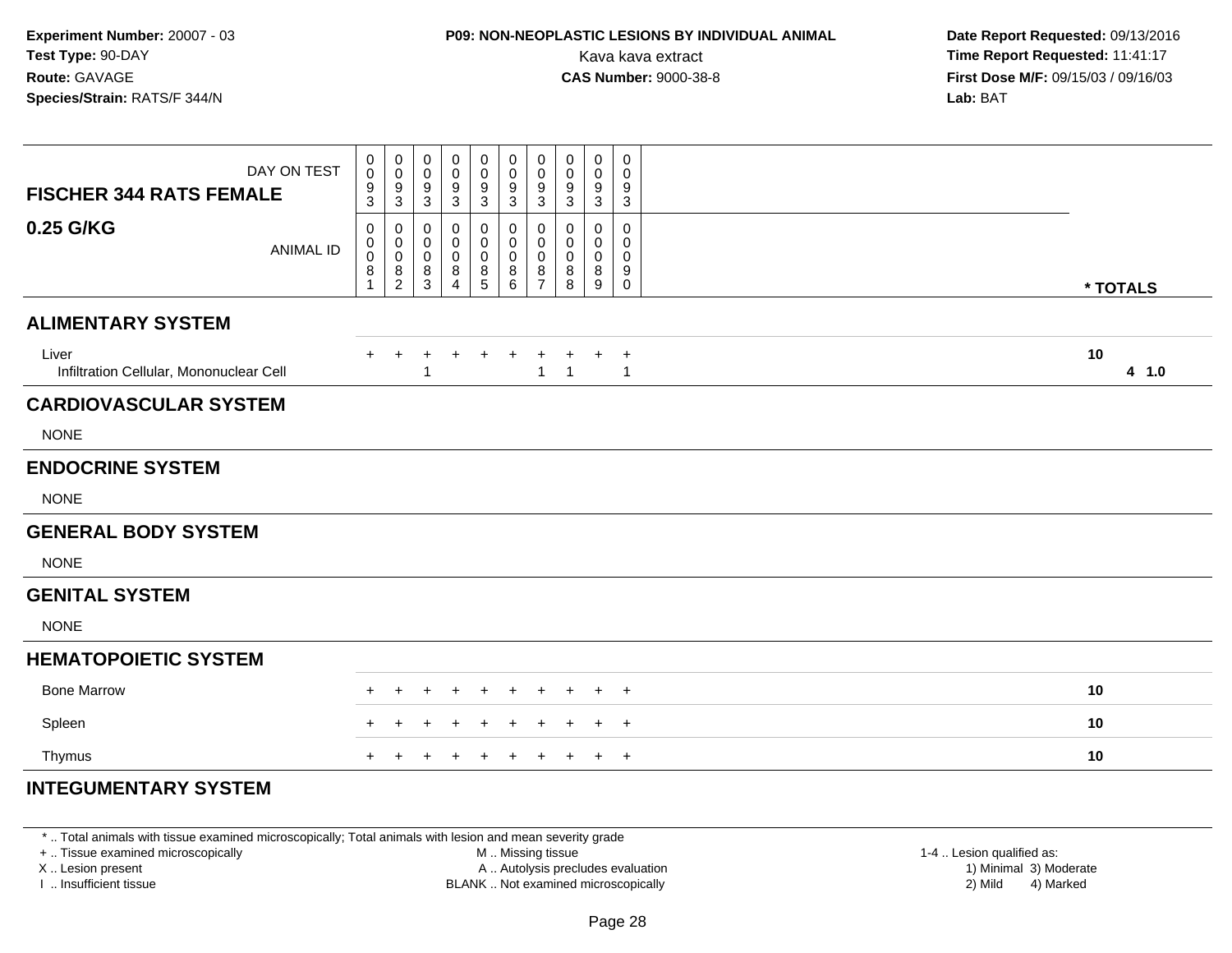# **P09: NON-NEOPLASTIC LESIONS BY INDIVIDUAL ANIMAL**

 **Date Report Requested:** 09/13/2016 Kava kava extract **Time Report Requested:** 11:41:17<br>**CAS Number:** 9000-38-8 **Time Report Requested:** 11:41:17 **First Dose M/F:** 09/15/03 / 09/16/03<br>**Lab:** BAT **Lab:** BAT

| DAY ON TEST<br><b>FISCHER 344 RATS FEMALE</b> | $\mathbf{0}$<br>0<br>9<br>ົ<br>J. | <b>U</b><br>◡<br>9<br>3           | 0<br>υ<br>9<br>n<br>ບ                 | O | $\mathbf{0}$<br>0<br>9<br>3 | υ<br>9<br>ົ      | 0<br>0<br>9<br>3 | 0<br>0<br>9<br>ົ<br>J. | ാ<br>u        | ت |
|-----------------------------------------------|-----------------------------------|-----------------------------------|---------------------------------------|---|-----------------------------|------------------|------------------|------------------------|---------------|---|
| 0.25 G/KG<br><b>ANIMAL ID</b>                 | 0<br>0<br>0<br>$\circ$<br>$\circ$ | U<br>v<br>v<br>8<br>2<br><u>_</u> | 0<br>υ<br>υ<br>8<br><sup>o</sup><br>ບ | 4 | 0<br>0<br>0<br>8<br>5       | 0<br>o<br>o<br>6 | 0<br>0<br>0<br>8 | 0<br>0<br>0<br>8<br>8  | $\Omega$<br>9 | 9 |

NONE

### **MUSCULOSKELETAL SYSTEM**

NONE

#### **NERVOUS SYSTEM**

NONE

#### **RESPIRATORY SYSTEM**

NONE

#### **SPECIAL SENSES SYSTEM**

NONE

### **URINARY SYSTEM**

NONE

\* .. Total animals with tissue examined microscopically; Total animals with lesion and mean severity grade

+ .. Tissue examined microscopically

X .. Lesion present

I .. Insufficient tissue

 M .. Missing tissueA .. Autolysis precludes evaluation

BLANK .. Not examined microscopically 2) Mild 4) Marked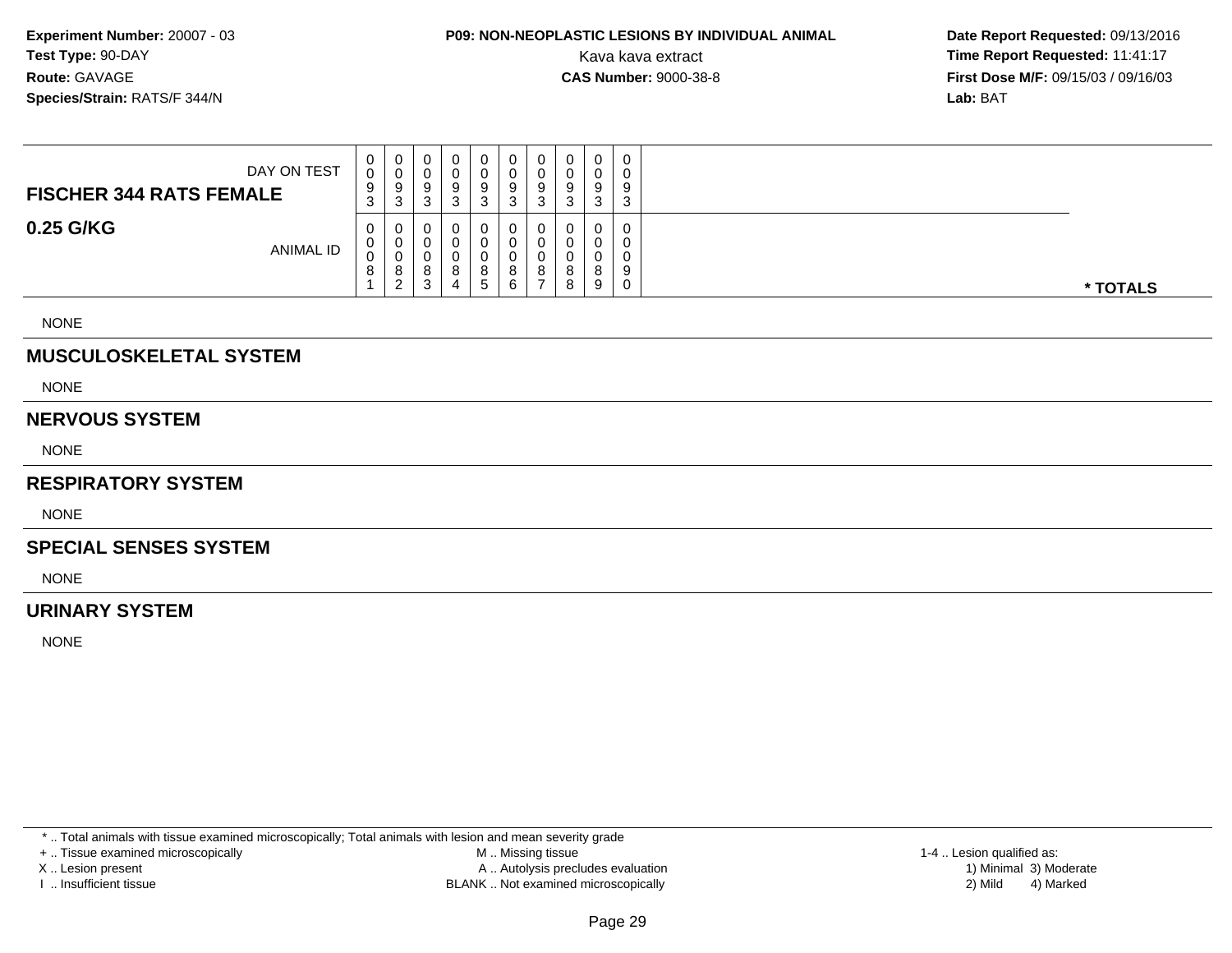# **P09: NON-NEOPLASTIC LESIONS BY INDIVIDUAL ANIMAL**

| DAY ON TEST<br><b>FISCHER 344 RATS FEMALE</b>                                                                                                                                                | $\pmb{0}$<br>$\mathbf 0$<br>9<br>$\overline{3}$ | $\mathbf 0$<br>$\mathbf 0$<br>$\frac{9}{3}$                 | 0<br>$\mathbf 0$<br>9<br>3             | $\boldsymbol{0}$<br>$\mathbf 0$<br>$\boldsymbol{9}$<br>$\overline{3}$ | $\pmb{0}$<br>$\mathbf 0$<br>9<br>$\overline{3}$          | $\pmb{0}$<br>$\mathsf{O}\xspace$<br>$\frac{9}{3}$                                             | $\pmb{0}$<br>$\mathbf 0$<br>$9\,$<br>$\overline{3}$        | $\mathbf 0$<br>$\mathbf 0$<br>9<br>$\sqrt{3}$       | $\mathbf 0$<br>$\mathbf 0$<br>$9\,$<br>$\overline{3}$ | $\pmb{0}$<br>$\mathbf 0$<br>9<br>$\mathbf{3}$       |                                                                             |                           |
|----------------------------------------------------------------------------------------------------------------------------------------------------------------------------------------------|-------------------------------------------------|-------------------------------------------------------------|----------------------------------------|-----------------------------------------------------------------------|----------------------------------------------------------|-----------------------------------------------------------------------------------------------|------------------------------------------------------------|-----------------------------------------------------|-------------------------------------------------------|-----------------------------------------------------|-----------------------------------------------------------------------------|---------------------------|
| 0.5 G/KG<br><b>ANIMAL ID</b>                                                                                                                                                                 | $\pmb{0}$<br>0<br>$\pmb{0}$<br>9<br>1           | $\mathbf 0$<br>$\boldsymbol{0}$<br>$\,0\,$<br>$\frac{9}{2}$ | $\Omega$<br>0<br>$\mathbf 0$<br>9<br>3 | $\mathbf 0$<br>$\mathbf 0$<br>$\pmb{0}$<br>9<br>$\overline{4}$        | $\mathbf 0$<br>$\mathbf 0$<br>$\pmb{0}$<br>$\frac{9}{5}$ | $\pmb{0}$<br>$\mathbf 0$<br>$\pmb{0}$<br>$\begin{array}{c} 9 \\ 6 \end{array}$                | $\mathbf 0$<br>$\mathbf 0$<br>$\mathbf 0$<br>$\frac{9}{7}$ | $\mathbf 0$<br>$\mathbf 0$<br>$\mathbf 0$<br>9<br>8 | $\mathbf 0$<br>$\mathbf 0$<br>$\mathbf 0$<br>9<br>9   | $\mathbf 0$<br>$\mathbf 0$<br>1<br>0<br>$\mathbf 0$ |                                                                             | * TOTALS                  |
| <b>ALIMENTARY SYSTEM</b>                                                                                                                                                                     |                                                 |                                                             |                                        |                                                                       |                                                          |                                                                                               |                                                            |                                                     |                                                       |                                                     |                                                                             |                           |
| Liver<br>Hepatodiaphragmatic Nodule<br>Infiltration Cellular, Mononuclear Cell<br>Hepatocyte, Hypertrophy                                                                                    | $\mathbf{1}$                                    | $\mathbf{1}$                                                | Χ<br>$\mathbf{1}$                      | $\overline{1}$                                                        | $\overline{1}$                                           | $\overline{1}$                                                                                |                                                            | -1<br>$\overline{1}$                                |                                                       | $\ddot{}$<br>$1 \quad 1$                            | 10                                                                          | 1<br>$7$ 1.0<br>$3 - 1.0$ |
| Mesentery<br>Necrosis, Fatty                                                                                                                                                                 |                                                 |                                                             |                                        |                                                                       |                                                          |                                                                                               |                                                            | $\ddot{}$<br>$\overline{2}$                         |                                                       |                                                     | $\mathbf 1$                                                                 | $12.0$                    |
| <b>CARDIOVASCULAR SYSTEM</b>                                                                                                                                                                 |                                                 |                                                             |                                        |                                                                       |                                                          |                                                                                               |                                                            |                                                     |                                                       |                                                     |                                                                             |                           |
| <b>NONE</b>                                                                                                                                                                                  |                                                 |                                                             |                                        |                                                                       |                                                          |                                                                                               |                                                            |                                                     |                                                       |                                                     |                                                                             |                           |
| <b>ENDOCRINE SYSTEM</b>                                                                                                                                                                      |                                                 |                                                             |                                        |                                                                       |                                                          |                                                                                               |                                                            |                                                     |                                                       |                                                     |                                                                             |                           |
| <b>NONE</b>                                                                                                                                                                                  |                                                 |                                                             |                                        |                                                                       |                                                          |                                                                                               |                                                            |                                                     |                                                       |                                                     |                                                                             |                           |
| <b>GENERAL BODY SYSTEM</b>                                                                                                                                                                   |                                                 |                                                             |                                        |                                                                       |                                                          |                                                                                               |                                                            |                                                     |                                                       |                                                     |                                                                             |                           |
| <b>NONE</b>                                                                                                                                                                                  |                                                 |                                                             |                                        |                                                                       |                                                          |                                                                                               |                                                            |                                                     |                                                       |                                                     |                                                                             |                           |
| <b>GENITAL SYSTEM</b>                                                                                                                                                                        |                                                 |                                                             |                                        |                                                                       |                                                          |                                                                                               |                                                            |                                                     |                                                       |                                                     |                                                                             |                           |
| <b>NONE</b>                                                                                                                                                                                  |                                                 |                                                             |                                        |                                                                       |                                                          |                                                                                               |                                                            |                                                     |                                                       |                                                     |                                                                             |                           |
| <b>HEMATOPOIETIC SYSTEM</b>                                                                                                                                                                  |                                                 |                                                             |                                        |                                                                       |                                                          |                                                                                               |                                                            |                                                     |                                                       |                                                     |                                                                             |                           |
| <b>Bone Marrow</b>                                                                                                                                                                           |                                                 |                                                             |                                        |                                                                       |                                                          |                                                                                               |                                                            |                                                     |                                                       | $\ddot{}$                                           | 10                                                                          |                           |
| Spleen                                                                                                                                                                                       |                                                 |                                                             |                                        |                                                                       |                                                          |                                                                                               |                                                            |                                                     |                                                       | $\ddot{}$                                           | 10                                                                          |                           |
| *  Total animals with tissue examined microscopically; Total animals with lesion and mean severity grade<br>+  Tissue examined microscopically<br>X Lesion present<br>I. Insufficient tissue |                                                 |                                                             |                                        |                                                                       |                                                          | M  Missing tissue<br>A  Autolysis precludes evaluation<br>BLANK  Not examined microscopically |                                                            |                                                     |                                                       |                                                     | 1-4  Lesion qualified as:<br>1) Minimal 3) Moderate<br>2) Mild<br>4) Marked |                           |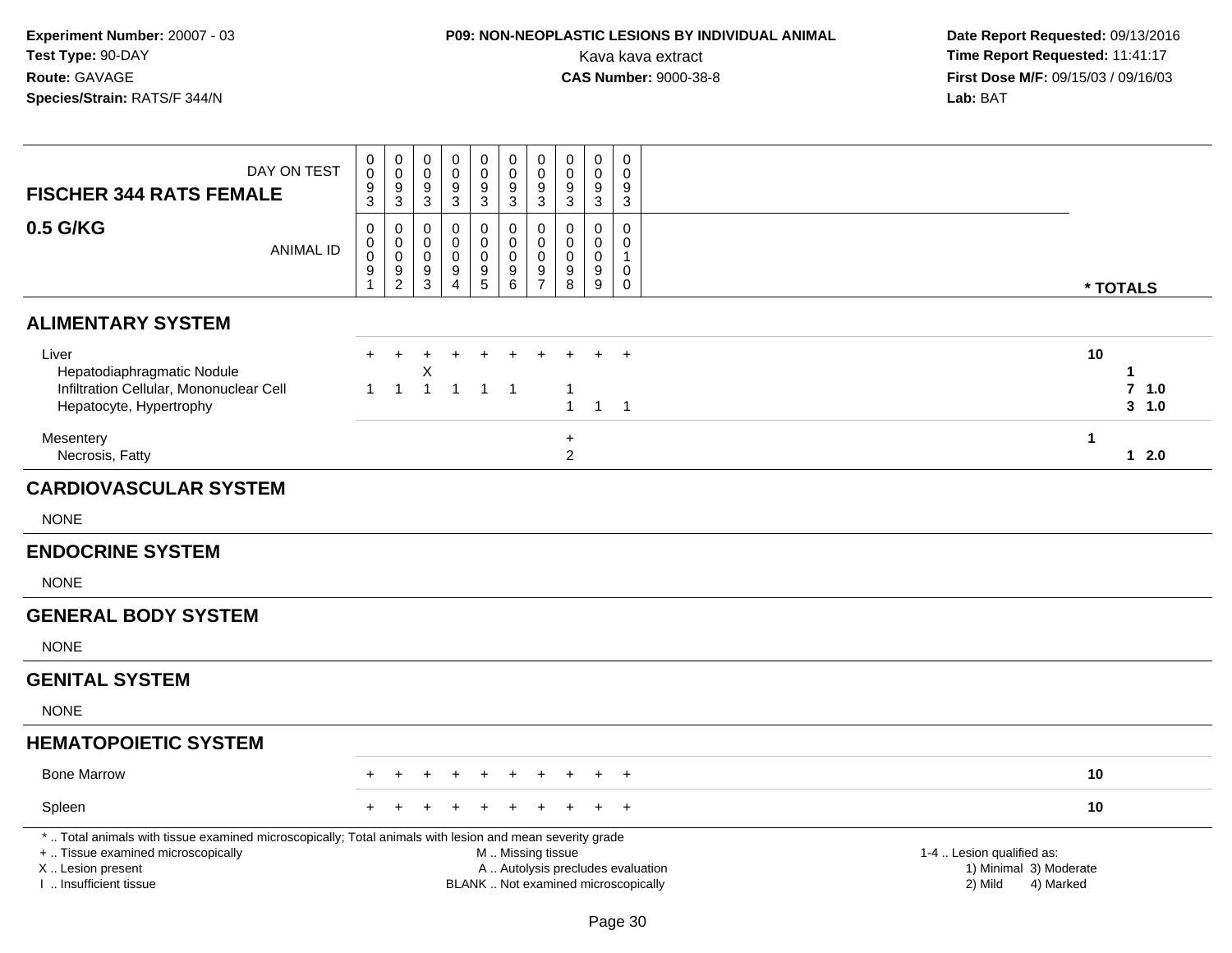## **P09: NON-NEOPLASTIC LESIONS BY INDIVIDUAL ANIMAL**

 **Date Report Requested:** 09/13/2016 Kava kava extract **Time Report Requested:** 11:41:17<br>**CAS Number:** 9000-38-8 **Time Report Requested:** 11:41:17 **First Dose M/F:** 09/15/03 / 09/16/03<br>Lab: BAT **Lab:** BAT

| <b>FISCHER 344 RATS FEMALE</b> | DAY ON TEST      | 0<br>$\mathsf 0$<br>$\frac{9}{3}$ | 0<br>$\mathbf 0$<br>9<br>$\mathbf{3}$              | 0<br>0<br>9<br>3      | 0<br>0<br>9<br>3 | 0<br>0<br>9<br>3      | 0<br>0<br>9<br>3      | 0<br>0<br>$9\,$<br>$\mathbf{3}$            | 0<br>0<br>9<br>3      | 0<br>0<br>9<br>3      | 0<br>0<br>9<br>3      |          |
|--------------------------------|------------------|-----------------------------------|----------------------------------------------------|-----------------------|------------------|-----------------------|-----------------------|--------------------------------------------|-----------------------|-----------------------|-----------------------|----------|
| 0.5 G/KG                       | <b>ANIMAL ID</b> | 0<br>0<br>0<br>9                  | 0<br>$\pmb{0}$<br>$\pmb{0}$<br>9<br>$\overline{c}$ | 0<br>0<br>0<br>9<br>3 | 0<br>0<br>9<br>4 | 0<br>0<br>0<br>9<br>5 | 0<br>0<br>0<br>9<br>6 | 0<br>$\pmb{0}$<br>0<br>9<br>$\overline{7}$ | 0<br>0<br>0<br>9<br>8 | 0<br>0<br>0<br>9<br>9 | 0<br>0<br>1<br>0<br>0 | * TOTALS |
| Thymus                         |                  |                                   |                                                    |                       |                  | $\ddot{}$             | $\ddot{}$             | $\pm$                                      | $+$                   | $+$                   | $+$                   | 10       |
| <b>INTEGUMENTARY SYSTEM</b>    |                  |                                   |                                                    |                       |                  |                       |                       |                                            |                       |                       |                       |          |
| <b>NONE</b>                    |                  |                                   |                                                    |                       |                  |                       |                       |                                            |                       |                       |                       |          |
| <b>MUSCULOSKELETAL SYSTEM</b>  |                  |                                   |                                                    |                       |                  |                       |                       |                                            |                       |                       |                       |          |
| <b>NONE</b>                    |                  |                                   |                                                    |                       |                  |                       |                       |                                            |                       |                       |                       |          |
| <b>NERVOUS SYSTEM</b>          |                  |                                   |                                                    |                       |                  |                       |                       |                                            |                       |                       |                       |          |
| <b>NONE</b>                    |                  |                                   |                                                    |                       |                  |                       |                       |                                            |                       |                       |                       |          |
| <b>RESPIRATORY SYSTEM</b>      |                  |                                   |                                                    |                       |                  |                       |                       |                                            |                       |                       |                       |          |
| <b>NONE</b>                    |                  |                                   |                                                    |                       |                  |                       |                       |                                            |                       |                       |                       |          |
| <b>SPECIAL SENSES SYSTEM</b>   |                  |                                   |                                                    |                       |                  |                       |                       |                                            |                       |                       |                       |          |
| <b>NONE</b>                    |                  |                                   |                                                    |                       |                  |                       |                       |                                            |                       |                       |                       |          |
| <b>URINARY SYSTEM</b>          |                  |                                   |                                                    |                       |                  |                       |                       |                                            |                       |                       |                       |          |

NONE

\* .. Total animals with tissue examined microscopically; Total animals with lesion and mean severity grade

+ .. Tissue examined microscopically

X .. Lesion present

I .. Insufficient tissue

 M .. Missing tissueA .. Autolysis precludes evaluation

BLANK .. Not examined microscopically 2) Mild 4) Marked

1-4 .. Lesion qualified as:<br>1) Minimal 3) Moderate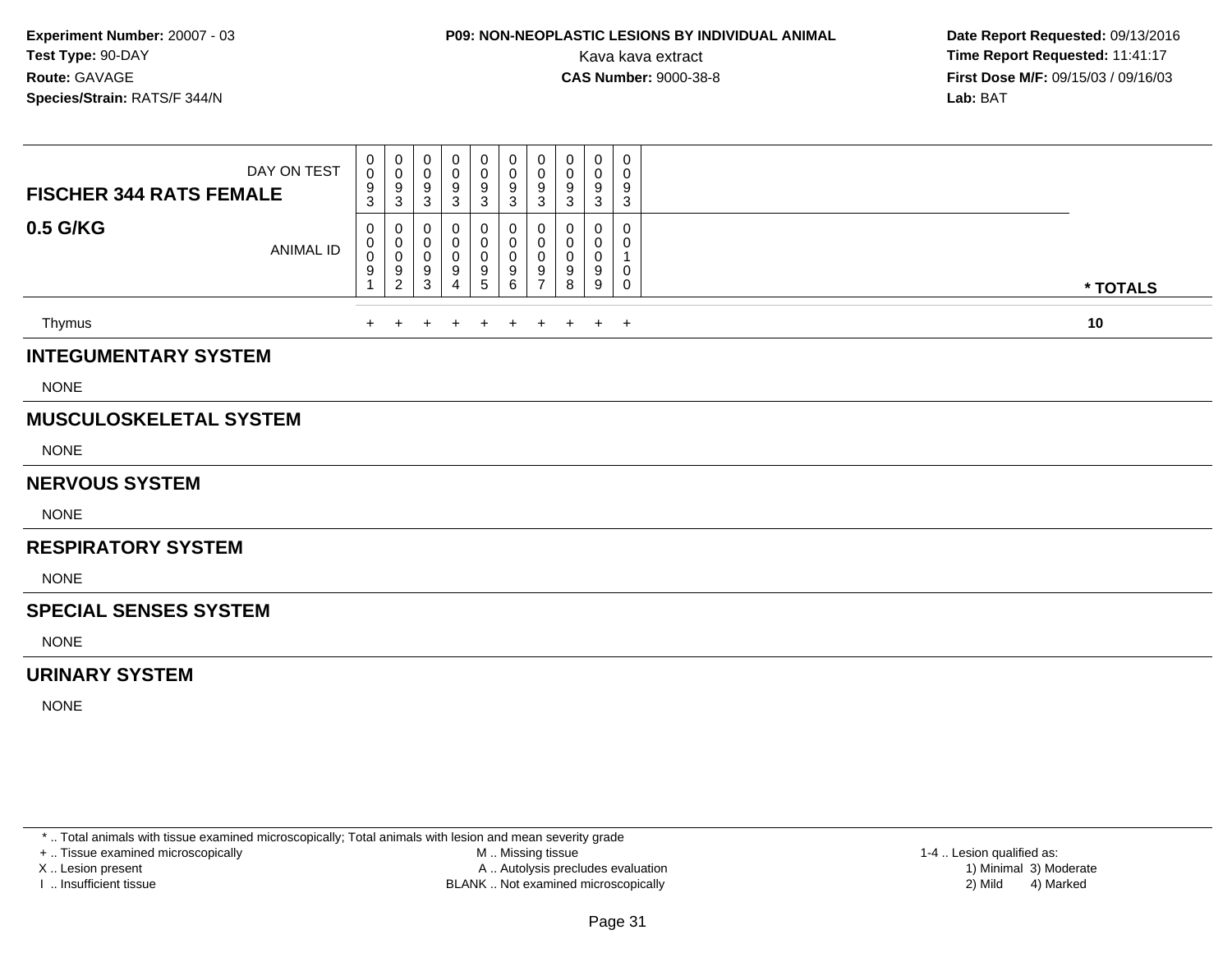### **P09: NON-NEOPLASTIC LESIONS BY INDIVIDUAL ANIMAL**

 **Date Report Requested:** 09/13/2016 Kava kava extract **Time Report Requested:** 11:41:17<br>**CAS Number:** 9000-38-8 **Time Report Requested:** 11:41:17 **First Dose M/F:** 09/15/03 / 09/16/03<br>**Lab:** BAT **Lab:** BAT

| DAY ON TEST<br><b>FISCHER 344 RATS FEMALE</b><br>1.0 G/KG                                                 | $\begin{matrix} 0 \\ 0 \\ 3 \\ 2 \end{matrix}$<br>$\pmb{0}$<br>$\mathbf 0$<br>$\mathbf 0$<br>$\pmb{0}$<br>$\mathbf 0$<br>$\mathbf 0$<br>$\pmb{0}$<br>$\mathbf 0$<br>0<br>$\ddot{\mathbf{0}}$<br>$\overline{0}$<br>$\ddot{\mathbf{0}}$<br>$\ddot{\mathbf{0}}$<br>$\pmb{0}$<br>$\mathbf 0$<br>$\pmb{0}$<br>$\mathbf 0$<br>$\mathbf 0$<br>$\frac{9}{3}$<br>$\frac{9}{3}$<br>$^9_3$<br>$\frac{9}{3}$<br>$\frac{9}{3}$<br>$\boldsymbol{9}$<br>$\boldsymbol{9}$<br>9<br>9<br>$\mathfrak{Z}$<br>$\sqrt{3}$<br>3<br>3<br>$\mathbf 0$<br>$\mathbf 0$<br>$\mathbf 0$<br>0<br>$\mathbf 0$<br>0<br>$\mathbf 0$<br>$\mathbf 0$<br>$\mathbf 0$<br>$\mathbf 0$ |                                                               |
|-----------------------------------------------------------------------------------------------------------|-------------------------------------------------------------------------------------------------------------------------------------------------------------------------------------------------------------------------------------------------------------------------------------------------------------------------------------------------------------------------------------------------------------------------------------------------------------------------------------------------------------------------------------------------------------------------------------------------------------------------------------------------|---------------------------------------------------------------|
| <b>ANIMAL ID</b>                                                                                          | $\mathbf 0$<br>$\mathbf 0$<br>$\overline{0}$<br>$\mathbf 0$<br>0<br>0<br>0<br>0<br>$\Omega$<br>0<br>$\overline{1}$<br>$\mathbf{1}$<br>$\mathbf{1}$<br>$\overline{1}$<br>$\mathbf{1}$<br>$\overline{1}$<br>1<br>$\mathbf{1}$<br>$\mathsf 0$<br>$\pmb{0}$<br>$\pmb{0}$<br>$\mathbf 0$<br>$\pmb{0}$<br>$\pmb{0}$<br>$\pmb{0}$<br>0<br>0<br>$\overline{1}$<br>$\overline{2}$<br>$\mathbf{3}$<br>$\sqrt{5}$<br>6<br>$\overline{7}$<br>8<br>9<br>$\mathbf 0$<br>1<br>4                                                                                                                                                                                | * TOTALS                                                      |
| <b>ALIMENTARY SYSTEM</b>                                                                                  |                                                                                                                                                                                                                                                                                                                                                                                                                                                                                                                                                                                                                                                 |                                                               |
| Esophagus                                                                                                 | $+$                                                                                                                                                                                                                                                                                                                                                                                                                                                                                                                                                                                                                                             | $\mathbf 1$                                                   |
| Intestine Large, Cecum                                                                                    | $+$                                                                                                                                                                                                                                                                                                                                                                                                                                                                                                                                                                                                                                             | $\mathbf 1$                                                   |
| Intestine Large, Colon                                                                                    | $+$                                                                                                                                                                                                                                                                                                                                                                                                                                                                                                                                                                                                                                             | $\mathbf 1$                                                   |
| Intestine Large, Rectum                                                                                   | $+$                                                                                                                                                                                                                                                                                                                                                                                                                                                                                                                                                                                                                                             | $\mathbf{1}$                                                  |
| Intestine Small, Duodenum                                                                                 | $+$                                                                                                                                                                                                                                                                                                                                                                                                                                                                                                                                                                                                                                             | $\mathbf{1}$                                                  |
| Intestine Small, Ileum                                                                                    | $+$                                                                                                                                                                                                                                                                                                                                                                                                                                                                                                                                                                                                                                             | $\mathbf{1}$                                                  |
| Intestine Small, Jejunum                                                                                  | $+$                                                                                                                                                                                                                                                                                                                                                                                                                                                                                                                                                                                                                                             | $\mathbf 1$                                                   |
| Liver<br>Congestion<br>Infiltration Cellular, Mononuclear Cell<br>Inflammation<br>Hepatocyte, Hypertrophy | $\overline{2}$<br>$\overline{1}$<br>$\overline{1}$<br>$\mathbf{1}$<br>$\overline{\mathbf{1}}$<br>$\mathbf{1}$<br>$\overline{2}$<br>$\overline{1}$                                                                                                                                                                                                                                                                                                                                                                                                                                                                                               | 10<br>2.0<br>$\mathbf 1$<br>8<br>1.0<br>1.0<br>1<br>$3 \t1.3$ |
| Pancreas                                                                                                  | $+$                                                                                                                                                                                                                                                                                                                                                                                                                                                                                                                                                                                                                                             | $\mathbf 1$                                                   |
| <b>Salivary Glands</b>                                                                                    | $+$                                                                                                                                                                                                                                                                                                                                                                                                                                                                                                                                                                                                                                             | $\mathbf{1}$                                                  |
| Stomach, Forestomach                                                                                      | $+$                                                                                                                                                                                                                                                                                                                                                                                                                                                                                                                                                                                                                                             | $\mathbf 1$                                                   |
| Stomach, Glandular                                                                                        | $+$                                                                                                                                                                                                                                                                                                                                                                                                                                                                                                                                                                                                                                             | $\mathbf 1$                                                   |

### **CARDIOVASCULAR SYSTEM**

\* .. Total animals with tissue examined microscopically; Total animals with lesion and mean severity grade

+ .. Tissue examined microscopically

X .. Lesion present

I .. Insufficient tissue

M .. Missing tissue

A .. Autolysis precludes evaluation

 1-4 .. Lesion qualified as: BLANK .. Not examined microscopically 2) Mild 4) Marked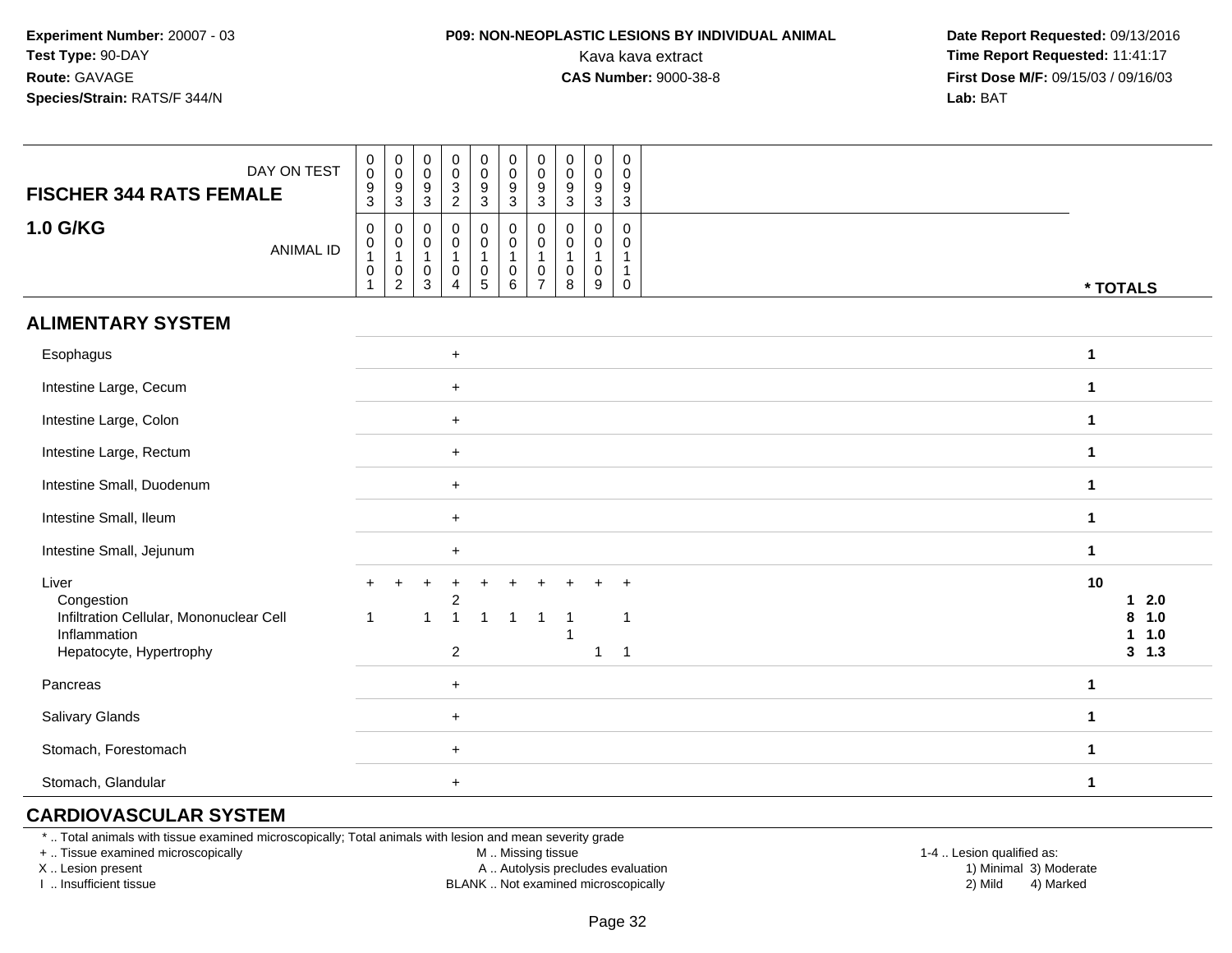### **P09: NON-NEOPLASTIC LESIONS BY INDIVIDUAL ANIMAL**

 **Date Report Requested:** 09/13/2016 Kava kava extract **Time Report Requested:** 11:41:17<br>**CAS Number:** 9000-38-8 **Time Report Requested:** 11:41:17 **First Dose M/F:** 09/15/03 / 09/16/03<br>**Lab:** BAT **Lab:** BAT

| DAY ON TEST<br><b>FISCHER 344 RATS FEMALE</b> | $\begin{smallmatrix} 0\\0 \end{smallmatrix}$<br>$_{\rm 0}^{\rm 0}$<br>$\begin{smallmatrix} 0\\0 \end{smallmatrix}$<br>$\begin{smallmatrix} 0\\0 \end{smallmatrix}$<br>$\begin{smallmatrix} 0\\0 \end{smallmatrix}$<br>$\begin{smallmatrix}0\0\0\end{smallmatrix}$<br>$\mathbf 0$<br>$\pmb{0}$<br>$\mathbf 0$<br>$_{\rm 0}^{\rm 0}$<br>$\bar{0}$<br>$\mathbf 0$<br>0<br>$^9_3$<br>$\frac{3}{2}$<br>$\frac{9}{3}$<br>$\frac{9}{3}$<br>$\boldsymbol{9}$<br>9<br>$\frac{9}{3}$<br>9<br>9<br>9                                                                                                                                                      |                      |
|-----------------------------------------------|------------------------------------------------------------------------------------------------------------------------------------------------------------------------------------------------------------------------------------------------------------------------------------------------------------------------------------------------------------------------------------------------------------------------------------------------------------------------------------------------------------------------------------------------------------------------------------------------------------------------------------------------|----------------------|
| <b>1.0 G/KG</b><br><b>ANIMAL ID</b>           | $\overline{3}$<br>$\overline{3}$<br>$\overline{3}$<br>$\mathsf 3$<br>$\mathbf{3}$<br>$\pmb{0}$<br>0<br>$\mathbf 0$<br>0<br>$\begin{smallmatrix} 0\\0 \end{smallmatrix}$<br>0<br>0<br>0<br>0<br>0<br>$\mathsf{O}\xspace$<br>$\mathbf 0$<br>$\pmb{0}$<br>$\mathbf 0$<br>$\mathbf 0$<br>$\mathbf 0$<br>0<br>0<br>0<br>$\mathbf{1}$<br>$\mathbf{1}$<br>$\mathbf{1}$<br>$\mathbf{1}$<br>$\mathbf{1}$<br>$\mathbf{1}$<br>$\mathbf{1}$<br>$\mathbf{1}$<br>$\pmb{0}$<br>$\boldsymbol{0}$<br>0<br>$\begin{array}{c} 0 \\ 5 \end{array}$<br>$\mathbf 0$<br>0<br>0<br>0<br>$\mathbf{1}$<br>0<br>$\overline{2}$<br>$\overline{4}$<br>6<br>3<br>8<br>9<br>0 | * TOTALS             |
| <b>Blood Vessel</b>                           | $\ddot{}$                                                                                                                                                                                                                                                                                                                                                                                                                                                                                                                                                                                                                                      | 1                    |
| Heart                                         | $+$                                                                                                                                                                                                                                                                                                                                                                                                                                                                                                                                                                                                                                            | $\mathbf{1}$         |
| <b>ENDOCRINE SYSTEM</b>                       |                                                                                                                                                                                                                                                                                                                                                                                                                                                                                                                                                                                                                                                |                      |
| <b>Adrenal Cortex</b>                         | $\ddot{}$                                                                                                                                                                                                                                                                                                                                                                                                                                                                                                                                                                                                                                      | 1                    |
| Adrenal Medulla                               | $\ddot{}$                                                                                                                                                                                                                                                                                                                                                                                                                                                                                                                                                                                                                                      | 1                    |
| Islets, Pancreatic                            | $+$                                                                                                                                                                                                                                                                                                                                                                                                                                                                                                                                                                                                                                            | $\blacktriangleleft$ |
| Parathyroid Gland                             | $+$                                                                                                                                                                                                                                                                                                                                                                                                                                                                                                                                                                                                                                            | 1                    |
| <b>Pituitary Gland</b>                        | $\ddot{}$                                                                                                                                                                                                                                                                                                                                                                                                                                                                                                                                                                                                                                      | $\blacktriangleleft$ |
| <b>Thyroid Gland</b>                          | $+$                                                                                                                                                                                                                                                                                                                                                                                                                                                                                                                                                                                                                                            | $\mathbf 1$          |
| <b>GENERAL BODY SYSTEM</b>                    |                                                                                                                                                                                                                                                                                                                                                                                                                                                                                                                                                                                                                                                |                      |
| <b>NONE</b>                                   |                                                                                                                                                                                                                                                                                                                                                                                                                                                                                                                                                                                                                                                |                      |
| <b>GENITAL SYSTEM</b>                         |                                                                                                                                                                                                                                                                                                                                                                                                                                                                                                                                                                                                                                                |                      |
| <b>Clitoral Gland</b>                         | $\ddot{}$                                                                                                                                                                                                                                                                                                                                                                                                                                                                                                                                                                                                                                      | $\blacktriangleleft$ |
| Ovary                                         | $+$                                                                                                                                                                                                                                                                                                                                                                                                                                                                                                                                                                                                                                            | 1                    |
| Uterus                                        | $\ddot{}$                                                                                                                                                                                                                                                                                                                                                                                                                                                                                                                                                                                                                                      | 1                    |

### **HEMATOPOIETIC SYSTEM**

\* .. Total animals with tissue examined microscopically; Total animals with lesion and mean severity grade

+ .. Tissue examined microscopically

X .. Lesion present

I .. Insufficient tissue

M .. Missing tissue

A .. Autolysis precludes evaluation

BLANK .. Not examined microscopically 2) Mild 4) Marked

1-4 .. Lesion qualified as:<br>1) Minimal 3) Moderate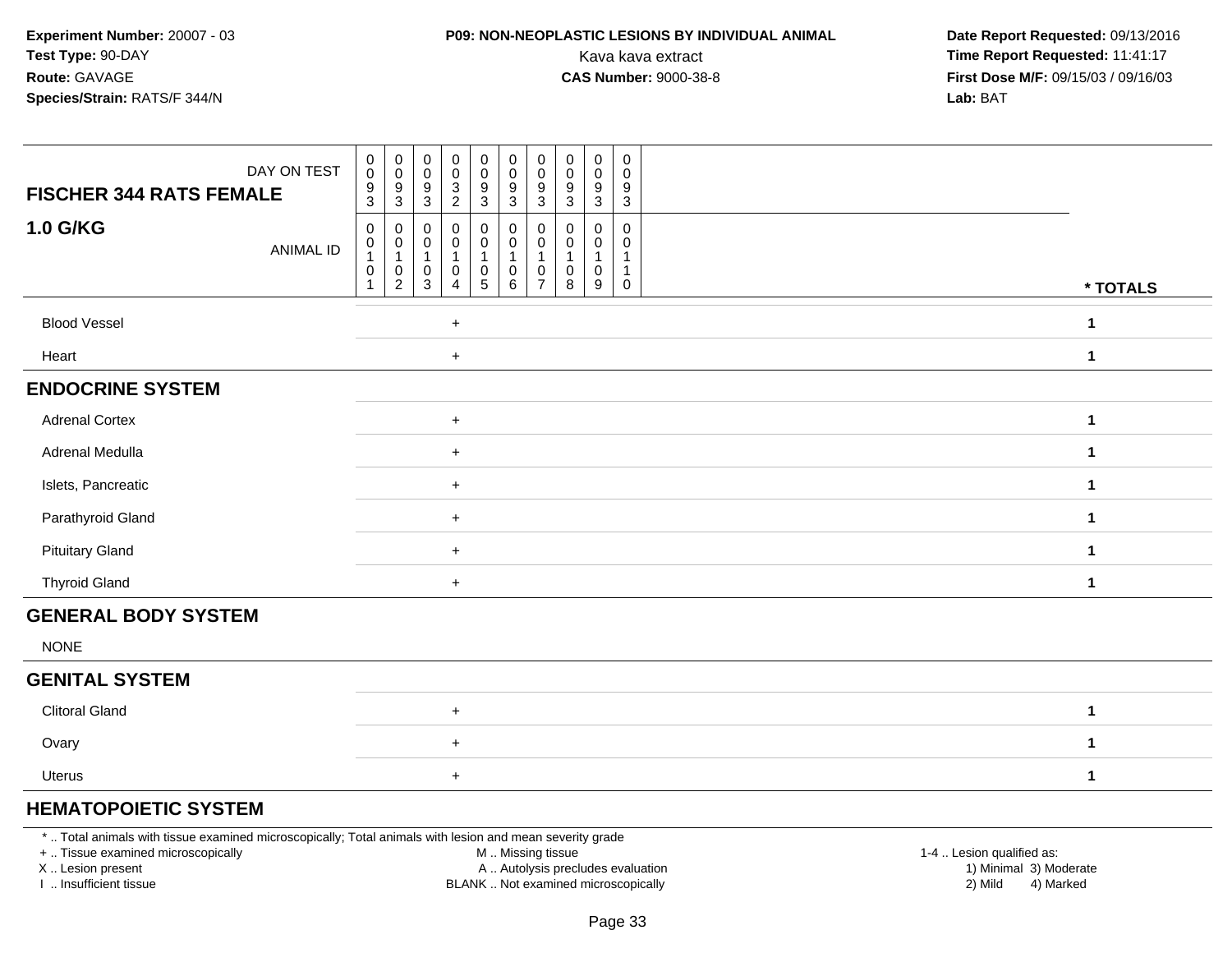## **P09: NON-NEOPLASTIC LESIONS BY INDIVIDUAL ANIMAL**

| DAY ON TEST<br><b>FISCHER 344 RATS FEMALE</b>                                                                                                                                                 | $\mathbf 0$<br>$\ddot{\mathbf{0}}$<br>$\frac{9}{3}$                           | $\pmb{0}$<br>$\overline{0}$<br>9<br>$\mathbf{3}$        | $\pmb{0}$<br>$\pmb{0}$<br>9<br>$\sqrt{3}$          | $\pmb{0}$<br>$\ddot{\mathbf{0}}$<br>$\mathbf{3}$<br>$\overline{2}$ | $\mathsf 0$<br>$\ddot{\mathbf{0}}$<br>$9\,$<br>$\overline{3}$                        | $\pmb{0}$<br>$\ddot{\mathbf{0}}$<br>$\boldsymbol{9}$<br>$\overline{3}$ | $\mathbf 0$<br>$\ddot{\mathbf{0}}$<br>$\frac{9}{3}$                 | $\pmb{0}$<br>$\pmb{0}$<br>$\boldsymbol{9}$<br>$\overline{3}$ | $\pmb{0}$<br>$\mathsf{O}\xspace$<br>9<br>$\mathbf{3}$ | $\pmb{0}$<br>$\mathbf 0$<br>9<br>$\overline{3}$       |                                                                                                                  |          |
|-----------------------------------------------------------------------------------------------------------------------------------------------------------------------------------------------|-------------------------------------------------------------------------------|---------------------------------------------------------|----------------------------------------------------|--------------------------------------------------------------------|--------------------------------------------------------------------------------------|------------------------------------------------------------------------|---------------------------------------------------------------------|--------------------------------------------------------------|-------------------------------------------------------|-------------------------------------------------------|------------------------------------------------------------------------------------------------------------------|----------|
| 1.0 G/KG<br><b>ANIMAL ID</b>                                                                                                                                                                  | $\mathsf 0$<br>$\begin{smallmatrix}0\\1\end{smallmatrix}$<br>$\mathsf 0$<br>1 | $\mathbf 0$<br>0<br>$\mathbf{1}$<br>0<br>$\overline{c}$ | $\Omega$<br>0<br>$\mathbf{1}$<br>$\mathsf{O}$<br>3 | $\mathbf 0$<br>0<br>$\mathbf{1}$<br>$\mathsf 0$<br>4               | $\mathbf 0$<br>$\mathbf 0$<br>$\mathbf{1}$<br>$\mathsf{O}\xspace$<br>$5\phantom{.0}$ | $\mathbf 0$<br>0<br>1<br>$\pmb{0}$<br>$\,6\,$                          | $\mathbf 0$<br>0<br>$\overline{1}$<br>$\mathbf 0$<br>$\overline{7}$ | $\mathbf 0$<br>0<br>$\mathbf{1}$<br>$\mathbf 0$<br>8         | $\mathbf 0$<br>0<br>$\mathbf{1}$<br>$\mathbf 0$<br>9  | $\mathbf 0$<br>0<br>$\mathbf{1}$<br>$\mathbf{1}$<br>0 |                                                                                                                  | * TOTALS |
| <b>Bone Marrow</b>                                                                                                                                                                            |                                                                               |                                                         |                                                    |                                                                    |                                                                                      |                                                                        |                                                                     |                                                              | $\ddot{}$                                             | $+$                                                   | 10                                                                                                               |          |
| Lymph Node, Mandibular                                                                                                                                                                        |                                                                               |                                                         |                                                    | M                                                                  |                                                                                      |                                                                        |                                                                     |                                                              |                                                       |                                                       | $\bf{0}$                                                                                                         |          |
| Lymph Node, Mesenteric                                                                                                                                                                        |                                                                               |                                                         |                                                    | $\ddot{}$                                                          |                                                                                      |                                                                        |                                                                     |                                                              |                                                       |                                                       | $\mathbf 1$                                                                                                      |          |
| Spleen                                                                                                                                                                                        |                                                                               |                                                         |                                                    |                                                                    |                                                                                      |                                                                        |                                                                     |                                                              |                                                       |                                                       | 10                                                                                                               |          |
| Thymus                                                                                                                                                                                        |                                                                               |                                                         |                                                    |                                                                    |                                                                                      |                                                                        |                                                                     |                                                              | $\ddot{}$                                             | $+$                                                   | 10                                                                                                               |          |
| <b>INTEGUMENTARY SYSTEM</b>                                                                                                                                                                   |                                                                               |                                                         |                                                    |                                                                    |                                                                                      |                                                                        |                                                                     |                                                              |                                                       |                                                       |                                                                                                                  |          |
| Mammary Gland                                                                                                                                                                                 |                                                                               |                                                         |                                                    | $\ddot{}$                                                          |                                                                                      |                                                                        |                                                                     |                                                              |                                                       |                                                       | $\mathbf 1$                                                                                                      |          |
| Skin                                                                                                                                                                                          |                                                                               |                                                         |                                                    | $\ddot{}$                                                          |                                                                                      |                                                                        |                                                                     |                                                              |                                                       |                                                       | $\mathbf{1}$                                                                                                     |          |
| <b>MUSCULOSKELETAL SYSTEM</b>                                                                                                                                                                 |                                                                               |                                                         |                                                    |                                                                    |                                                                                      |                                                                        |                                                                     |                                                              |                                                       |                                                       |                                                                                                                  |          |
| <b>Bone</b>                                                                                                                                                                                   |                                                                               |                                                         |                                                    | $\ddot{}$                                                          |                                                                                      |                                                                        |                                                                     |                                                              |                                                       |                                                       | $\mathbf 1$                                                                                                      |          |
| <b>NERVOUS SYSTEM</b>                                                                                                                                                                         |                                                                               |                                                         |                                                    |                                                                    |                                                                                      |                                                                        |                                                                     |                                                              |                                                       |                                                       |                                                                                                                  |          |
| <b>Brain</b>                                                                                                                                                                                  |                                                                               |                                                         |                                                    | $+$                                                                |                                                                                      |                                                                        |                                                                     |                                                              |                                                       |                                                       | $\mathbf 1$                                                                                                      |          |
| <b>RESPIRATORY SYSTEM</b>                                                                                                                                                                     |                                                                               |                                                         |                                                    |                                                                    |                                                                                      |                                                                        |                                                                     |                                                              |                                                       |                                                       |                                                                                                                  |          |
| Lung<br>Interstitium, Infiltration Cellular, Mononuclear<br>Cell                                                                                                                              |                                                                               |                                                         |                                                    | +<br>$\mathbf{1}$                                                  |                                                                                      |                                                                        |                                                                     |                                                              |                                                       |                                                       | $\mathbf 1$                                                                                                      | 1 1.0    |
| Nose                                                                                                                                                                                          |                                                                               |                                                         |                                                    | $\ddot{}$                                                          |                                                                                      |                                                                        |                                                                     |                                                              |                                                       |                                                       | $\mathbf{1}$                                                                                                     |          |
| *  Total animals with tissue examined microscopically; Total animals with lesion and mean severity grade<br>+  Tissue examined microscopically<br>X  Lesion present<br>I  Insufficient tissue |                                                                               |                                                         |                                                    |                                                                    |                                                                                      | M  Missing tissue<br>BLANK  Not examined microscopically               |                                                                     |                                                              |                                                       |                                                       | 1-4  Lesion qualified as:<br>A  Autolysis precludes evaluation<br>1) Minimal 3) Moderate<br>2) Mild<br>4) Marked |          |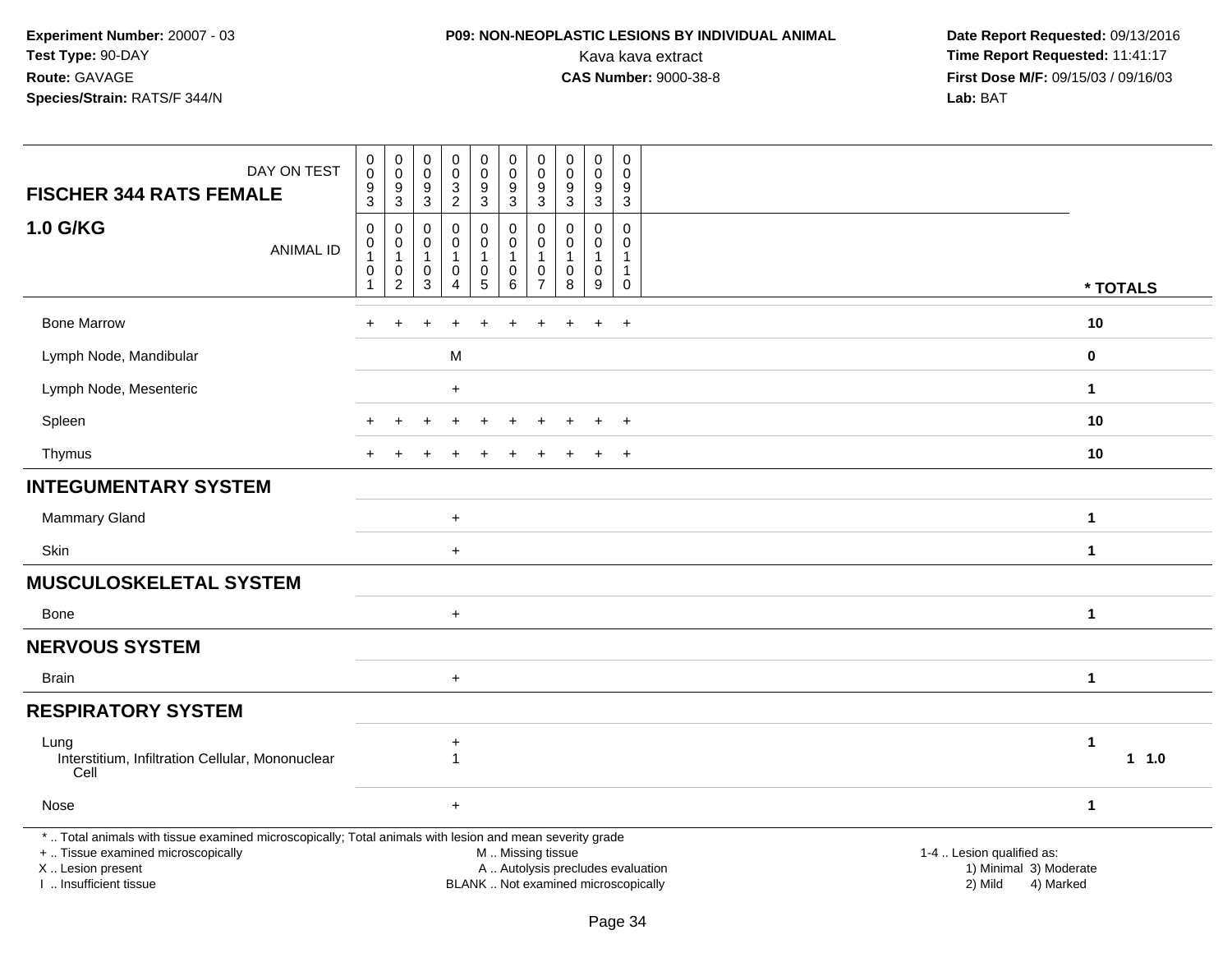## **P09: NON-NEOPLASTIC LESIONS BY INDIVIDUAL ANIMAL**

 **Date Report Requested:** 09/13/2016 Kava kava extract **Time Report Requested:** 11:41:17<br>**CAS Number:** 9000-38-8 **Time Report Requested:** 11:41:17 **First Dose M/F:** 09/15/03 / 09/16/03<br>**Lab:** BAT **Lab:** BAT

| DAY ON TEST<br><b>FISCHER 344 RATS FEMALE</b> | $\begin{smallmatrix}0\\0\end{smallmatrix}$<br>$\boldsymbol{9}$<br>3 | $\begin{matrix} 0 \\ 0 \end{matrix}$<br>9<br>3 | $_{\rm 0}^{\rm 0}$<br>9<br>3 | $_0^0$<br>$\ensuremath{\mathsf{3}}$<br>2 | $_0^0$<br>9<br>3 | $\begin{matrix} 0 \\ 0 \\ 9 \end{matrix}$<br>$\mathbf{3}$ | $\pmb{0}$<br>$\pmb{0}$<br>9<br>3 | $\boldsymbol{0}$<br>$\mathbf 0$<br>9<br>3 | 0<br>0<br>9<br>3 | 0<br>0<br>9<br>3 |               |
|-----------------------------------------------|---------------------------------------------------------------------|------------------------------------------------|------------------------------|------------------------------------------|------------------|-----------------------------------------------------------|----------------------------------|-------------------------------------------|------------------|------------------|---------------|
| <b>1.0 G/KG</b><br>ANIMAL ID                  | 0<br>0<br>$\overline{A}$<br>0                                       | 0<br>0<br>0<br>2                               | 3                            | 0<br>0<br>0<br>4                         | 0<br>0<br>0<br>5 | $\pmb{0}$<br>$\pmb{0}$<br>$\boldsymbol{0}$<br>$\,6\,$     | 0<br>$\overline{ }$              | 8                                         | 9                | 0                | * TOTALS      |
| Trachea                                       |                                                                     |                                                |                              | $+$                                      |                  |                                                           |                                  |                                           |                  |                  |               |
| <b>SPECIAL SENSES SYSTEM</b>                  |                                                                     |                                                |                              |                                          |                  |                                                           |                                  |                                           |                  |                  |               |
| Eye                                           |                                                                     |                                                |                              | $+$                                      |                  |                                                           |                                  |                                           |                  |                  |               |
| Harderian Gland                               |                                                                     |                                                |                              | $+$                                      |                  |                                                           |                                  |                                           |                  |                  |               |
| <b>URINARY SYSTEM</b>                         |                                                                     |                                                |                              |                                          |                  |                                                           |                                  |                                           |                  |                  |               |
| Kidney<br>Mineralization                      |                                                                     |                                                |                              | $\ddot{}$                                |                  |                                                           |                                  |                                           |                  |                  | $1 \quad 1.0$ |
| <b>Urinary Bladder</b>                        |                                                                     |                                                |                              | $\ddot{}$                                |                  |                                                           |                                  |                                           |                  |                  |               |

\* .. Total animals with tissue examined microscopically; Total animals with lesion and mean severity grade

+ .. Tissue examined microscopically

X .. Lesion present

I .. Insufficient tissue

 M .. Missing tissueA .. Autolysis precludes evaluation

BLANK .. Not examined microscopically 2) Mild 4) Marked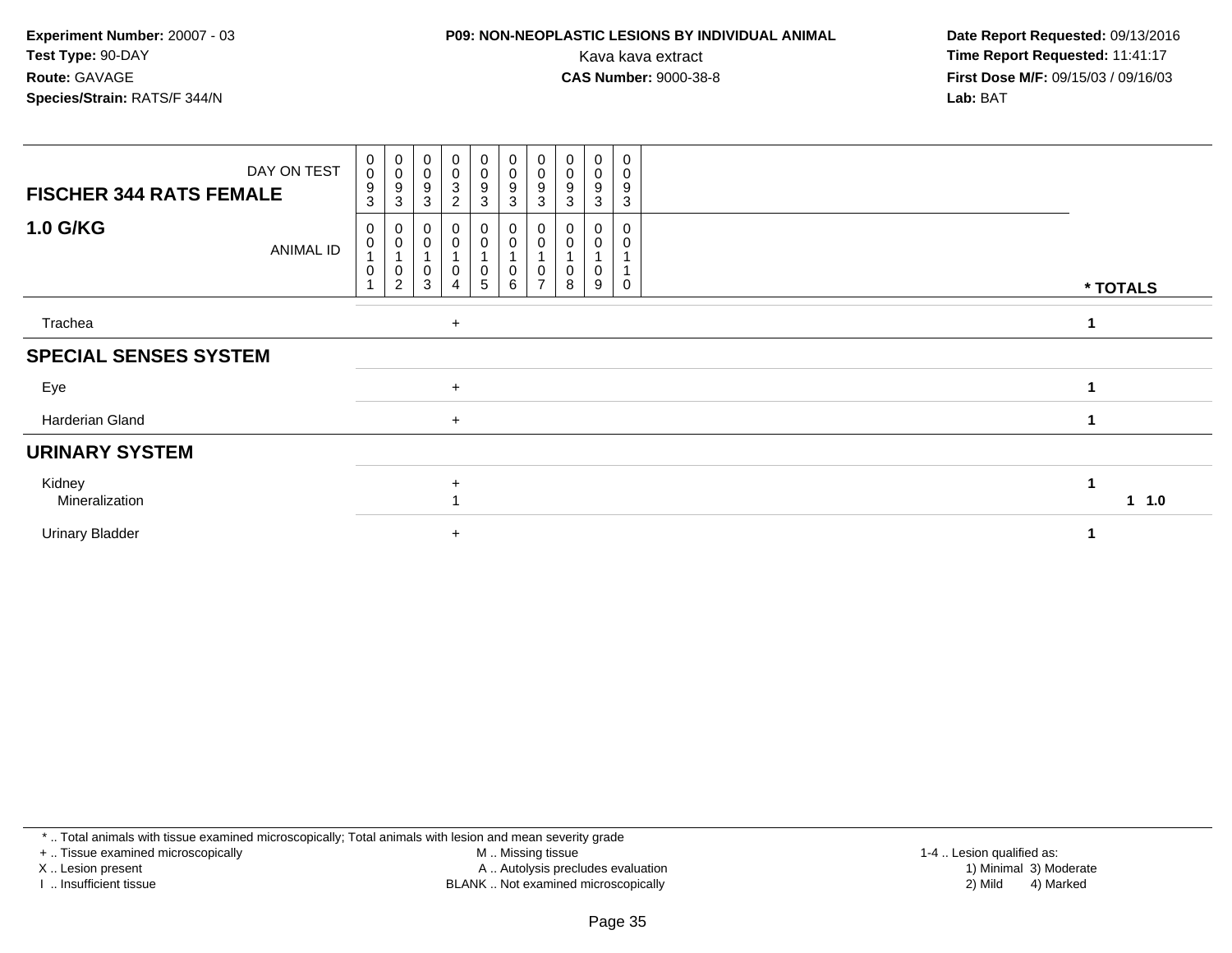## **P09: NON-NEOPLASTIC LESIONS BY INDIVIDUAL ANIMAL**

 **Date Report Requested:** 09/13/2016 Kava kava extract **Time Report Requested:** 11:41:17<br>**CAS Number:** 9000-38-8 **Time Report Requested:** 11:41:17 **First Dose M/F:** 09/15/03 / 09/16/03<br>**Lab:** BAT **Lab:** BAT

| DAY ON TEST<br><b>FISCHER 344 RATS FEMALE</b>                               | $\pmb{0}$<br>$\pmb{0}$<br>$\frac{9}{3}$                  | $\pmb{0}$<br>$\pmb{0}$<br>$\frac{9}{3}$                                      | $\pmb{0}$<br>$\mathsf 0$<br>$\mathbf 0$<br>$\overline{4}$      | $\begin{array}{c} 0 \\ 0 \\ 9 \\ 3 \end{array}$ | $\mathbf 0$<br>$\mathbf 0$<br>$\frac{9}{3}$               | $\pmb{0}$<br>$\pmb{0}$<br>$\overline{4}$<br>$\overline{4}$ | 0<br>$\mathbf 0$<br>$\mathbf 0$<br>$\overline{2}$                            | $\pmb{0}$<br>$\mathbf 0$<br>0<br>4                    | $\pmb{0}$<br>$\mathbf 0$<br>$\boldsymbol{9}$<br>3               | $\boldsymbol{0}$<br>$\mathbf 0$<br>9<br>$\overline{3}$            |                         |                    |
|-----------------------------------------------------------------------------|----------------------------------------------------------|------------------------------------------------------------------------------|----------------------------------------------------------------|-------------------------------------------------|-----------------------------------------------------------|------------------------------------------------------------|------------------------------------------------------------------------------|-------------------------------------------------------|-----------------------------------------------------------------|-------------------------------------------------------------------|-------------------------|--------------------|
| <b>2.0 G/KG</b><br><b>ANIMAL ID</b>                                         | $\boldsymbol{0}$<br>$\pmb{0}$<br>$\mathbf{1}$<br>-1<br>1 | $\mathbf 0$<br>$\mathbf 0$<br>$\mathbf{1}$<br>$\mathbf{1}$<br>$\overline{c}$ | 0<br>$\pmb{0}$<br>$\mathbf{1}$<br>$\mathbf{1}$<br>$\mathbf{3}$ | 0<br>0<br>$\mathbf{1}$<br>$\mathbf{1}$<br>4     | 0<br>$\mathsf{O}\xspace$<br>$\mathbf 1$<br>$\overline{5}$ | $\pmb{0}$<br>$\pmb{0}$<br>$\mathbf 1$<br>$\mathbf{1}$<br>6 | $\mathbf 0$<br>$\mathbf 0$<br>$\mathbf{1}$<br>$\mathbf{1}$<br>$\overline{7}$ | 0<br>$\mathbf 0$<br>$\mathbf{1}$<br>$\mathbf{1}$<br>8 | $\mathbf 0$<br>$\mathbf 0$<br>$\mathbf{1}$<br>$\mathbf{1}$<br>9 | 0<br>$\mathbf 0$<br>$\mathbf{1}$<br>$\overline{2}$<br>$\mathbf 0$ | * TOTALS                |                    |
| <b>ALIMENTARY SYSTEM</b>                                                    |                                                          |                                                                              |                                                                |                                                 |                                                           |                                                            |                                                                              |                                                       |                                                                 |                                                                   |                         |                    |
| Esophagus                                                                   |                                                          |                                                                              |                                                                |                                                 |                                                           |                                                            |                                                                              |                                                       | $\ddot{}$                                                       | $+$                                                               | 10                      |                    |
| Intestine Large, Cecum                                                      |                                                          |                                                                              |                                                                |                                                 |                                                           |                                                            |                                                                              |                                                       |                                                                 | $\overline{+}$                                                    | 10                      |                    |
| Intestine Large, Colon                                                      |                                                          |                                                                              |                                                                |                                                 |                                                           |                                                            |                                                                              |                                                       |                                                                 | $+$                                                               | 10                      |                    |
| Intestine Large, Rectum                                                     |                                                          |                                                                              |                                                                |                                                 |                                                           |                                                            |                                                                              |                                                       | $\overline{ }$                                                  | $+$                                                               | 10                      |                    |
| Intestine Small, Duodenum                                                   |                                                          |                                                                              |                                                                |                                                 |                                                           |                                                            |                                                                              |                                                       | $\ddot{}$                                                       | $+$                                                               | 10                      |                    |
| Intestine Small, Ileum                                                      |                                                          |                                                                              |                                                                |                                                 |                                                           |                                                            |                                                                              |                                                       | $\ddot{}$                                                       | $\overline{+}$                                                    | 10                      |                    |
| Intestine Small, Jejunum                                                    |                                                          |                                                                              |                                                                |                                                 |                                                           |                                                            |                                                                              |                                                       |                                                                 | $\overline{+}$                                                    | 10                      |                    |
| Liver<br>Infiltration Cellular, Mononuclear Cell<br>Hepatocyte, Hypertrophy | 2                                                        | $\mathbf{1}$                                                                 | $\overline{2}$                                                 | $\ddot{}$<br>$\mathbf{1}$                       | $\ddot{}$<br>$\overline{2}$                               | $\overline{2}$                                             | $\mathbf{3}$                                                                 | $\overline{2}$                                        | $\overline{1}$                                                  | $\overline{+}$<br>$\overline{1}$                                  | 10                      | 2, 1.0<br>$10$ 1.7 |
| Pancreas<br>Acinus, Atrophy                                                 | $\ddot{}$                                                |                                                                              |                                                                | $\ddot{}$                                       | $^{+}$                                                    | $\ddot{}$                                                  | $\ddot{}$                                                                    |                                                       | $\ddot{}$                                                       | $+$                                                               | 10                      | $1 1.0$            |
| Salivary Glands                                                             |                                                          |                                                                              |                                                                |                                                 |                                                           |                                                            |                                                                              |                                                       |                                                                 | $\ddot{}$                                                         | 10                      |                    |
| Stomach, Forestomach<br>Inflammation<br>Mineralization<br>Ulcer             |                                                          |                                                                              |                                                                |                                                 |                                                           |                                                            |                                                                              | -1<br>$\overline{c}$                                  | $\ddot{}$<br>-1                                                 | $+$                                                               | 10<br>1<br>$\mathbf{1}$ | 11.0<br>1.0<br>2.0 |

\* .. Total animals with tissue examined microscopically; Total animals with lesion and mean severity grade

+ .. Tissue examined microscopically

X .. Lesion present

I .. Insufficient tissue

M .. Missing tissue

Lesion present A .. Autolysis precludes evaluation 1) Minimal 3) Moderate

BLANK .. Not examined microscopically 2) Mild 4) Marked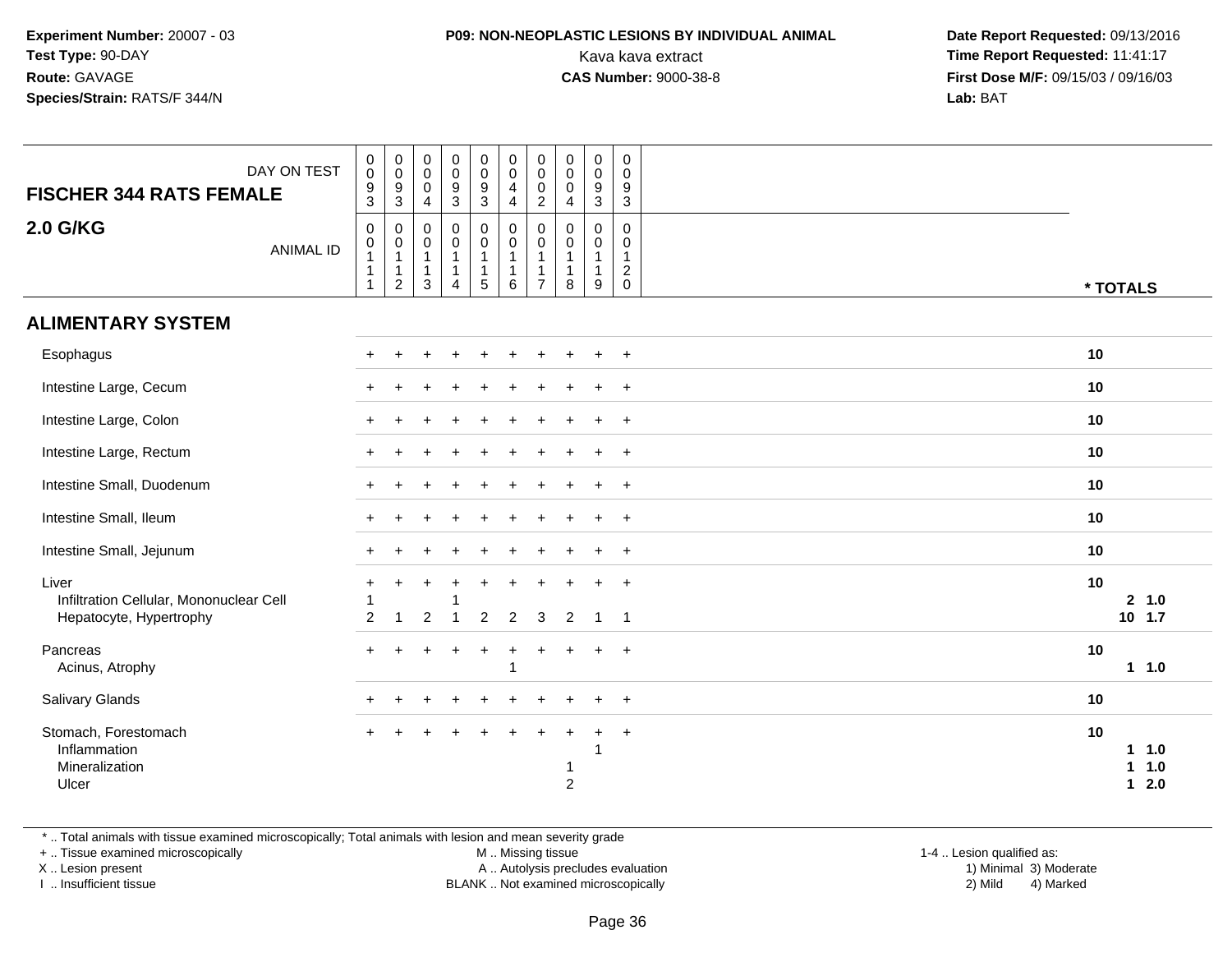## **P09: NON-NEOPLASTIC LESIONS BY INDIVIDUAL ANIMAL**

| DAY ON TEST<br><b>FISCHER 344 RATS FEMALE</b>                                                                                                                                                 | $\pmb{0}$<br>$\mathbf 0$<br>$\boldsymbol{9}$<br>$\mathsf 3$             | $\begin{smallmatrix} 0\\0 \end{smallmatrix}$<br>$\boldsymbol{9}$<br>$\mathbf{3}$ | $\pmb{0}$<br>$\mathbf 0$<br>0<br>$\overline{4}$       | $_{\rm 0}^{\rm 0}$<br>$\frac{9}{3}$                             | $_{\rm 0}^{\rm 0}$<br>$\frac{9}{3}$                                      | $\pmb{0}$<br>$\pmb{0}$<br>$\overline{\mathbf{4}}$<br>$\overline{4}$                           | $\pmb{0}$<br>$\mathbf 0$<br>$\mathbf 0$<br>$\overline{2}$ | $\pmb{0}$<br>$\mathbf 0$<br>$\pmb{0}$<br>$\overline{4}$         | $_{\rm 0}^{\rm 0}$<br>$\boldsymbol{9}$<br>3                     | $\mathsf{O}\xspace$<br>0<br>$\boldsymbol{9}$<br>3                                   |                                                                             |        |
|-----------------------------------------------------------------------------------------------------------------------------------------------------------------------------------------------|-------------------------------------------------------------------------|----------------------------------------------------------------------------------|-------------------------------------------------------|-----------------------------------------------------------------|--------------------------------------------------------------------------|-----------------------------------------------------------------------------------------------|-----------------------------------------------------------|-----------------------------------------------------------------|-----------------------------------------------------------------|-------------------------------------------------------------------------------------|-----------------------------------------------------------------------------|--------|
| 2.0 G/KG<br><b>ANIMAL ID</b>                                                                                                                                                                  | $\mathbf 0$<br>$\pmb{0}$<br>$\mathbf{1}$<br>$\mathbf 1$<br>$\mathbf{1}$ | 0<br>$\pmb{0}$<br>$\mathbf{1}$<br>$\mathbf{1}$<br>$\overline{2}$                 | $\mathbf 0$<br>0<br>$\mathbf{1}$<br>$\mathbf{1}$<br>3 | $\mathbf 0$<br>$\pmb{0}$<br>1<br>$\mathbf{1}$<br>$\overline{4}$ | 0<br>$\mathsf{O}\xspace$<br>$\overline{1}$<br>$\mathbf{1}$<br>$\sqrt{5}$ | $\pmb{0}$<br>$\pmb{0}$<br>$\mathbf{1}$<br>$\mathbf{1}$<br>$\,6\,$                             | 0<br>$\mathbf 0$<br>1<br>1<br>$\overline{7}$              | $\mathbf 0$<br>$\mathbf 0$<br>$\mathbf{1}$<br>$\mathbf{1}$<br>8 | $\mathbf 0$<br>$\mathbf 0$<br>$\mathbf{1}$<br>$\mathbf{1}$<br>9 | $\mathbf 0$<br>$\mathsf{O}\xspace$<br>$\mathbf{1}$<br>$\overline{2}$<br>$\mathsf 0$ | * TOTALS                                                                    |        |
| Stomach, Glandular                                                                                                                                                                            | $+$                                                                     |                                                                                  |                                                       |                                                                 | ÷                                                                        |                                                                                               |                                                           |                                                                 | $\pm$                                                           | $+$                                                                                 | 10                                                                          |        |
| <b>CARDIOVASCULAR SYSTEM</b>                                                                                                                                                                  |                                                                         |                                                                                  |                                                       |                                                                 |                                                                          |                                                                                               |                                                           |                                                                 |                                                                 |                                                                                     |                                                                             |        |
| <b>Blood Vessel</b>                                                                                                                                                                           |                                                                         |                                                                                  |                                                       | $\ddot{}$                                                       | ÷                                                                        |                                                                                               |                                                           |                                                                 | $\ddot{}$                                                       | $+$                                                                                 | 10                                                                          |        |
| Heart<br>Cardiomyopathy                                                                                                                                                                       |                                                                         | $+$                                                                              |                                                       | $\overline{1}$                                                  | $\ddot{}$                                                                | $\overline{1}$                                                                                | ÷                                                         |                                                                 | $\div$                                                          | $\ddot{}$                                                                           | 10                                                                          | 2, 1.0 |
| <b>ENDOCRINE SYSTEM</b>                                                                                                                                                                       |                                                                         |                                                                                  |                                                       |                                                                 |                                                                          |                                                                                               |                                                           |                                                                 |                                                                 |                                                                                     |                                                                             |        |
| <b>Adrenal Cortex</b>                                                                                                                                                                         |                                                                         |                                                                                  |                                                       |                                                                 |                                                                          |                                                                                               |                                                           |                                                                 |                                                                 | $\overline{+}$                                                                      | 10                                                                          |        |
| Adrenal Medulla                                                                                                                                                                               |                                                                         |                                                                                  |                                                       |                                                                 |                                                                          |                                                                                               |                                                           |                                                                 |                                                                 | $\pm$                                                                               | 10                                                                          |        |
| Islets, Pancreatic                                                                                                                                                                            |                                                                         |                                                                                  |                                                       |                                                                 |                                                                          |                                                                                               |                                                           |                                                                 |                                                                 | $\overline{+}$                                                                      | 10                                                                          |        |
| Parathyroid Gland                                                                                                                                                                             |                                                                         |                                                                                  |                                                       |                                                                 |                                                                          |                                                                                               |                                                           |                                                                 |                                                                 | $\overline{+}$                                                                      | 10                                                                          |        |
| <b>Pituitary Gland</b>                                                                                                                                                                        |                                                                         |                                                                                  |                                                       |                                                                 |                                                                          |                                                                                               |                                                           |                                                                 |                                                                 | $\overline{+}$                                                                      | 10                                                                          |        |
| <b>Thyroid Gland</b><br>Cyst                                                                                                                                                                  | $\ddot{}$                                                               | $\ddot{}$<br>X                                                                   |                                                       |                                                                 | +                                                                        |                                                                                               |                                                           |                                                                 | $\div$                                                          | $\ddot{}$                                                                           | 9                                                                           | 1      |
| <b>GENERAL BODY SYSTEM</b>                                                                                                                                                                    |                                                                         |                                                                                  |                                                       |                                                                 |                                                                          |                                                                                               |                                                           |                                                                 |                                                                 |                                                                                     |                                                                             |        |
| <b>NONE</b>                                                                                                                                                                                   |                                                                         |                                                                                  |                                                       |                                                                 |                                                                          |                                                                                               |                                                           |                                                                 |                                                                 |                                                                                     |                                                                             |        |
| <b>GENITAL SYSTEM</b>                                                                                                                                                                         |                                                                         |                                                                                  |                                                       |                                                                 |                                                                          |                                                                                               |                                                           |                                                                 |                                                                 |                                                                                     |                                                                             |        |
| <b>Clitoral Gland</b>                                                                                                                                                                         | $+$                                                                     | $+$                                                                              | $\ddot{}$                                             | $\ddot{}$                                                       | $\ddot{}$                                                                |                                                                                               |                                                           |                                                                 | $+$                                                             | $+$                                                                                 | 10                                                                          |        |
| *  Total animals with tissue examined microscopically; Total animals with lesion and mean severity grade<br>+  Tissue examined microscopically<br>X  Lesion present<br>I. Insufficient tissue |                                                                         |                                                                                  |                                                       |                                                                 |                                                                          | M  Missing tissue<br>A  Autolysis precludes evaluation<br>BLANK  Not examined microscopically |                                                           |                                                                 |                                                                 |                                                                                     | 1-4  Lesion qualified as:<br>1) Minimal 3) Moderate<br>2) Mild<br>4) Marked |        |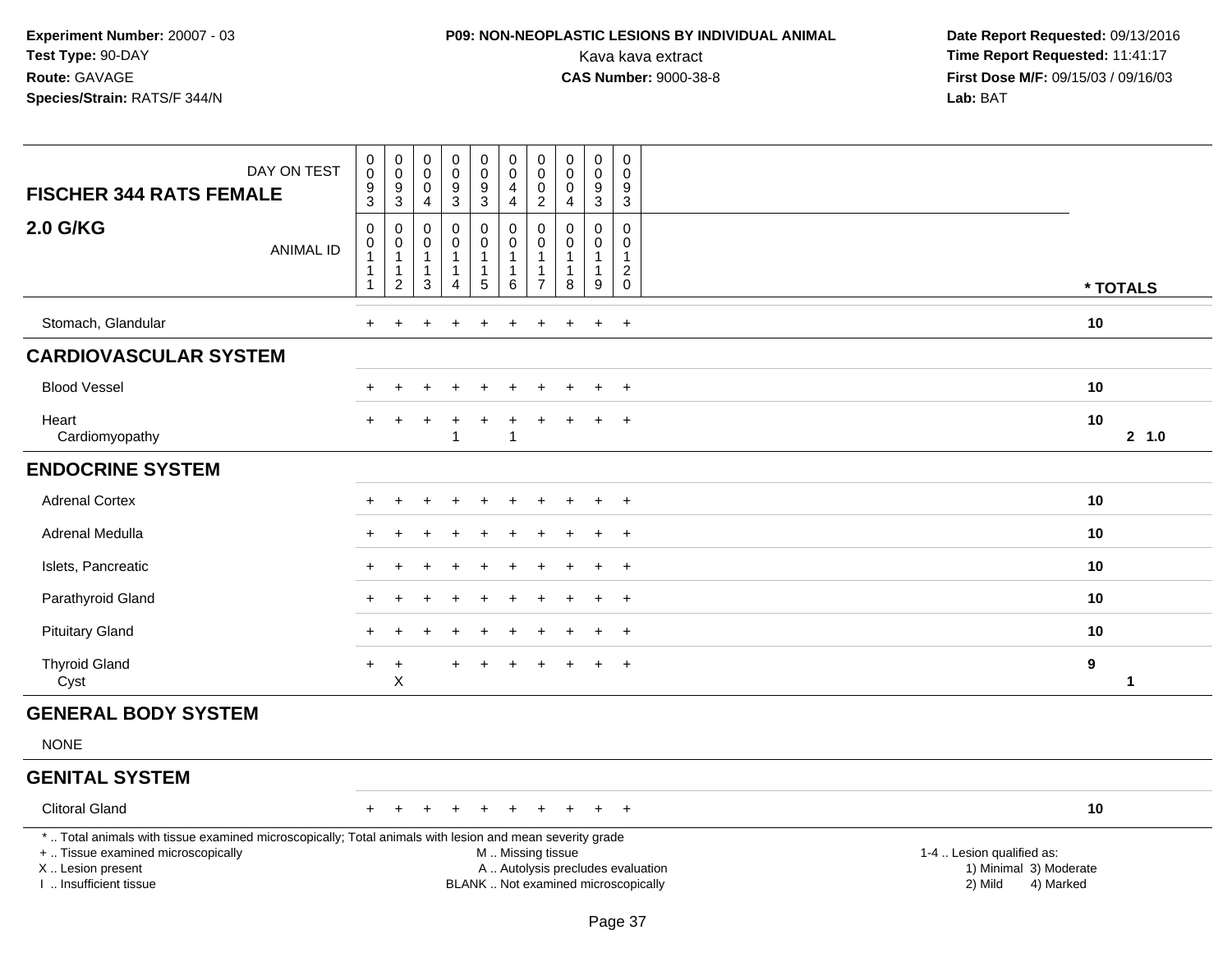## **P09: NON-NEOPLASTIC LESIONS BY INDIVIDUAL ANIMAL**

| DAY ON TEST<br><b>FISCHER 344 RATS FEMALE</b>                                                                                                                                                 | $\,0\,$<br>$\mathbf 0$<br>$\boldsymbol{9}$<br>$\mathsf 3$ | $\mathbf 0$<br>$\pmb{0}$<br>9<br>$\mathsf 3$                                          | $\pmb{0}$<br>$\mathbf 0$<br>$\mathbf 0$<br>$\overline{4}$        | $\pmb{0}$<br>$\pmb{0}$<br>$\boldsymbol{9}$<br>3                 | $\pmb{0}$<br>$\pmb{0}$<br>$\boldsymbol{9}$<br>$\overline{3}$          | $\pmb{0}$<br>$\mathsf{O}\xspace$<br>$\overline{4}$<br>$\overline{4}$                          | 0<br>0<br>0<br>$\overline{c}$   | $\mathbf 0$<br>$\mathbf 0$<br>$\mathbf 0$<br>4     | $\pmb{0}$<br>$\pmb{0}$<br>$\boldsymbol{9}$<br>$\mathbf{3}$                   | $\boldsymbol{0}$<br>0<br>9<br>$\mathbf{3}$      |                                                                             |
|-----------------------------------------------------------------------------------------------------------------------------------------------------------------------------------------------|-----------------------------------------------------------|---------------------------------------------------------------------------------------|------------------------------------------------------------------|-----------------------------------------------------------------|-----------------------------------------------------------------------|-----------------------------------------------------------------------------------------------|---------------------------------|----------------------------------------------------|------------------------------------------------------------------------------|-------------------------------------------------|-----------------------------------------------------------------------------|
| <b>2.0 G/KG</b><br><b>ANIMAL ID</b>                                                                                                                                                           | $\mathbf 0$<br>$\pmb{0}$<br>1<br>1                        | $\mathbf 0$<br>$\boldsymbol{0}$<br>$\overline{1}$<br>$\mathbf{1}$<br>$\boldsymbol{2}$ | $\mathbf 0$<br>0<br>$\mathbf{1}$<br>$\mathbf{1}$<br>$\mathbf{3}$ | 0<br>$\mathsf{O}\xspace$<br>$\mathbf{1}$<br>1<br>$\overline{4}$ | $\pmb{0}$<br>$\ddot{\mathbf{0}}$<br>$\mathbf{1}$<br>$\mathbf{1}$<br>5 | $\mathbf 0$<br>$\pmb{0}$<br>$\mathbf{1}$<br>$\mathbf{1}$<br>6                                 | 0<br>$\Omega$<br>$\overline{7}$ | $\mathbf 0$<br>$\pmb{0}$<br>$\mathbf{1}$<br>1<br>8 | 0<br>$\mathsf{O}\xspace$<br>$\mathbf{1}$<br>$\mathbf{1}$<br>$\boldsymbol{9}$ | $\mathbf 0$<br>$\mathbf 0$<br>1<br>$^2_{\rm 0}$ | * TOTALS                                                                    |
|                                                                                                                                                                                               |                                                           |                                                                                       |                                                                  |                                                                 |                                                                       |                                                                                               |                                 |                                                    |                                                                              |                                                 |                                                                             |
| Ovary                                                                                                                                                                                         | $\ddot{}$                                                 |                                                                                       |                                                                  |                                                                 |                                                                       |                                                                                               |                                 |                                                    | $\ddot{}$                                                                    | $\ddot{}$                                       | 10                                                                          |
| Uterus                                                                                                                                                                                        |                                                           |                                                                                       |                                                                  |                                                                 |                                                                       |                                                                                               |                                 |                                                    |                                                                              | $\overline{+}$                                  | 10                                                                          |
| <b>HEMATOPOIETIC SYSTEM</b>                                                                                                                                                                   |                                                           |                                                                                       |                                                                  |                                                                 |                                                                       |                                                                                               |                                 |                                                    |                                                                              |                                                 |                                                                             |
| <b>Bone Marrow</b>                                                                                                                                                                            | $\div$                                                    |                                                                                       |                                                                  |                                                                 |                                                                       |                                                                                               |                                 |                                                    | $\ddot{}$                                                                    | $+$                                             | 10                                                                          |
| Lymph Node, Mandibular                                                                                                                                                                        | М                                                         | М                                                                                     | M                                                                | M                                                               | M                                                                     | M                                                                                             | M                               | M                                                  | M                                                                            | M                                               | 0                                                                           |
| Lymph Node, Mesenteric                                                                                                                                                                        |                                                           |                                                                                       |                                                                  |                                                                 |                                                                       |                                                                                               |                                 |                                                    |                                                                              | $\overline{ }$                                  | 10                                                                          |
| Spleen<br>Atrophy                                                                                                                                                                             | $+$                                                       | $\ddot{}$                                                                             | $\ddot{}$<br>$\overline{2}$                                      | $\ddot{}$                                                       |                                                                       | $\ddot{}$                                                                                     | +<br>$\overline{2}$             | +<br>$\overline{2}$                                | $\ddot{}$                                                                    | $+$                                             | 10<br>32.0                                                                  |
| Thymus<br>Necrosis                                                                                                                                                                            | $\ddot{}$                                                 | $\ddot{}$                                                                             | $\overline{2}$                                                   |                                                                 |                                                                       |                                                                                               | $\overline{2}$                  | $\overline{2}$                                     | $\ddot{}$                                                                    | $+$                                             | 10<br>32.0                                                                  |
| <b>INTEGUMENTARY SYSTEM</b>                                                                                                                                                                   |                                                           |                                                                                       |                                                                  |                                                                 |                                                                       |                                                                                               |                                 |                                                    |                                                                              |                                                 |                                                                             |
| Mammary Gland                                                                                                                                                                                 | $\div$                                                    |                                                                                       |                                                                  | $\ddot{}$                                                       |                                                                       | $\div$                                                                                        | ÷                               |                                                    | $\ddot{}$                                                                    | $+$                                             | 10                                                                          |
| Skin                                                                                                                                                                                          | $+$                                                       | $\div$                                                                                |                                                                  |                                                                 |                                                                       | ÷                                                                                             |                                 |                                                    | $\ddot{}$                                                                    | $+$                                             | 10                                                                          |
| <b>MUSCULOSKELETAL SYSTEM</b>                                                                                                                                                                 |                                                           |                                                                                       |                                                                  |                                                                 |                                                                       |                                                                                               |                                 |                                                    |                                                                              |                                                 |                                                                             |
| Bone                                                                                                                                                                                          | $\div$                                                    |                                                                                       |                                                                  |                                                                 |                                                                       |                                                                                               |                                 |                                                    | $\ddot{}$                                                                    | $\overline{+}$                                  | 10                                                                          |
| <b>NERVOUS SYSTEM</b>                                                                                                                                                                         |                                                           |                                                                                       |                                                                  |                                                                 |                                                                       |                                                                                               |                                 |                                                    |                                                                              |                                                 |                                                                             |
| <b>Brain</b>                                                                                                                                                                                  | $+$                                                       | $\pm$                                                                                 | $\ddot{}$                                                        | $\ddot{}$                                                       |                                                                       |                                                                                               |                                 |                                                    | $+$                                                                          | $+$                                             | 10                                                                          |
| *  Total animals with tissue examined microscopically; Total animals with lesion and mean severity grade<br>+  Tissue examined microscopically<br>X  Lesion present<br>I. Insufficient tissue |                                                           |                                                                                       |                                                                  |                                                                 |                                                                       | M  Missing tissue<br>A  Autolysis precludes evaluation<br>BLANK  Not examined microscopically |                                 |                                                    |                                                                              |                                                 | 1-4  Lesion qualified as:<br>1) Minimal 3) Moderate<br>2) Mild<br>4) Marked |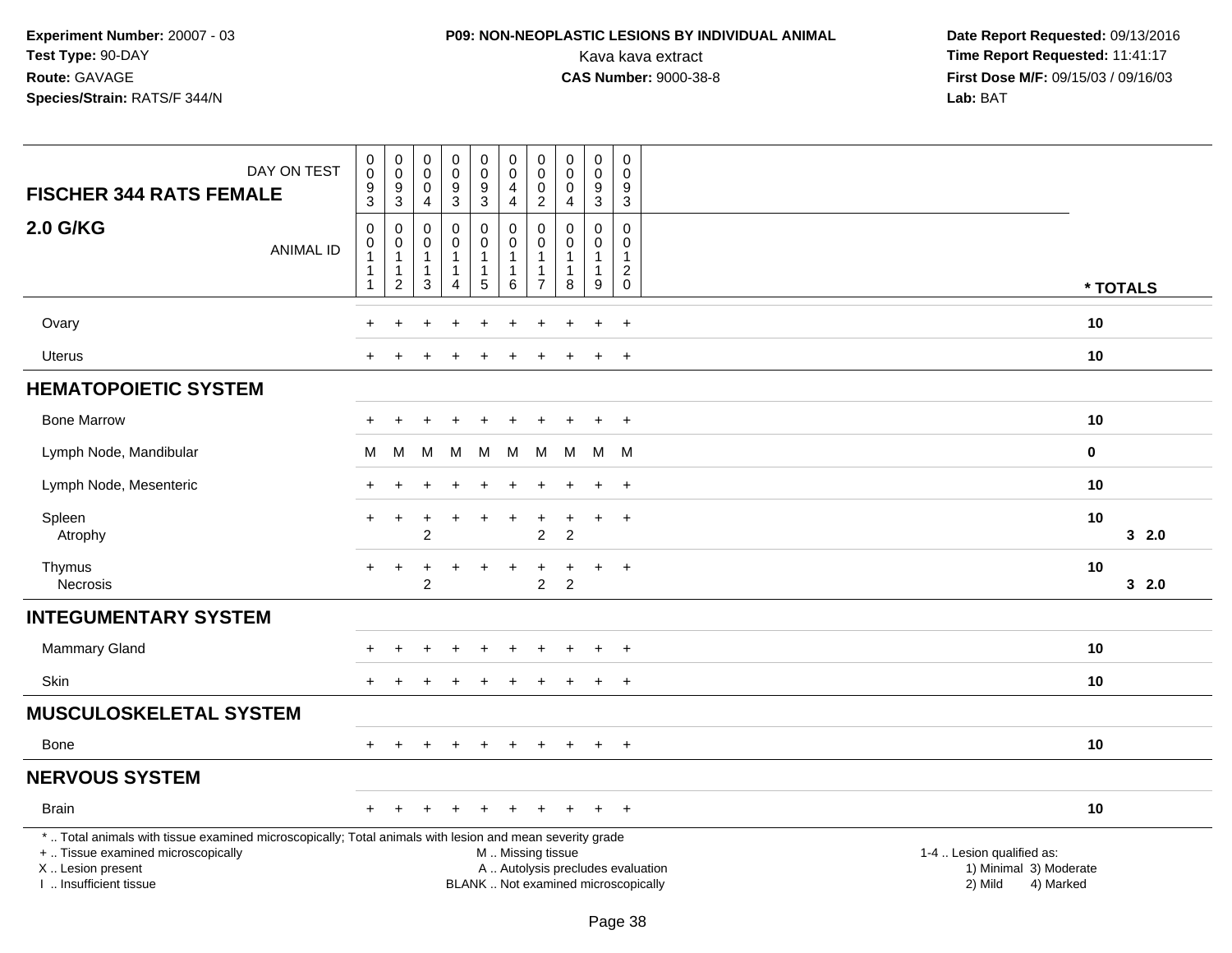### **P09: NON-NEOPLASTIC LESIONS BY INDIVIDUAL ANIMAL**

 **Date Report Requested:** 09/13/2016 Kava kava extract **Time Report Requested:** 11:41:17<br>**CAS Number:** 9000-38-8 **Time Report Requested:** 11:41:17 **First Dose M/F:** 09/15/03 / 09/16/03<br>**Lab:** BAT **Lab:** BAT

| DAY ON TEST<br><b>FISCHER 344 RATS FEMALE</b>                                                                                                                 | $\begin{smallmatrix}0\\0\end{smallmatrix}$<br>$\frac{9}{3}$ | $\begin{smallmatrix} 0\\0 \end{smallmatrix}$<br>$\frac{9}{3}$       | 0<br>$\mathbf 0$<br>$\mathbf 0$<br>$\overline{4}$   | $_{\rm 0}^{\rm 0}$<br>$\boldsymbol{9}$<br>$\mathbf{3}$              | $\begin{smallmatrix} 0\\0 \end{smallmatrix}$<br>$\boldsymbol{9}$<br>$\mathbf{3}$ | 0<br>$\overline{0}$<br>4<br>$\overline{4}$            | $_{\rm 0}^{\rm 0}$<br>$\pmb{0}$<br>$\overline{2}$ | $\pmb{0}$<br>$\mathbf 0$<br>0<br>$\overline{4}$       | $_{\rm 0}^{\rm 0}$<br>$\boldsymbol{9}$<br>$\mathfrak{Z}$ | $\mathbf 0$<br>$\mathbf 0$<br>$\boldsymbol{9}$<br>$\mathbf{3}$  |                   |                             |
|---------------------------------------------------------------------------------------------------------------------------------------------------------------|-------------------------------------------------------------|---------------------------------------------------------------------|-----------------------------------------------------|---------------------------------------------------------------------|----------------------------------------------------------------------------------|-------------------------------------------------------|---------------------------------------------------|-------------------------------------------------------|----------------------------------------------------------|-----------------------------------------------------------------|-------------------|-----------------------------|
| <b>2.0 G/KG</b><br><b>ANIMAL ID</b>                                                                                                                           | $\mathbf 0$<br>0<br>$\overline{1}$<br>$\mathbf{1}$<br>-1    | $\,0\,$<br>$\,0\,$<br>$\mathbf{1}$<br>$\mathbf 1$<br>$\overline{c}$ | $\mathbf 0$<br>0<br>$\mathbf 1$<br>$\mathbf 1$<br>3 | $\pmb{0}$<br>$\mathbf 0$<br>$\mathbf 1$<br>$\mathbf{1}$<br>$\Delta$ | $\pmb{0}$<br>$\mathsf{O}\xspace$<br>$\mathbf{1}$<br>1<br>$\sqrt{5}$              | 0<br>$\pmb{0}$<br>$\overline{1}$<br>$\mathbf{1}$<br>6 | 0<br>0<br>1<br>$\mathbf{1}$<br>$\overline{7}$     | $\mathbf 0$<br>0<br>$\mathbf{1}$<br>$\mathbf{1}$<br>8 | $\mathsf{O}\xspace$<br>$\mathbf 0$<br>1<br>9             | $\mathsf{O}\xspace$<br>$\Omega$<br>$\mathbf{1}$<br>$^2_{\rm 0}$ | * TOTALS          |                             |
| Cerebrum, Hemorrhage                                                                                                                                          |                                                             |                                                                     |                                                     |                                                                     |                                                                                  |                                                       | $\overline{2}$                                    |                                                       |                                                          |                                                                 |                   | $12.0$                      |
| <b>RESPIRATORY SYSTEM</b>                                                                                                                                     |                                                             |                                                                     |                                                     |                                                                     |                                                                                  |                                                       |                                                   |                                                       |                                                          |                                                                 |                   |                             |
| Lung<br>Congestion, Diffuse, Acute<br>Inflammation<br>Alveolus, Infiltration Cellular, Histiocyte<br>Interstitium, Infiltration Cellular, Mononuclear<br>Cell | $+$                                                         | $\ddot{}$                                                           | $\overline{c}$                                      | -1                                                                  | $\ddot{}$<br>1                                                                   | $\ddot{}$<br>-1                                       | $\overline{1}$                                    |                                                       | $+$                                                      | $+$                                                             | 10<br>1<br>1<br>4 | 2.0<br>1.0<br>1.0<br>3, 1.0 |
| Nose                                                                                                                                                          |                                                             |                                                                     |                                                     |                                                                     |                                                                                  |                                                       |                                                   |                                                       |                                                          | $+$                                                             | 10                |                             |
| Trachea                                                                                                                                                       |                                                             |                                                                     |                                                     |                                                                     |                                                                                  |                                                       |                                                   |                                                       | $\div$                                                   | $+$                                                             | 10                |                             |
| <b>SPECIAL SENSES SYSTEM</b>                                                                                                                                  |                                                             |                                                                     |                                                     |                                                                     |                                                                                  |                                                       |                                                   |                                                       |                                                          |                                                                 |                   |                             |
| Eye<br>Cornea, Neovascularization                                                                                                                             |                                                             | ٠<br>$\overline{2}$                                                 |                                                     |                                                                     |                                                                                  |                                                       |                                                   |                                                       |                                                          | $\ddot{}$<br>$\overline{c}$                                     | 10                | 2.2.0                       |
| Harderian Gland<br>Infiltration Cellular, Mononuclear Cell                                                                                                    |                                                             |                                                                     | $\overline{c}$                                      |                                                                     |                                                                                  |                                                       |                                                   |                                                       |                                                          | $\ddot{}$                                                       | 10                | $1 \quad 2.0$               |
| <b>URINARY SYSTEM</b>                                                                                                                                         |                                                             |                                                                     |                                                     |                                                                     |                                                                                  |                                                       |                                                   |                                                       |                                                          |                                                                 |                   |                             |
| Kidney<br>Mineralization                                                                                                                                      |                                                             | $\ddot{}$                                                           | +                                                   |                                                                     |                                                                                  |                                                       |                                                   |                                                       | $\ddot{}$                                                | $+$<br>1                                                        | 10                | 3, 1.0                      |
| <b>Urinary Bladder</b>                                                                                                                                        |                                                             |                                                                     |                                                     |                                                                     |                                                                                  |                                                       |                                                   |                                                       |                                                          | $\overline{1}$                                                  | 10                |                             |

\* .. Total animals with tissue examined microscopically; Total animals with lesion and mean severity grade

+ .. Tissue examined microscopically

X .. Lesion present

I .. Insufficient tissue

 M .. Missing tissueA .. Autolysis precludes evaluation

BLANK .. Not examined microscopically 2) Mild 4) Marked